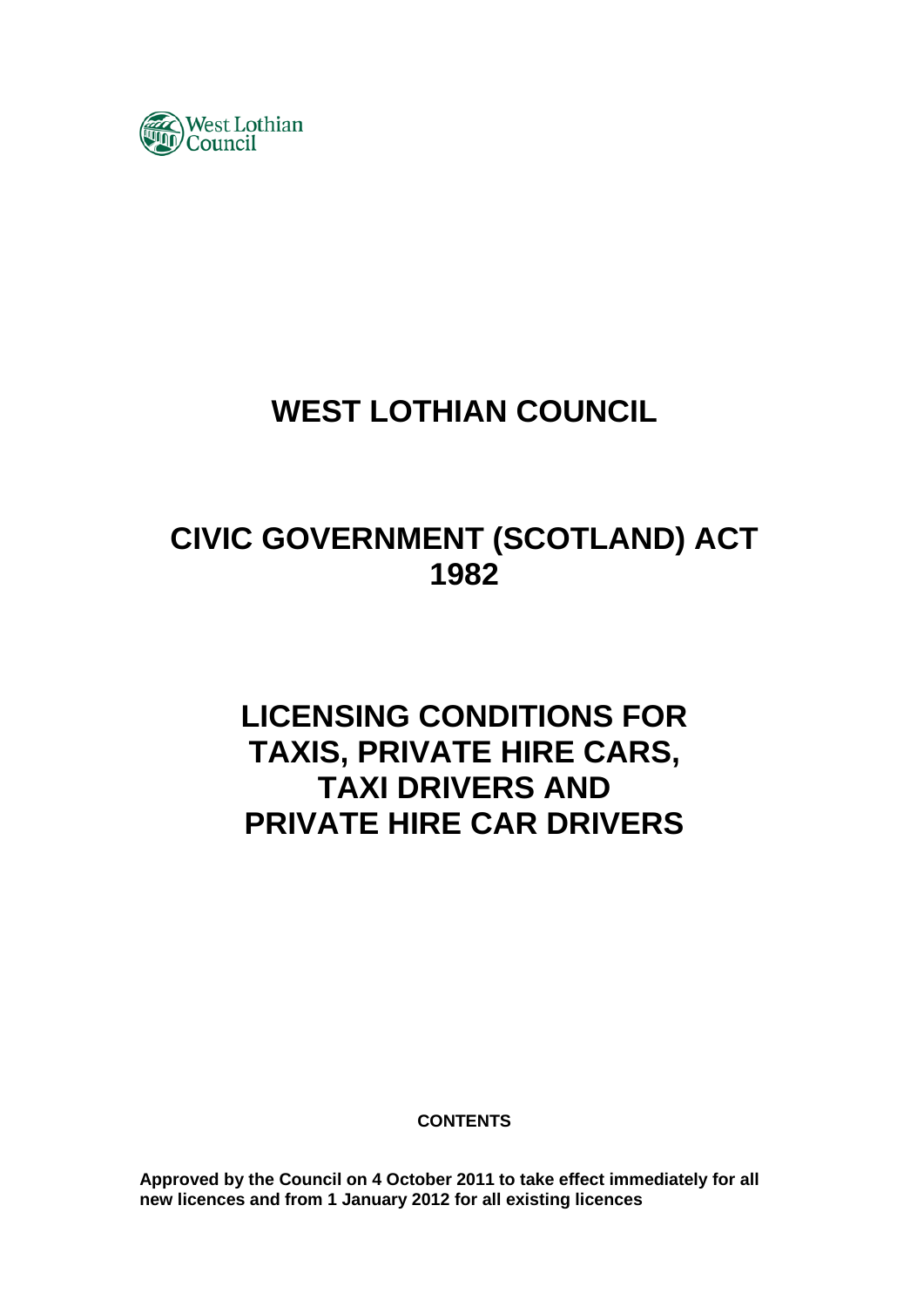| Part 1 | Interpretation of words and expressions                         | $1 - 5$   |
|--------|-----------------------------------------------------------------|-----------|
| Part 2 | <b>Taxi Licence conditions</b>                                  | $6 - 15$  |
| Part 3 | <b>Private Hire Car Licence conditions</b>                      | $16 - 25$ |
| Part 4 | <b>Taxi Driver's Licence conditions</b>                         | $26 - 36$ |
| Part 5 | <b>Private Hire Car Driver's Licence conditions</b>             | $37 - 47$ |
|        | Schedule A - Conditions of Fitness for Taxis                    | 48 - 54   |
|        | <b>Schedule B - Conditions of Fitness for Private Hire Cars</b> | $55 - 60$ |
|        | <b>Schedule C - Dress Code and Advertising Policy</b>           | $61 - 62$ |
|        | Schedule D - CCTV specification and additional conditions       | $63 - 65$ |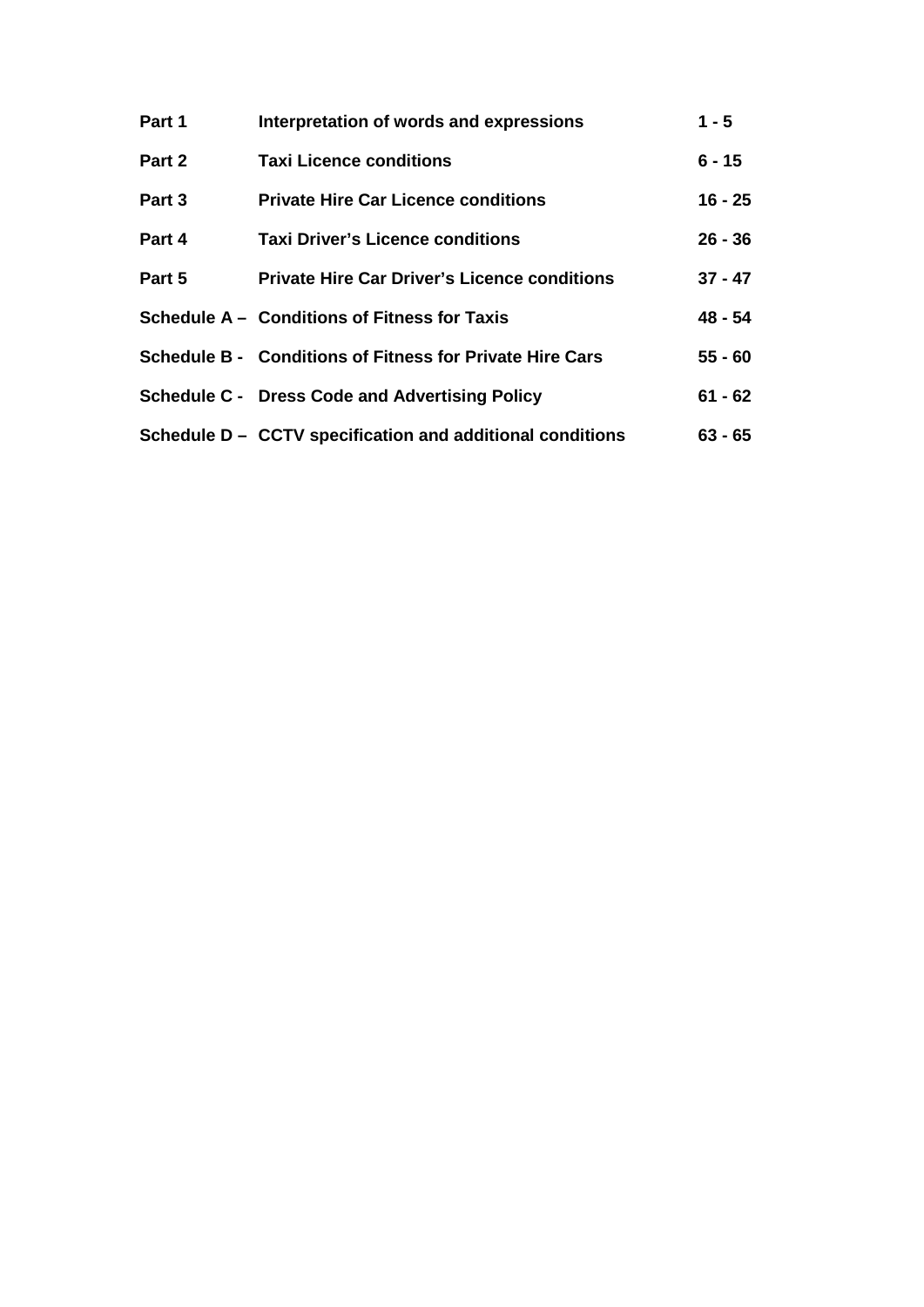# **Part 1**

**NOTE:** These conditions are in addition to the provisions of the Civic Government (Scotland) Act 1982 and any amendment thereto.

#### **INTERPRETATION**

- 1. Unless there is something in the subject or context inconsistent with, or repugnant to such construction, the following words and expressions in these conditions and their respective schedules have the following meanings respectively given to them
	- (a) For the purposes of interpretation any references to the masculine shall include the feminine and vice versa and any reference to the singular shall include the plural and vice versa.
	- (b) Any words used in these conditions or their respective Appendices should be given the meanings assigned to them in the Act, so far as applicable to Part II and Schedule 1 of the Act. In particular, where, in these conditions, any word is used which is defined in the Act and such definition is applicable in relation to "taxi" or "private hire car" as defined in the Act, the meaning of such word in these conditions shall be interpreted in accordance with the definition of the Act.

Subject to the foregoing the following words or phrases shall have the meanings set out below:-

**Act** – means the Civic Government (Scotland) Act 1982 as amended or any amending or replacement legislation governing the licensing of hire cars.

**Approved** - means unless explicitly stated to the contrary, approved by the Cab Inspector or the Chief Solicitor.

**Assistance Dog** - has the meaning set out in Section 173 of the Equality Act 2010 or any amending or replacement legislation.

**Authorisation** - includes any Licence, certificate, permit or registration.

**Authorised Metered Fare** - means any charge (whether described as fare, engagement fee, extras or otherwise) authorised and approved by the Council for publication in the Fare Table issued and amended from time to time, being the Fare Table or tariff which indicates and authorises the maximum charge payable for the use of a taxi (or private hire car which is fitted with a Taximeter) within the West Lothian local government area.

**Authorised Officer** - means a person, including the Cab Inspector and any Licensing Standards Officers (LSOs), authorised by the Council or the Police either generally or specifically to act in matters of any specified kind or in any specified matter relative to these conditions and the Act relative to taxis and private hire cars.

**Cab Inspector** - means any person appointed by the Council to exercise the powers and carry out the duties of Cab Inspector in terms of or by reference to these conditions, or any other person acting under the direct instructions or with the authority of the Cab Inspector to ensure that these conditions and their Schedules and the terms of Part II of the Act are properly observed and implemented. Where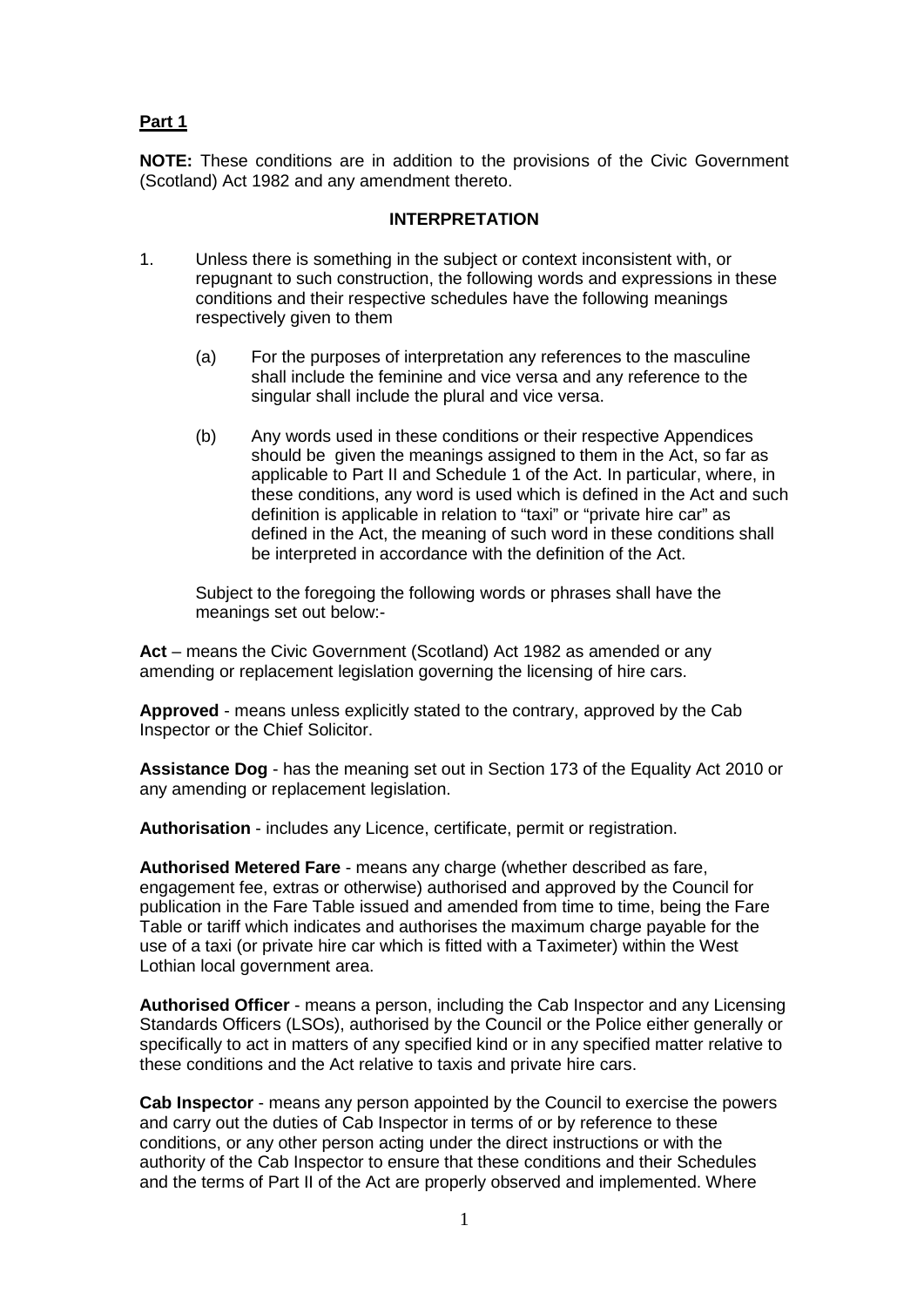there is a difference of opinion between the Cab Inspector and any of the Cab Inspector's deputies or assistants the decision of the Cab Inspector shall apply, and the term "Cab Inspector" shall be interpreted accordingly.

**Certificate of Compliance** - means the certificate issued by the Cab Inspector under section 10 (2) of the Act 1982 after examination of the vehicle on behalf of the Council certifying the Licensed Vehicle as satisfactory for use as either a taxi or private hire car.

**Chief Solicitor** - means the Council officer responsible for the management of Legal Services within the Council.

**Commencement of Hire** - a hire shall commence at the time the Hirer or passenger steps into the taxi or private hire car, and the hire shall end when the passenger either indicates that the hire has been terminated or offers payment of the fare. Where the passenger requires to exit the taxi or private hire car to source the fare from a remote location, the hire shall continue until the passenger is able to offer payment of the fare. However, where a taxi or private hire car has been called by telephone or other advance arrangement, the hire shall commence after the Driver has announced the arrival of the taxi or private hire car to the prospective Hirer or passenger at the place to which it has been summoned.

**Complaints Notice** - means a notice that has been issued by the Cab Inspector or the Council which details how to make a complaint against the Driver or operator of a Licensed Vehicle by the Council.

**Constable** - means any constable as defined in the Police (Scotland) Act 1967 (or any amending or replacement legislation) being a member of the Police Force applicable to West Lothian

**Contravention** - in relation to any requirement includes a failure to comply with that requirement, and similar expressions shall be construed accordingly.

**Council** - means the West Lothian Council, incorporated under the Local Government Etc. (Scotland) Act 1994 and having its headquarters at West Lothian Civic Centre, Howden South Road, Livingston, EH54 6FF or its statutory successors.

**Driver** – means in relation to a taxi the holder of a current West Lothian Taxi Driver's licence and in the case of a Private Hire Car a Driver holding a current West Lothian Taxi Driver's licence or Private Hire Car Driver's

Licence which without prejudice to the foregoing generality shall include a Licence Holder.

**DVLA standards in relation to Group 2 licence holders** – means the medical standards published by DVLA for group 2 licence holders or any equivalent replacement standard. These standards have been adopted by the Council and apply to the medical examination of all hire car drivers.

**Enactment** - includes any enactment (and any amendments thereof) contained in any Act of Parliament, Order, Regulation or other instrument issued by the UK Parliament or the Scottish Parliament affecting Scotland.

**Engagement** - means an agreement between any person and the holder of a taxi or private hire car licence or Driver (or their respective representatives) for the hire of a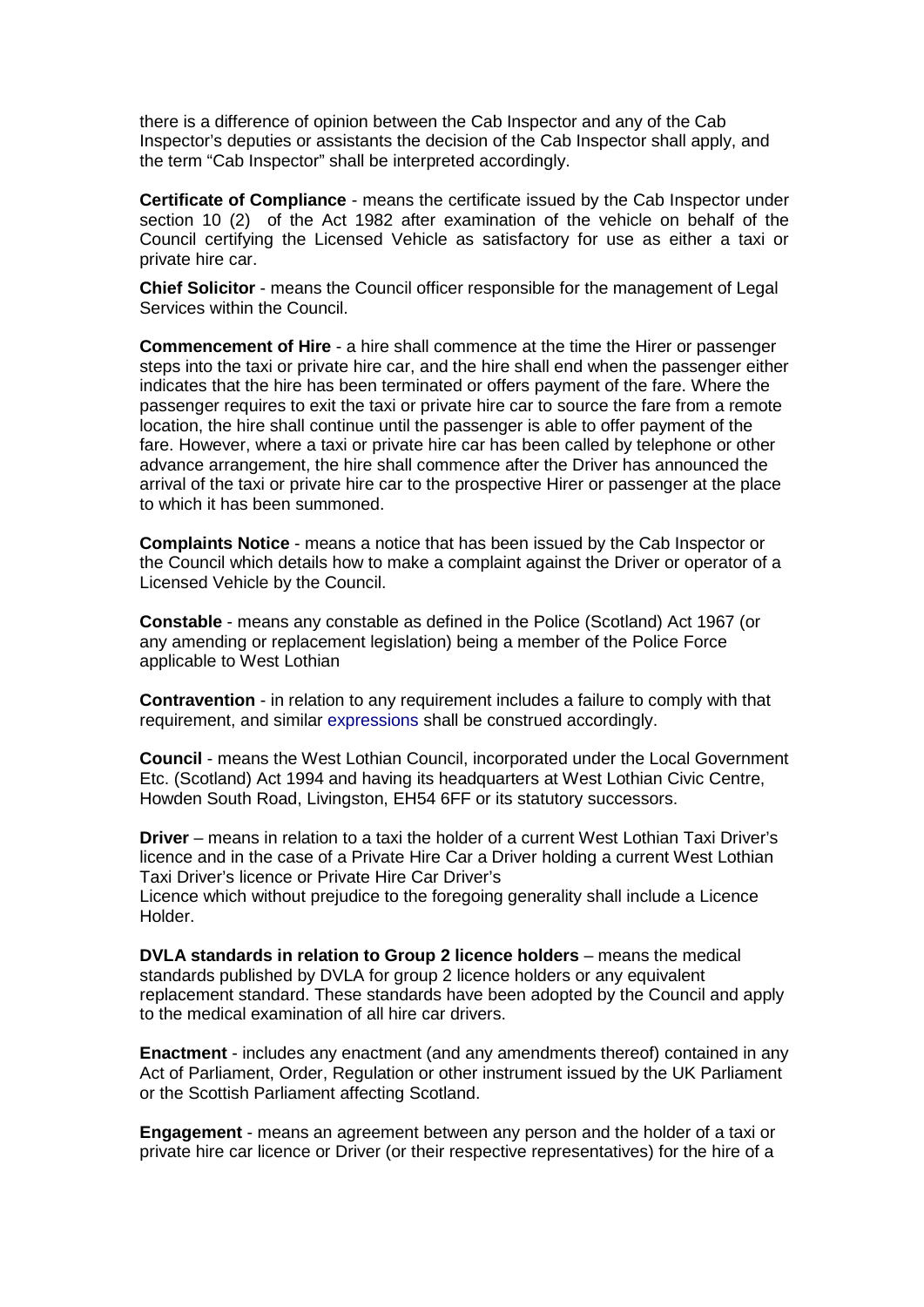taxi or private hire car at a specified time and location and is also known as a booking.

**Engagement Fee** - is that sum so described in the Council's Fare Table which is payable in addition to the fare where, by telephone or other advance arrangement, there is an engagement for the hire of a taxi (or private hire car in which there is fitted a Taximeter).

**Fare table** - means the table of fares fixed by the Council to regulate the maximum metered charges for hires within West Lothian.

**Hire** - means the use of a taxi or private hire car for the purpose of uplifting a passenger from a stated location and conveying such passenger and their luggage to a specific destination and where the use of a taximeter is appropriate there is a requirement to pay for its hire (including an engagement fee where applicable) not exceeding the rate of such fares or fees authorised from time to time by the Council insofar as the journey is not illegal in terms of Section 21 of the Civic Government (Scotland) Act 1982.

**Hirer** - means the person who has instructed the Hire within the vehicle by advising the Driver of the intended destination or alternatively the person who has requested the Hire when the Hire involves the transportation of third parties.

**Holder of a Licence** - has the same meaning as Licence Holder.

**Hours of Darkness** - means the time between half an hour after sunset and half an hour before sunrise.

**Information Commissioner's Office** – means the UK's independent authority set up to uphold information rights in the public interest, promoting openness by public bodies and data privacy for individuals or such replacement body. .

**Licence** - means a licence granted by the Council to any person for the purpose of operating a vehicle as a taxi or private hire car or for the purpose of driving the same as appropriate during the currency or validity of such licence.

**Licence Holder** - means a person who has been granted and holds a current and valid licence from the Council in terms of Part II of the Act to operate either a taxi or a private hire car unless otherwise stated.

**Licence Plates** – means the licence plates issued by the Cab Inspector identifying licensed vehicles as hire cars which are required to be displayed in accordance with these conditions.

**Licensed Area** - means the West Lothian local government area.

**Licensed** - in relation to any taxi or private hire car, its owner or Driver, means having been granted an appropriate licence by the Council in terms of the Act and these conditions during the currency of such licence. ,

**Licensed Vehicle** - means generally the taxi or private hire vehicle licensed under a taxi or private hire car licence or any approved replacement vehicle which has been inspected and issued with a Certificate of Compliance by the Cab Inspector unless otherwise stated.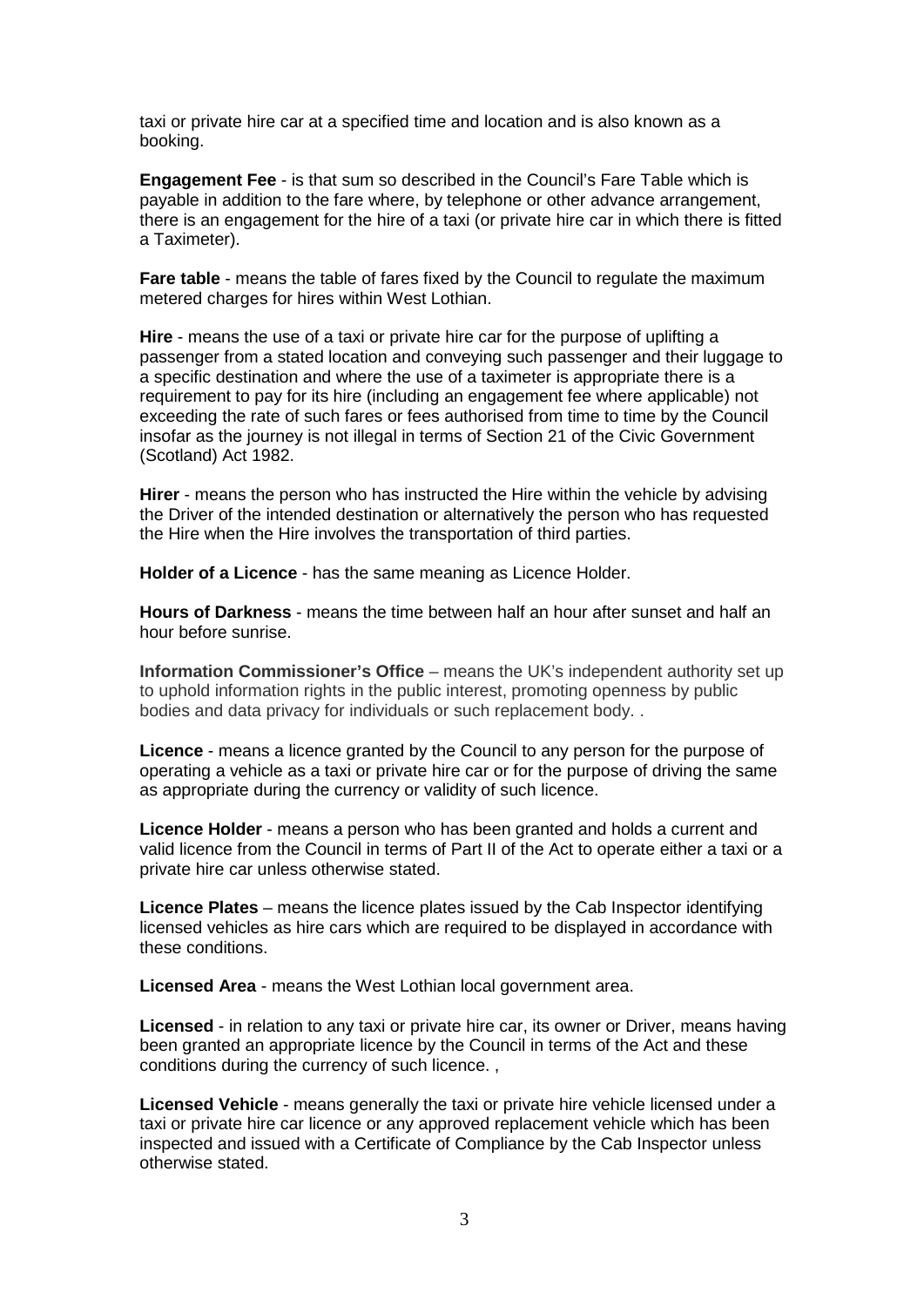**Luggage** - includes all items which the Hirer or passenger wishes to be carried in the hire vehicle, whether this is their own personal baggage for the journey, or being carried for business or otherwise, and shall also include animals or pets which reasonably may safely be accommodated within the vehicle.

**Maintenance** - includes repair, and "maintain" shall be construed accordingly.

**Motor Vehicle** - has the meaning assigned to it by the Road Traffic Act 1988 or any amending or replacement legislation

**Notice** - means a notice in writing.

**Passengers** – means any person travelling in a hired Licensed Vehicle other than the Hirer or the Licence Holder.

**Permanent Address** - means the address provided by the Licence Holder in an application for a Licence as amended from time to time by notice given to the Council by the Licence Holder

#### **PHC – means Private Hire Car.**

**Private Hire Car Door Signs** - means a set of two identical door signs issued by the Council identifying the vehicle as a West Lothian licensed private hire car containing the licence number of that vehicle and which are fitted to the front doors of private hire cars in a position approved by the Cab Inspector.

**Public Place** - has the meaning assigned by Section 133 of the Act i.e. any place (whether a thoroughfare or not) to which the public have unrestricted access and includes — (a) the doorways or entrances of premises abutting on any such place; and (b) any common passage, close, court, stair, garden or yard pertinent to any tenement or group of separately owned houses

**Rectification Notice** - means a notice in writing issued by an Authorised Officer following inspection of a Licensed Vehicle, to the Driver of a Licensed Vehicle, giving notice of defects requiring to be repaired or breaches of conditions requiring to be remedied and the Licensed Vehicle submitted for re-testing within a maximum period as specified in that notice.

**Representative** - when used in relation to the holder of a taxi or private hire car licence or in relation to a driver of a taxi or private hire car, means any person, company, firm or association whose services as principal are engaged or used by such a licence holder (and that by any means whatsoever including internet, telephone and radio communications) for the purpose of obtaining or assisting in obtaining engagements for the hire of a taxi or private hire car.

**Suitable for transporting passengers travelling within wheelchairs** - means a taxi or private hire car which, when issued with a Certificate of Compliance by the Cab Inspector, was equipped with either ramps or a passenger lift for use by passengers travelling within wheelchairs

**Taxi Bus** - means a taxi which is being used under a special licence granted under Section 12 of the Transport Act 1985 to provide a local service which is required to be registered under Part I of that Act, has been previously advertised and which has a destination and route which are not entirely at the discretion of the passengers.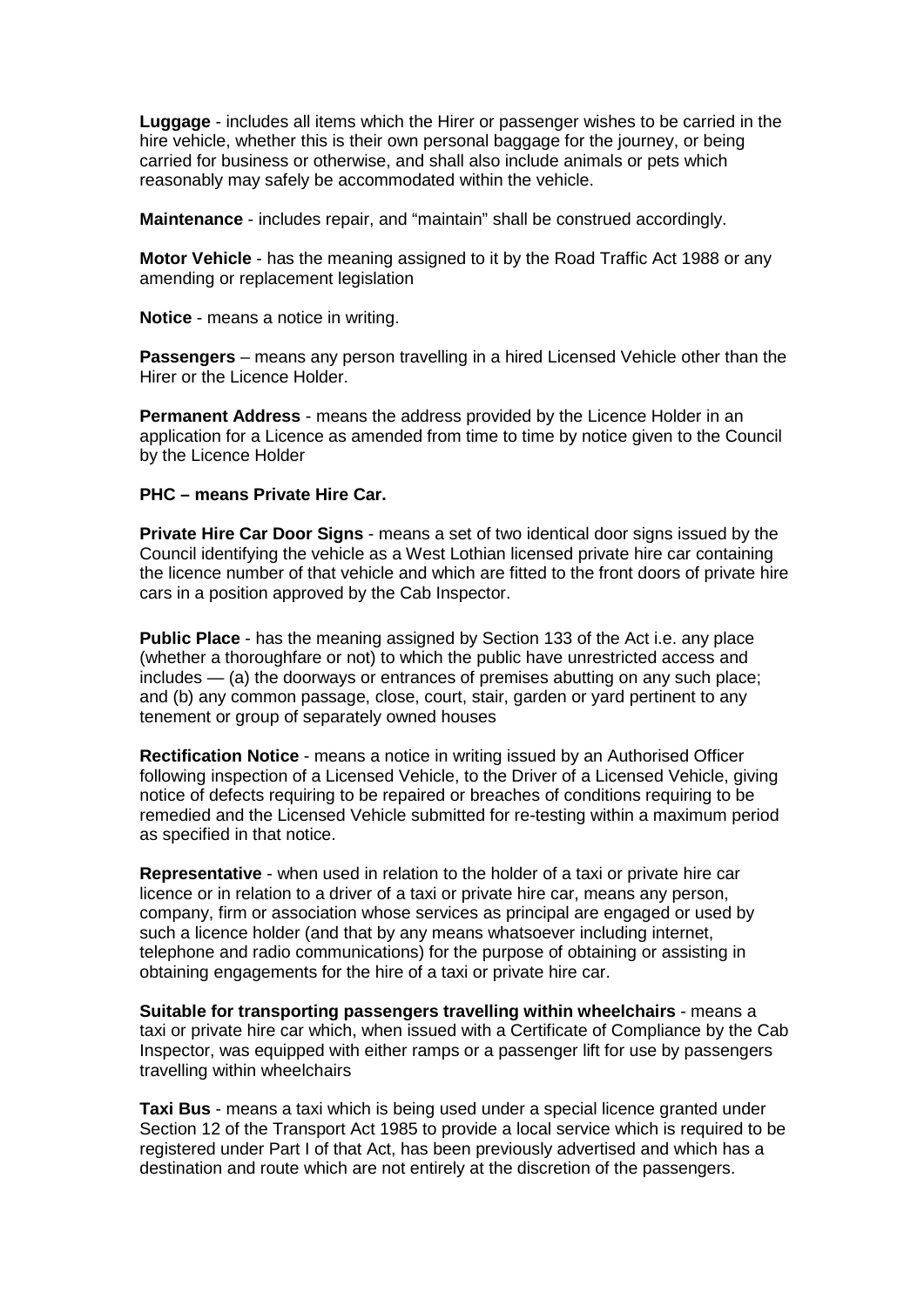**Taxi Driver** - means the holder of a West Lothian Taxi Driver's Licence

**Taxi Examination Centre** - means the normal place of work of the Cab Inspector.

**Taximeter** – means a device approved by the Cab Inspector for the calculation of fares.

**Taxi Stance** - means a stance signed or marked for use by taxis within the West Lothian local government area.

**Type 1 PHC** - a saloon or saloon derivative vehicle (such as an estate model based on a saloon vehicle) which is licensed as a private hire car

**Type 2 PHC** - a vehicle fitted with a passenger lift which is based on a different model of vehicle from those vehicle types listed on the approved list of taxi vehicles as detailed in Condition 2 of Schedule B to these conditions which is licensed as a private hire car

**Working Day** - means a day when either the Council or the Taxi Examination Centre (whichever is referred to) are open for business.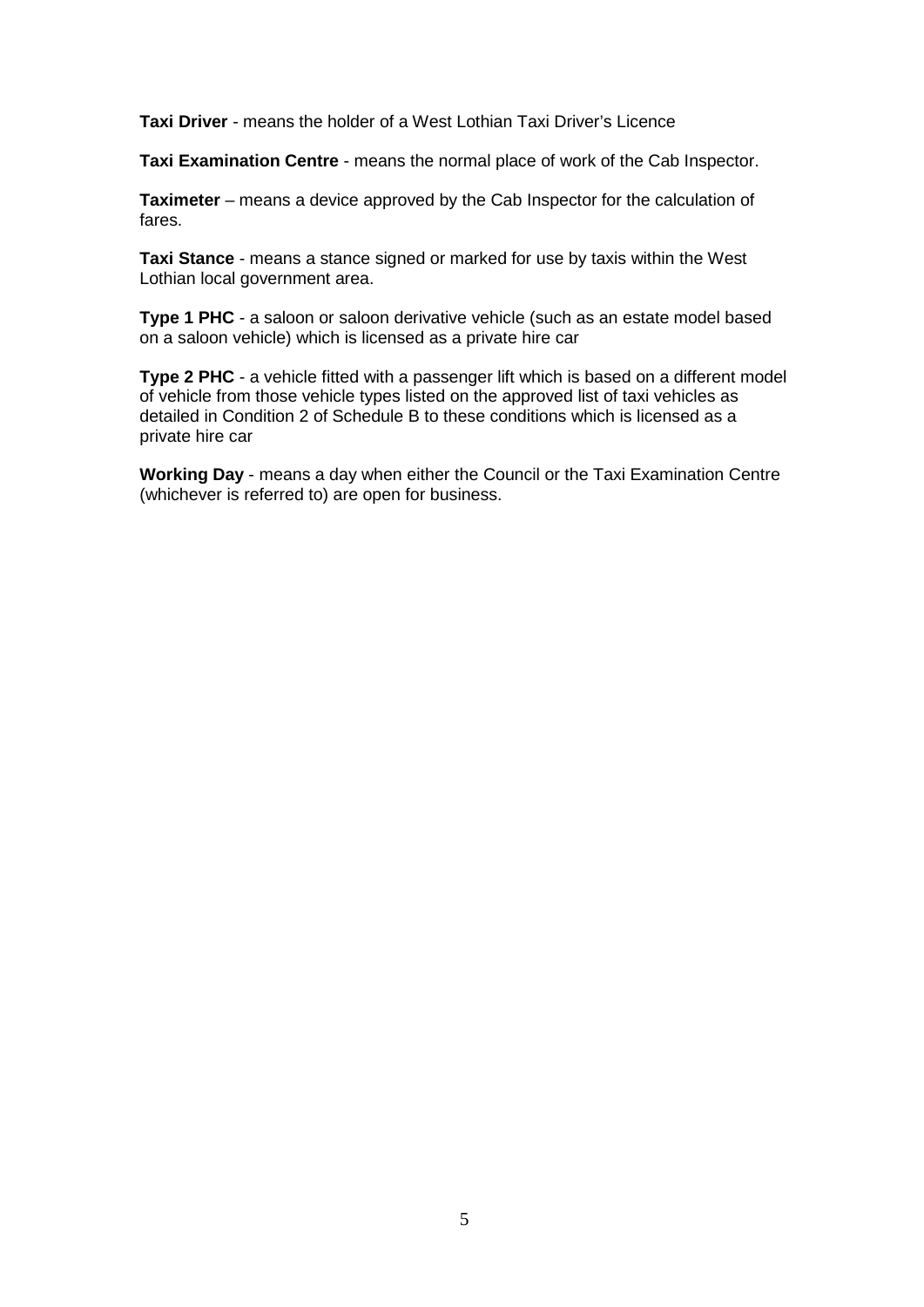# **Part 2**

# **TAXI LICENCE CONDITIONS**

This Part 2 in conjunction with any relevant Schedules shall be referred to as the "Taxi Licence Conditions". For the purposes of the Taxi Licence Conditions only the term Licence Holder will refer only to those who hold a Licence to operate a taxi and the term Licensed Vehicle will refer only to a taxi.

## **General**

- 1. The Licence Holder shall ensure that, all times when the Licensed Vehicle is available for hire or being used for hire,
	- (a) the Licensed Vehicle is covered by a valid Licence issued by West Lothian Council and complies with the conditions of fitness contained in Schedule A to these conditions;
	- (b) the Licensed Vehicle is displaying current Licence Plates as issued by the Cab Inspector for the Licensed Vehicle on the approved positions on the front, rear and interior of the Licensed Vehicle;
	- (c) all Drivers of the Licensed Vehicle are holders of a current taxi driver's licence issued by the Council at all times whilst they are in charge of the Licensed Vehicle;
	- (d) the Licensed Vehicle, including all bodywork, upholstery and fittings, is roadworthy, safe and serviceable, and is in a clean condition subject to prevailing road conditions;
	- (e) any defects identified in the Licensed Vehicle by an Authorised Officer, or any breaches of these conditions identified by an Authorised Officer are rectified to the satisfaction of the Authorised Officer within the maximum period specified in any Rectification Notice issued by the Cab Inspector to any Licence Holder;
	- (f) he does not ask a Driver of a Licensed Vehicle to do anything which would result in the Driver committing a breach of the conditions attached to the grant of the Driver's Licence;
	- (g) he does not do anything in the course of his operation of the Licensed Vehicle which is unlawful.

#### **Registration and Insurance**

- 2. The Licence Holder shall:-
	- (a) hold in his own name the requisite vehicle registration document and a valid certificate of insurance in relation to the taxi required by Part VI of the Road Traffic Act 1988 or any other amending legislation and the holder of the Licence shall be required to produce these documents to the Cab Inspector or other Authorised Officer at any reasonable time on request. Where the Licence Holder is a partnership or company the vehicle registration document and the certificate of insurance shall be in the name of either the partnership or the company. The vehicle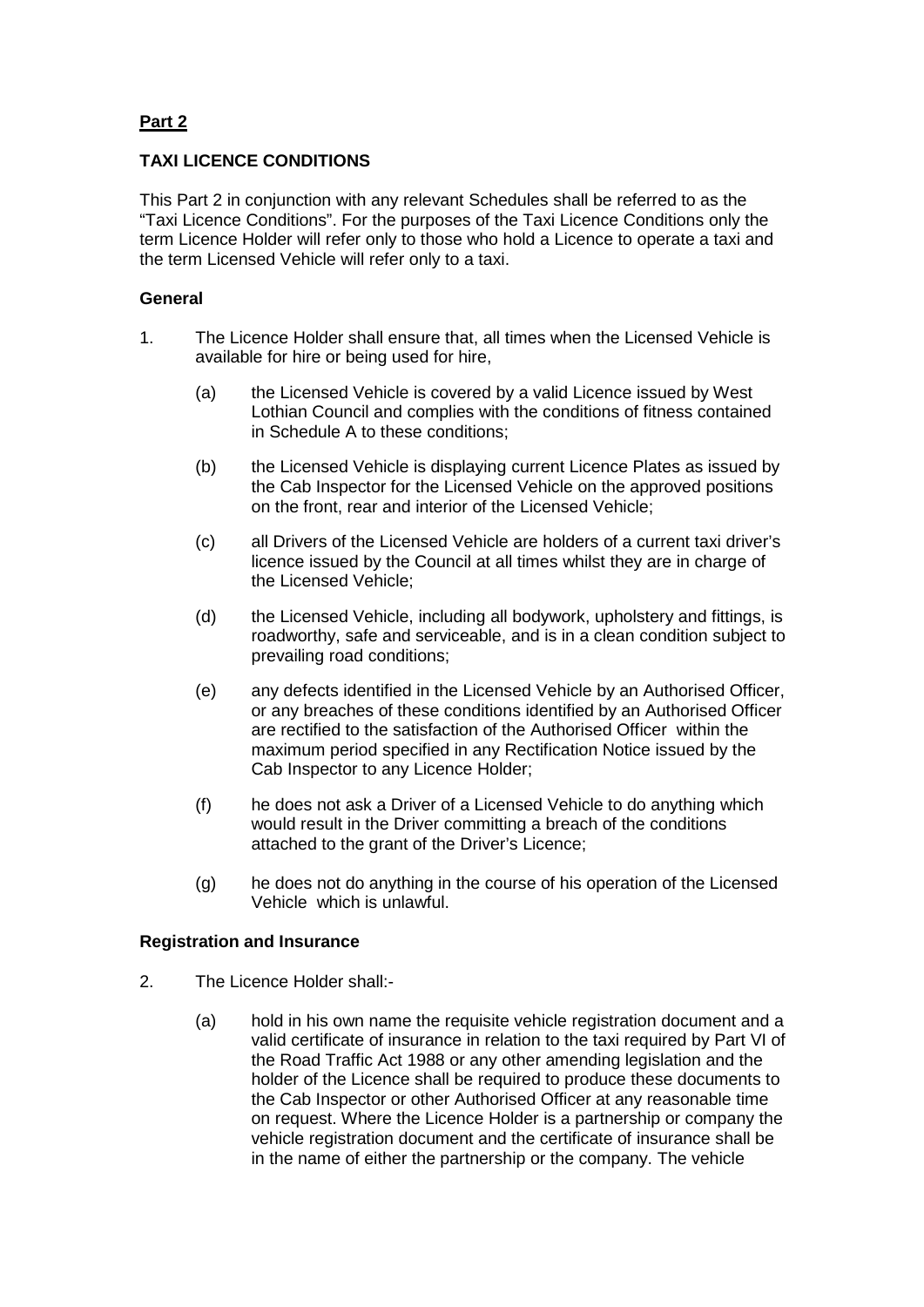registration document and certificate of insurance must also state the permanent address of the Licence Holder named in those documents.

- (b) ensure that either (i) a valid certificate of insurance which shows that insurance cover is in place for all Drivers of the Licensed Vehicle or (ii) a valid cover note on the same basis is carried within the Licensed Vehicle to which it relates at all times and is available for immediate inspection by any passenger being carried within the vehicle, Authorised Officer, Cab Inspector or Constable.
- (c) not cause or permit the Licensed Vehicle to stand or ply for hire during any period it does not comply with the provisions of these conditions.

#### **Vehicle Inspections**

- 3. The Licence Holder shall:-
	- (a) require his Licensed Vehicle to undergo and pass an annual inspection by the Cab Inspector in order that a Certificate of Compliance is in force for the vehicle at all times. On receiving the requisite notice in writing, the Licence Holder shall produce the Licensed Vehicle for examination at such time and place as may be reasonably required by the Cab Inspector;
	- (b) ensure that when the Licensed Vehicle is presented for examination the bodywork and passenger accommodation of the Licensed Vehicle are clean and that the underside of the Licensed Vehicle is free from road dirt, excess oil and grease, otherwise the inspection cannot be undertaken;
	- (c) in addition to any annual examination and upon receiving two working days notice from the Cab Inspector, produce the Licensed Vehicle for examination at the time and place specified;
	- (d) in the event that he fails to keep any appointment for examination of the Licensed Vehicle, or the inspection cannot be undertaken due to the state of the Licensed Vehicle, pay a cancellation charge to the Council before a further examination of the Licensed Vehicle is arranged;
	- (e) in the event that the Licensed Vehicle fails the annual test and requires another full MOT test, a retest fee must be paid to the Council before a further examination of the vehicle is arranged;
	- (f) in the event that the Licensed Vehicle does not have a Certificate of Compliance in force the Licence Holder shall, within 24 hours (or the following working day) of the expiry of the Certificate of Compliance return the Licence Plates as for the Licensed Vehicle to the Taxi Examination Centre or the Chief Solicitor.
- 4. The Licence Holder, when his Licensed Vehicle is damaged in a vehicular accident or by any other means, shall report the damage to the Cab Inspector as soon as practicable and, if the Licensed Vehicle is roadworthy, shall present it for examination within two working days of the occurrence. As soon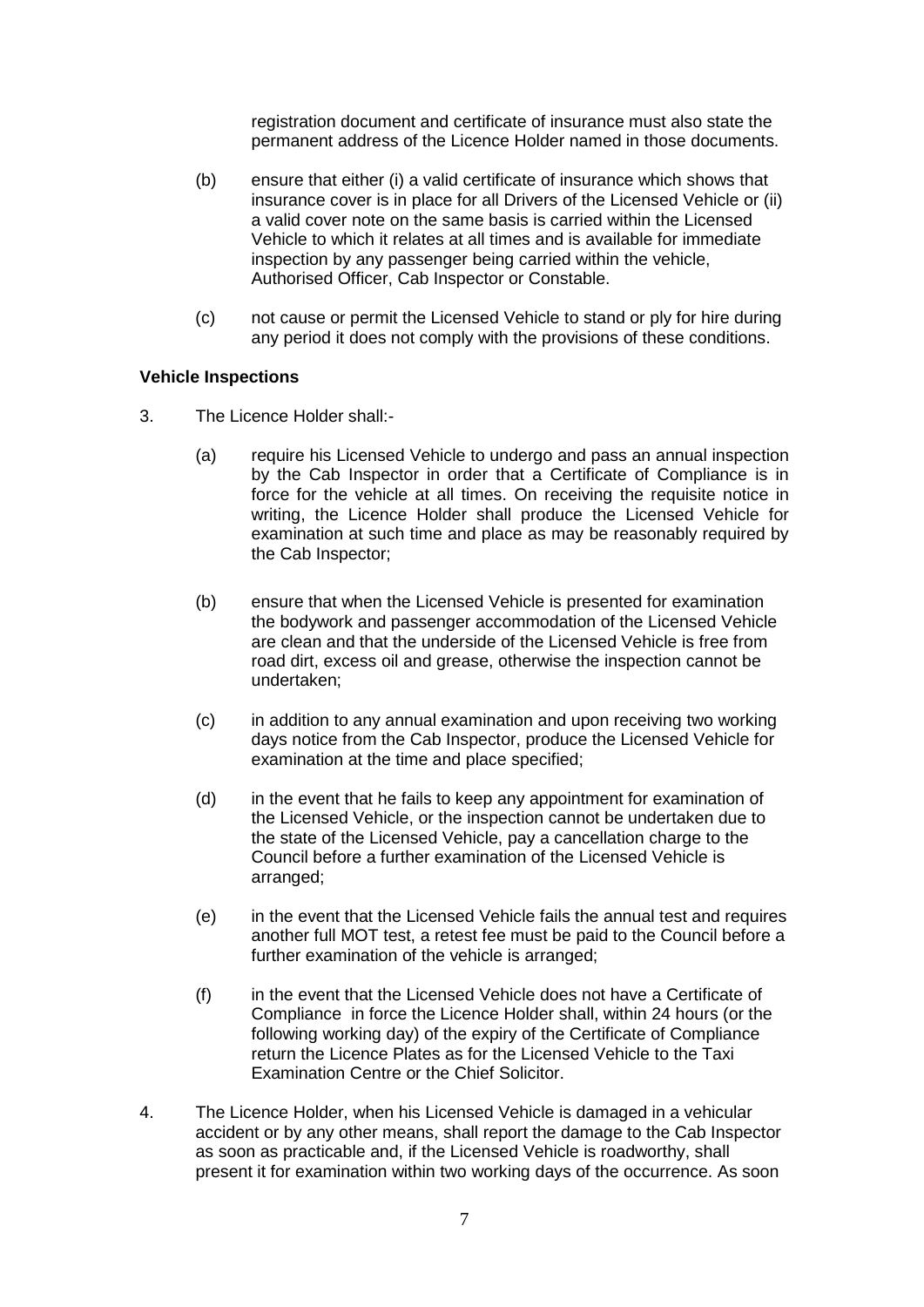as repairs to the Licensed Vehicle have been completed, the Licensed Vehicle shall be presented to the Cab Inspector for re-examination. Unless the Cab Inspector confirms otherwise, the Licensed Vehicle shall not be used as a taxi from the date of the damage until the repairs have been completed, and the Licensed Vehicle is passed by the Cab Inspector as being fit for use again.

5. If the Cab Inspector issues the Licence Holder with a Rectification Notice relating to advertising on the taxi, the Licence Holder must comply with the Rectification Notice and present the Licensed Vehicle to the Cab Inspector for re-examination within either 14 days or the period specified in the Rectification Notice.

## **Display of Plates**

- 6. On a Licensed Vehicle being licensed as a taxi, a number shall be allotted to it by the Cab Inspector and the approved external and internal Licence Plates bearing such number shall be supplied to the Licence Holder by the Cab Inspector. The Licence Holder shall ensure that the Licence Plates are immediately affixed to the Licensed Vehicle to the satisfaction of the Cab Inspector and the Licensed Vehicle shall not be used for hire until the Licence Plates are properly affixed. The Licence Plates remain the property of the Council at all times and must be returned to the Council as and when required by these conditions.
- 7. The Licence Holder shall affix to the Licensed Vehicle and display at all times on the Licensed Vehicle, in positions and by method approved by the Cab Inspector: -
	- (a) external Licence Plates on the front and rear of the Licensed Vehicle; and
	- (b) and either one or two Licence Plates on the inside of the Licensed Vehicle as instructed by the Cab Inspector.
- 8. If the letters or figures on any Licence Plate affixed to a Licensed Vehicle become obliterated or defaced so as not to be distinctly visible or legible, or any of the plates are lost or stolen, the Licence Holder shall immediately obtain from the Cab Inspector a replacement Licence Plate. In the event that any of the Licence Plates are stolen the Licence Holder must immediately report this to the Police and obtain a crime reference number.

## **Other Signage**

- 9. The Licence Holder shall not remove or obscure any warning signs, safety messages or any other information or signage displayed on the Licensed Vehicle that are present when it is supplied by the manufacturer and which are aimed at assisting passengers to identify the type or features of the vehicle.
- 10. The Licence Holder shall display upon the roof of the Licensed Vehicle an illuminated sign of a type approved by the Council for the purpose of identifying the vehicle as a licensed taxi.
- 11. Two notices detailing the Council's complaints procedures must be displayed in the Licensed Vehicle. The complaints notices must be attached to both rear quarter-lights, or, in the absence of quarter-lights, in a similar position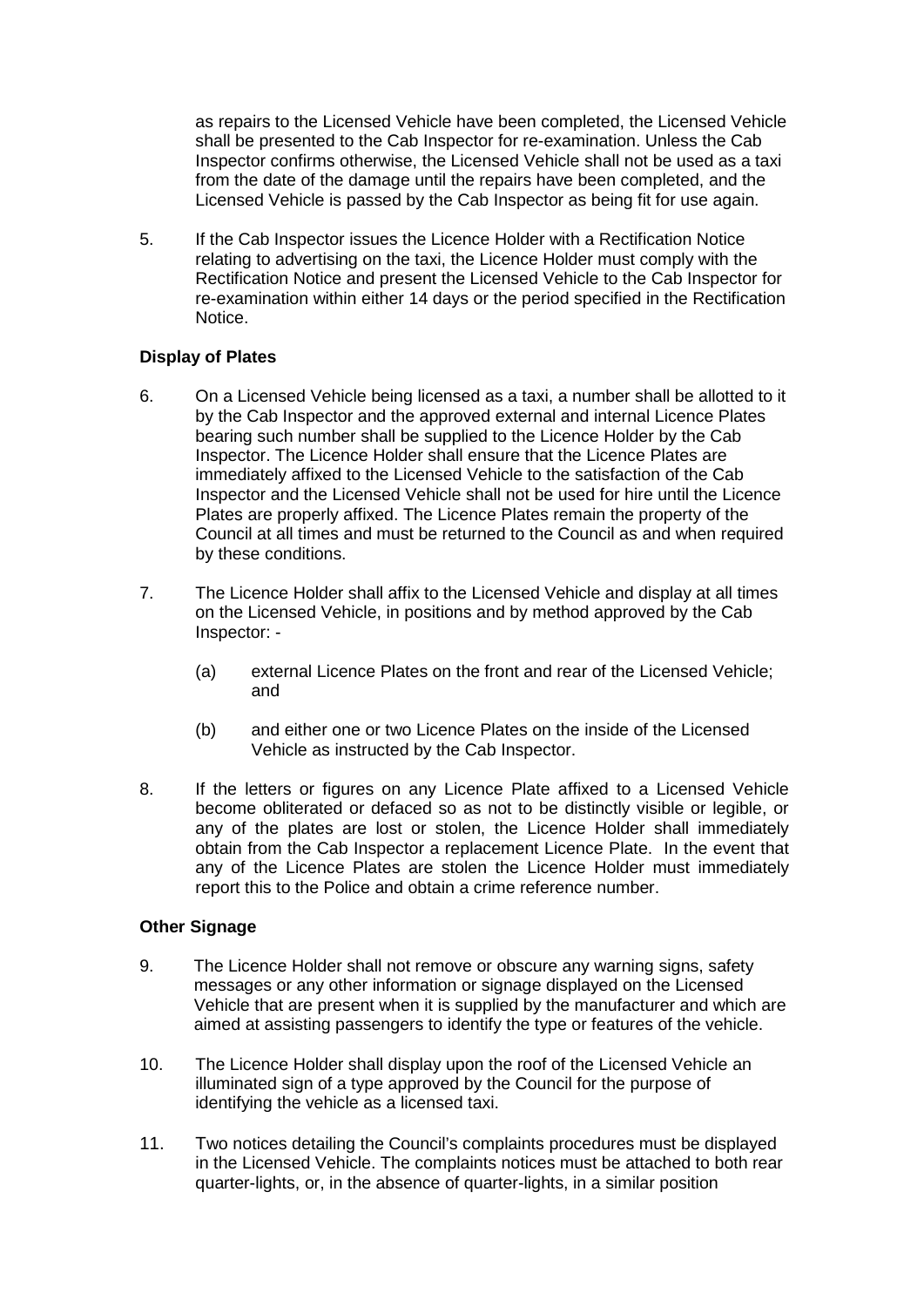approved by the Cab Inspector, so that they may be read by passengers travelling in the Licensed Vehicle. An additional notice capable of being read by a front seat passenger may be required at the discretion of the Cab Inspector.

## **Transportation of wheelchairs**

- 12. The Licence Holder shall ensure that-
	- (a) appropriate access and restraint equipment for the carrying of wheelchairs is serviceable, in a safe condition and is carried on the Licensed Vehicle at all times;
	- (b) all ramps carried within the Licensed Vehicle are stamped with the registration number of that Licensed Vehicle and have a certificate of safe working load affixed to them;
	- (c) all Drivers of the Licensed Vehicle are trained in the use of approved restraint systems for the carrying of wheelchairs and are aware of the manufacturer's instructions for using all access and safety equipment on every occasion;
	- (d) (i) where ramps used with the Licensed Vehicle were not provided at the time of manufacture of the Licensed Vehicle these comply with British Standard BS 6109 and BS1756-2:2004) or any replacement standards; and
		- (ii) where wheelchair tie down and occupant restraint systems were not provided at the time of manufacture of the vehicle ensure that all such equipment used within the vehicle complies with ISO 10542 or any replacement standards.
- 13. Prior to 1 February 2015 condition 12 above shall not apply to the Licence Holders of Licensed Vehicles which are not suitable to carry passengers travelling within wheelchairs.

## **Fares**

- 14. The Licence Holder shall obtain from the Council a notice detailing the approved Fare Table and will arrange for a copy of the up to date Fare Table to be carried within the Licensed Vehicle at all times to allow it to be produced for immediate inspection by any member of the public on request.
- 15. Unless the cost of the journey is regulated by the Fare Table and calculated by the meter the Licence Holder shall ensure that, prior to acceptance of the hire, any potential Hirer of the Licensed Vehicle is informed whether by the Driver or otherwise that (a) the fare is not to be calculated using the meter and (b) the cost, or method of calculating the cost, of the proposed journey.
- 16. The Licence Holder shall participate in the Council's assisted fares scheme, currently entitled "Taxi Card" or such other discounted fares scheme which may be adopted by the Council in the future. The Licence Holder shall ensure that discounted fares are charged in line with the scheme by all Drivers of the Licensed Vehicle on production to them of a current taxi card or other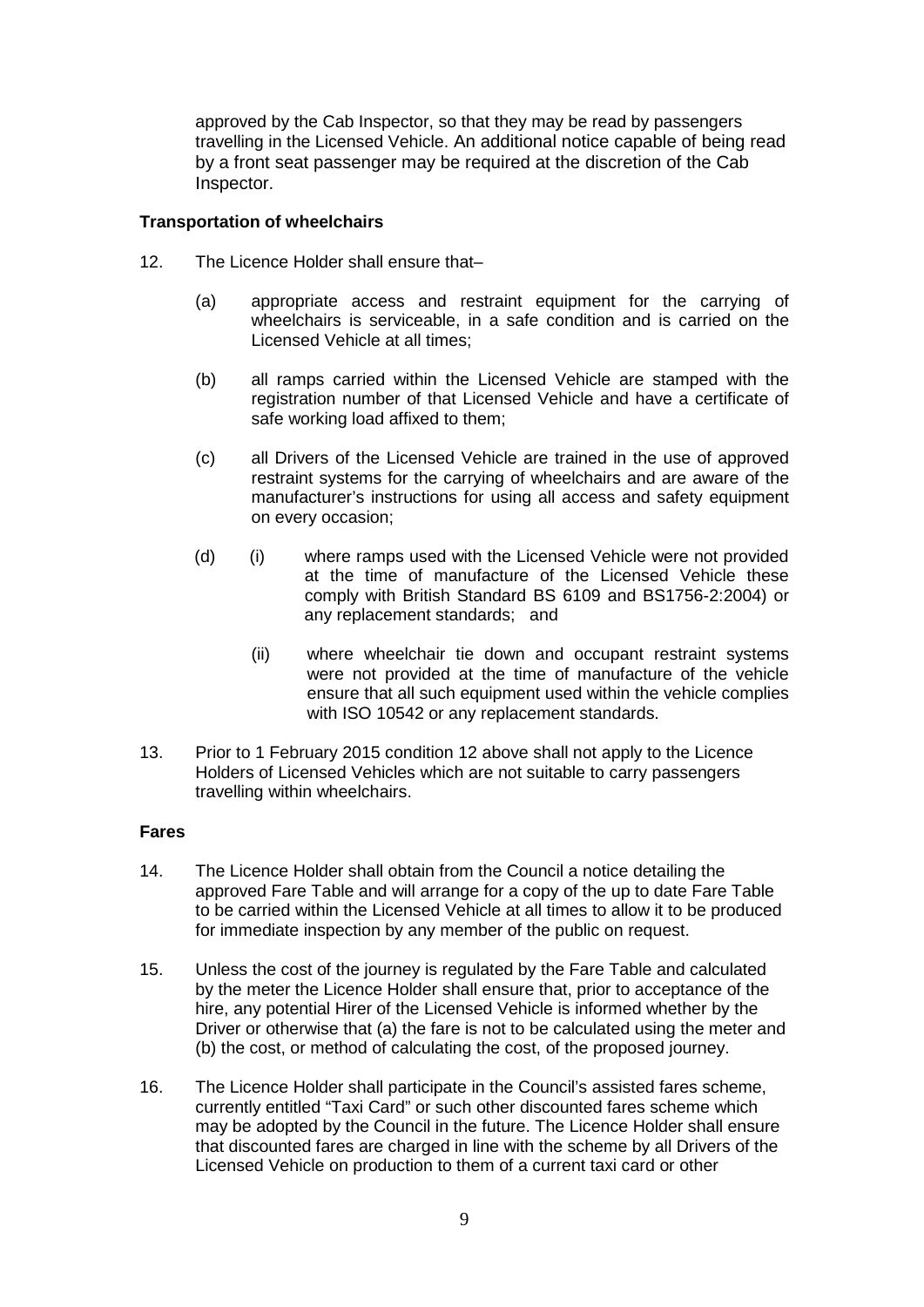replacement document. For the avoidance of doubt there is no requirement to mention the taxi card at the commencement of the hire, only at the time of booking, if applicable.

## **Taximeter**

- 17. The Licence Holder shall have affixed to, and used in the Licensed Vehicle in line with the requirements of these conditions, in a position approved by the Cab Inspector, a Taximeter which has been stamped or sealed by the Cab Inspector, after testing and approval to the satisfaction of the Cab Inspector. The Taximeter shall be used to record distance and time and calculate the exact fare for each required journey in accordance with the approved taxi fares and charges, and no other Taximeter shall be affixed or used. Such Taximeter must be electronic and capable of multi tariff operation. This condition insofar as it relates to the use of the Taximeter shall not apply to any Licensed Vehicle while it is in use as a Taxi Bus.
- 18. The Licence Holder shall not use, or cause or permit to be used on the Licensed Vehicle, a road wheel or tyre of a different circumference from that for which the Taximeter affixed to the taxi was designed and geared for that Licensed Vehicle and has been tested by the Cab Inspector.
- 19. A supplier or repairer of Taximeters may be authorised by the Cab Inspector to test and seal meters following changes to the Fare Table. Once such a Taximeter is fitted to the Licensed Vehicle the Licence Holder shall not tamper with the Taximeter or break or tamper with any seal or stamp on such Taximeter or any attachment or connection affixed thereto except to remove the Taximeter for repair or replacement. Should the Taximeter be removed or should the seal be broken or faulty, the Taximeter shall be re-tested, stamped and sealed by the Council before being used again. The Council may charge a fee for testing and sealing of meters.
- 20. The Licence Holder shall not knowingly operate the Taximeter or cause or permit it to be operated other than as a Taxi Bus while the seals affixed to any Taximeter or (where so affixed) to the taxi are broken or detached. The Licence Holder shall ensure that the seals on the Taximeter are checked on a daily basis whilst the Licensed Vehicle is in use as a Licensed Vehicle.
- 21. The Licence Holder shall not knowingly use, or cause or permit to be used on their Licensed Vehicle, a Taximeter which is in any way defective.

## **Advertising**

22. The Licence Holder shall not display in or on the Licensed Vehicle any signs other than those approved by the Council. Approval shall not be required for advertising which is only displayed on the front doors of the taxi, although the Council reserves the right to require the immediate removal of (a) any advertising on the front doors which would not be permitted in terms of condition 23 below or the Advertising Policy contained in Schedule C to these conditions or (b) any advertising which mentions private hire cars or which is in a similar format and layout to the Private Hire Car Door Signs referred to in Condition 38 of Schedule B hereof.

Applications for approval of other advertisements must be made in writing to the Chief Solicitor and should be accompanied by the appropriate fee. The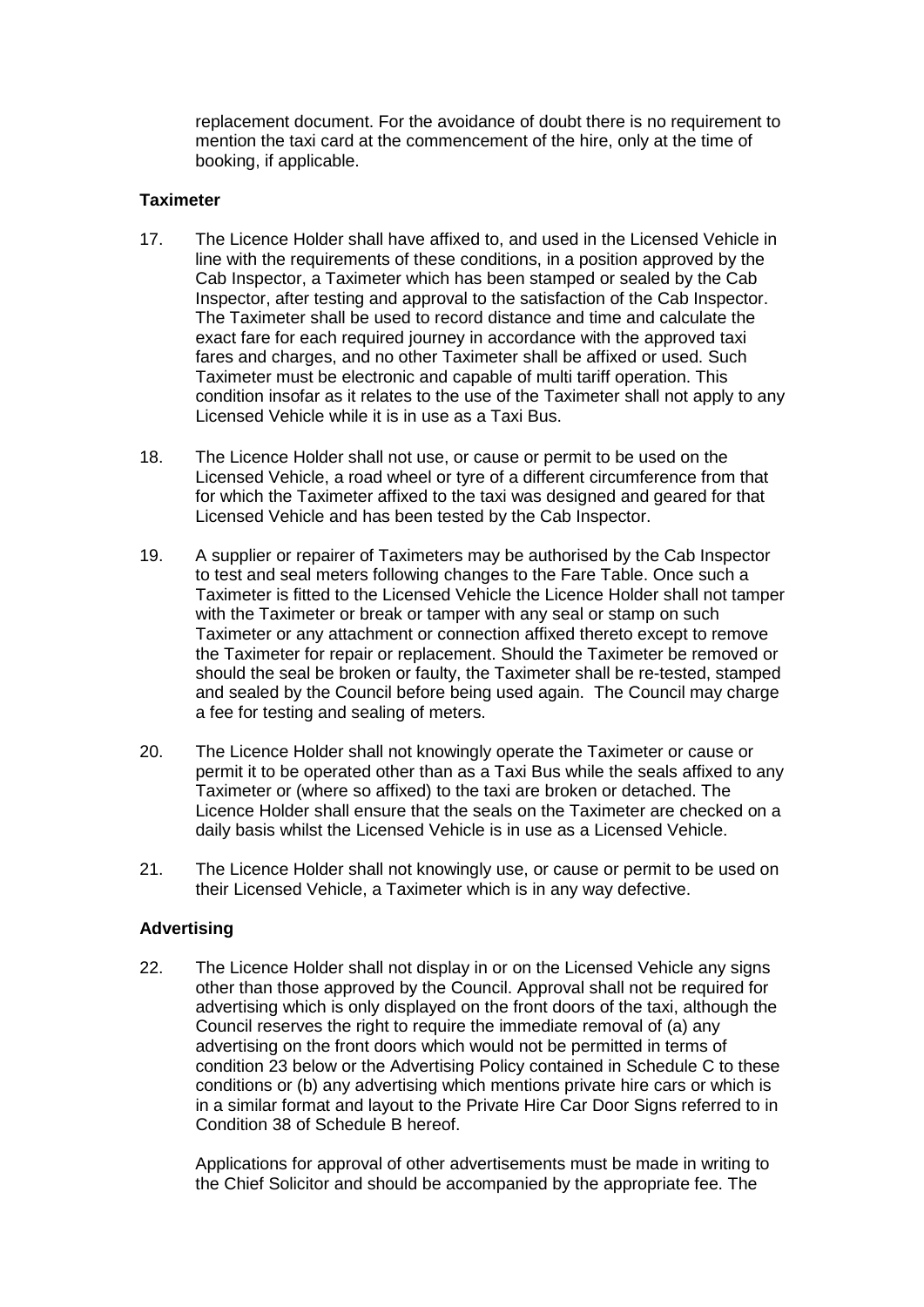request must include a colour specification for all proposed advertisements. Applications for full livery advertising must be accompanied by full colour five view art work and the Chief Solicitor shall be entitled to retain all materials submitted with the application. All applications for approval of advertisements will be considered by the Chief Solicitor who, if satisfied (after consultation with the Cab Inspector where appropriate) as to the non-contentious nature or placement of any advertisement, shall grant the application and issue a letter of approval. Magnetic signage will not be approved.

- 23. All advertisements must comply with The UK Code of Non broadcast Advertising, Sales Promotion and Direct Marketing (CAP Code) published by the Advertising Standards Authority and must be legal, decent, honest and truthful. Each application will be considered on its own merits but advertisements will not be approved if they contain political, ethnic, religious, sexual or controversial texts; advertise tobacco products; display nude or semi-nude figures; are likely to offend public taste; depict men, women or children as sex objects; depict direct and immediate violence to anyone shown in the advertisement or anyone looking at it; advertise any racist group or organisation which intends to promote the group/organisation and/or any of its activities.
- 24. If the Chief Solicitor is not satisfied as to the non-contentious nature or placement of an advertisement then any such application will be submitted to the Council for consideration, it being understood that in no case will the Chief Solicitor refuse any application.
- 25. The Licence Holder whose Licensed Vehicle is displaying any advertisement(s) requiring approval shall ensure that the letter of approval from the Council to display an advertisement on the vehicle shall be held at all times within the particular vehicle and shall be available for inspection by an Authorised Officer or any Constable or the Cab Inspector on request.

## **Fulfilment of Hire**

26. The Licence Holder shall be bound to fulfil, or cause to be fulfilled, at the time and location specified, an engagement to hire the Licensed Vehicle which the Licence Holder has accepted, or which has been accepted on the Licence Holder's behalf by any representative, unless prevented by reasonable and sufficient cause.

#### **Exceptions to Hire**

- 27. The Licence Holder shall not carry, or cause or permit to be carried in the Licensed Vehicle, any articles of a dirty, filthy or obnoxious nature or of an explosive or dangerous nature.
- 28. The Licence Holder shall not knowingly carry, or cause or permit to be carried in the Licensed Vehicle, any passenger who has vermin on their person or whose clothing is in a foul or filthy condition.
- 29. The Licence Holder shall not permit the Licensed Vehicle to be utilised for any illegal or immoral purpose.
- 30. If any person suffering from any infectious or contagious disease is carried in a Licensed Vehicle, the Licence Holder shall, as soon as it comes to his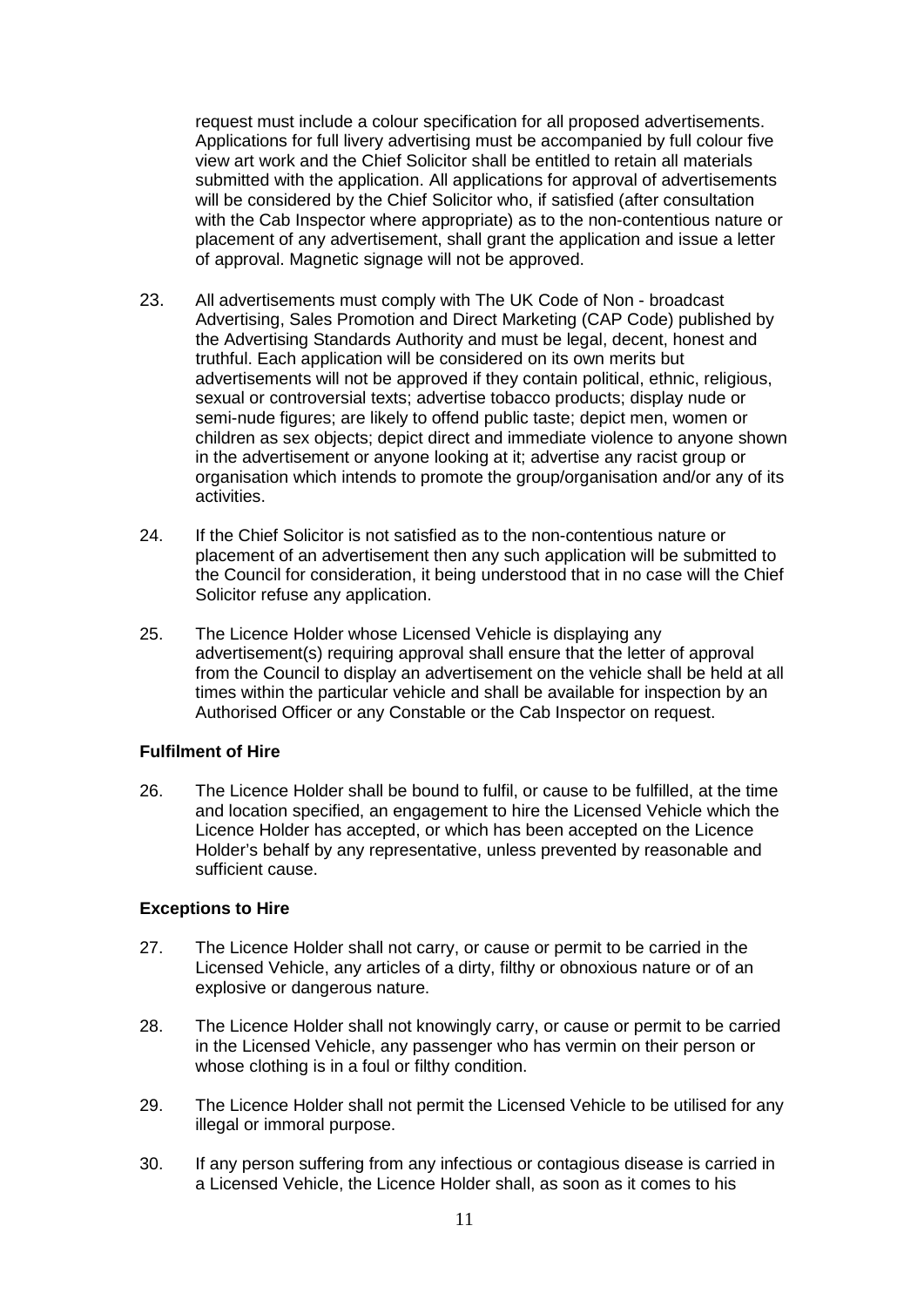knowledge, give notice to the Cab Inspector who shall notify the appropriate medical authority and shall not cause or permit such Licensed Vehicle to stand or ply for hire or carry passengers for hire until the appropriate medical authority certifies that the Licensed Vehicle has been adequately disinfected.

## **Receipts**

- 31. The Licence Holder shall ensure that, at the termination of the hire, a signed receipt for the fare shall be provided by the Driver of the taxi to the passenger if requested, stating:
	- (a) the time and date of the journey
	- (b) the licence number of the vehicle
	- (c) the amount of the fare charged
	- (d) the name of the driver.

## **Electronic Security System**

- 32. The Licence Holder shall not install an electronic security system capable of recording and storing a record of entry or exit of passengers either by way of video or digital images ("CCTV") unless the details of the system meet the Council's approved specification contained in Schedule D to these conditions. An application for approval to install such CCTV shall be made using the appropriate form to the Chief Solicitor and shall be accompanied by the appropriate fee. The application must be granted and a letter of approval issued to the Licence Holder before the CCTV can be installed. Following installation the CCTV must be approved by the Cab Inspector prior to being used.
- 33. A Licence Holder who has CCTV installed in his Licensed Vehicle shall ensure that the letter of approval from the Council for the installation shall be held at all times within the Licensed Vehicle and shall be available for inspection by an Authorised Officer or any Constable on request.
- 34. When the Licence Holder has installed CCTV following approval from the Chief Solicitor the additional conditions contained in Schedule D to these conditions will apply.

## **Record of Drivers**

- 35. The Licence Holder shall keep an up-to-date record of the names, addresses and telephone numbers of all Taxi Drivers used by him to drive the Licensed Vehicle concerned, together with the dates and times that each Driver was in charge of the Licensed Vehicle.
- 36. The record referred to in condition 35 shall be kept for a minimum of six months and must be produced immediately on request to an Authorised Officer or a Constable for inspection together with any other such information as may be required by an Authorised Officer for the purpose of ascertaining the identity of any taxi Driver used by the said Licence Holder or for any other purpose relating to these conditions.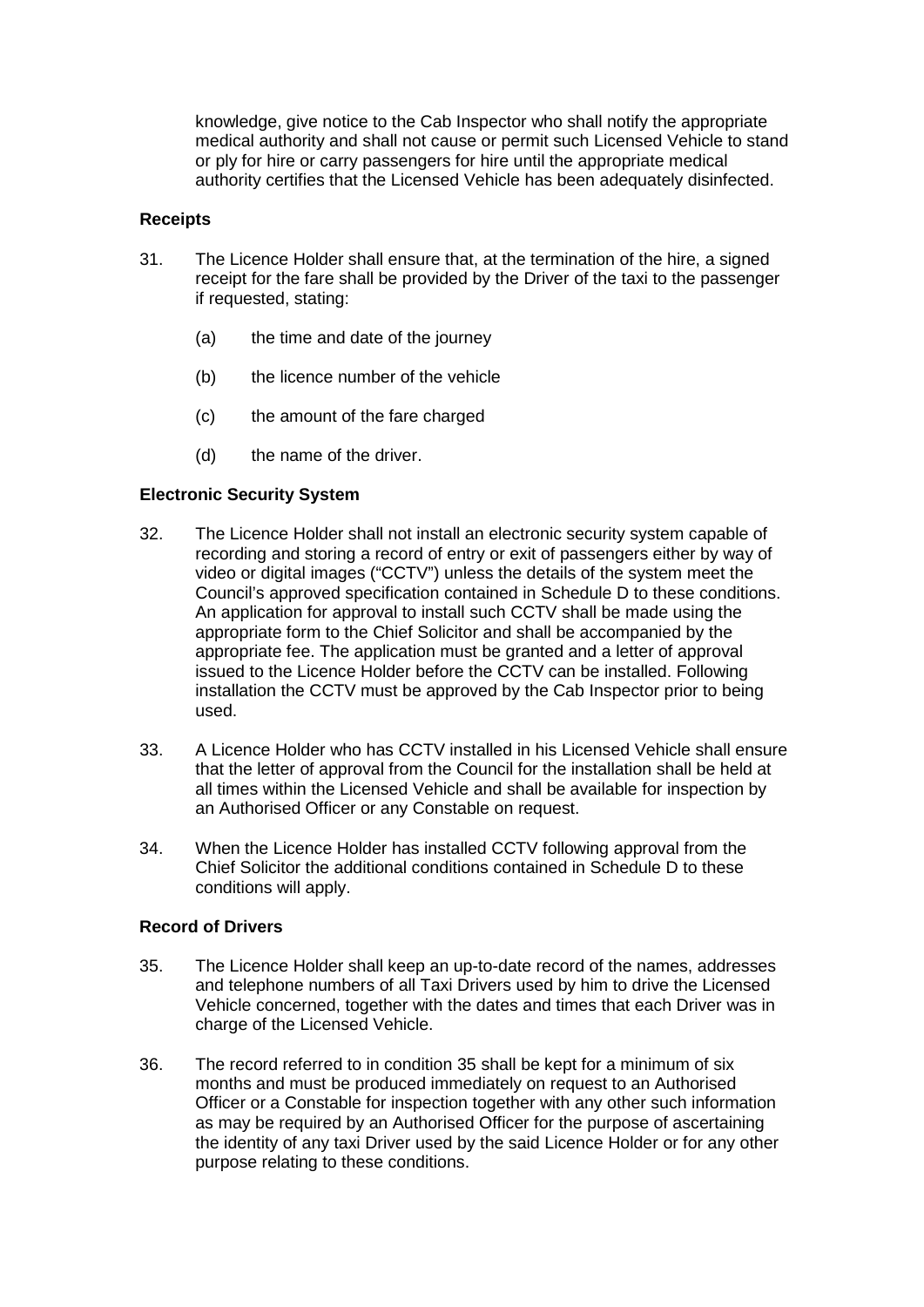## **Change of Address**

- 37. The Licence Holder must advise the Council and the Cab Inspector in writing of a change to his permanent address within five working days of that change. This may be done by notice to the Council's Licensing Team, West Lothian Civic Centre, Howden South Road, Livingston EH54 6FF or by e-mail to: [LicensingServices@westlothian.gov.uk.](mailto:LicensingServices@westlothian.gov.uk) In relation to the Cab Inspector this may be done by notice to the Taxi Examination Centre, 33 Murrayburn Road, Edinburgh EH14 2TF or by email to: [Taxi.Examination@edinburgh.gov.uk.](mailto:Taxi.Examination@edinburgh.gov.uk)
- 38. Licence Holders must make arrangements for the receipt of correspondence when they are absent from their permanent address for periods in excess of fifteen Working Days. All notices sent to the Licence Holder in relation to these conditions will be sent to the Licence Holder's permanent address as intimated to the Council or the Cab Inspector in terms of Condition 37 above.

## **Suspension of Licence**

- 39. When a Licensed Vehicle is withdrawn from service by an Authorised Officer in accordance with Section 11 of the Act, the Authorised Officer shall affix a label bearing (a) the words "this hire car is meantime certified unfit for public use" and (b) the date of withdrawal, in a position within the passenger compartment of the Licensed Vehicle so that it is readily visible to intending passengers. Such a label has the effect of suspending the Licence pertaining to the Licensed Vehicle so labelled and therefore the Licensed Vehicle cannot be used as a Licensed Vehicle until the label is removed by the Authorised Officer.
- 40. When a Licence has been suspended by the Council the Licence Holder shall return the Licence Plates and the Licence for that Licensed Vehicle to the Council within one working day of having received notice that the Licence has been suspended.

## **Return of Licence and Licence Plates**

- 41. When a Licensed Vehicle ceases permanently to be used as such, the Licence Holder shall give immediate notice to the Cab Inspector or the Chief Solicitor and return to the Cab Inspector or the Chief Solicitor the licence in respect of the taxi, along with the licence plates and the Certificate of Compliance, within ten working days.
- 42. When the date of expiry of the Licence Plates of a licensed taxi has passed without replacement Licence Plates having been issued the holder of the taxi licence shall return the expired Licence Plates to the Cab Inspector within one working day of the date of expiry.

## **Miscellaneous**

- 43. The Licence Holder shall:-
	- (a) not obstruct any Authorised Officer, in the performance of any of their duties under these conditions,
	- (b) comply with all instructions or directions of any Authorised Officer in relation to these conditions; and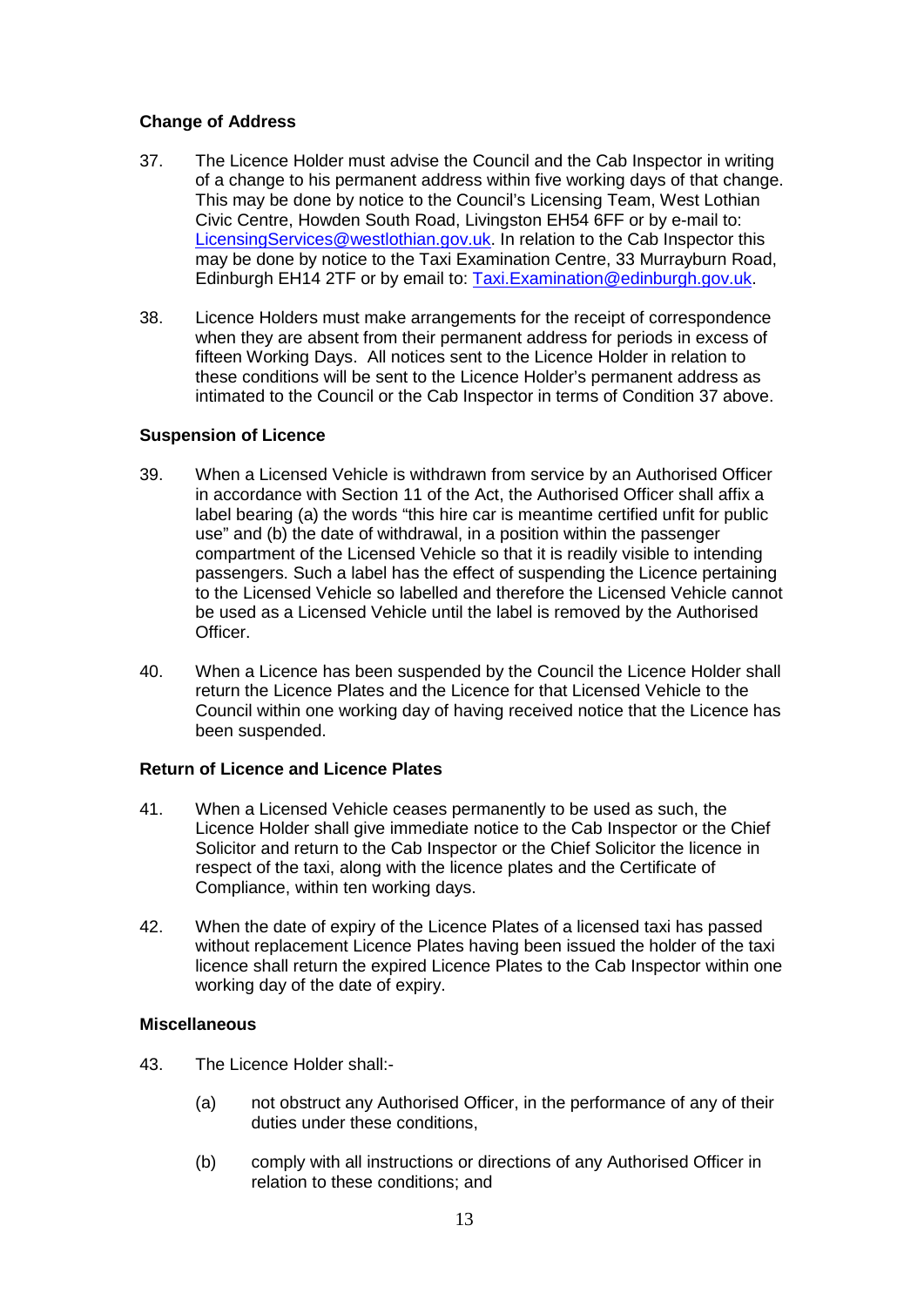- (c) provide these officers with accurate information reasonably required in the discharge of their duties.
- (d) ensure that no advertising material of any kind, other than business cards providing contact details handed out to passengers within the Licensed Vehicle, is distributed by Drivers of the Licensed Vehicle or left within the Licensed Vehicle.
- 44. If the Licence Holder loses his Licence or any other document issued to him by the Council or the Cab Inspector, he shall notify such loss immediately to the Council and shall obtain a duplicate of each lost document from the Council on payment of the appropriate fee.
- 45. The fee for the grant or renewal of a Taxi Licence will be payable in terms of the Council's published table of fees, either
	- (a) in full on the lodging of the application; or
	- (b) if specified in the Council's published table of fees, by payment of an initial application fee followed by appropriate subsequent payments.
- 46. In the event that condition 45(b) applies the application fee will be payable on lodging of the application. Subsequent payments are due in terms of the payment schedule as specified in the Council's published table of fees and detailed in the Licence.
- 47. The Licence Holder must make payment of all fees due in terms of the Council's published table of fees in relation to his Licence within 5 working days of the payment falling due. Where any payment is not made within the above timescale or any cheque or other form of payment in relation to any fee is subsequently dishonoured, the Licence shall cease to exist and must be returned to the Chief Solicitor within one working day of any dishonoured or missed payment being brought to the attention of the Licence Holder by the Council. Such licence shall be returned to the Licence Holder once full payment of the outstanding fee and any related charges is made.

## **Notification of convictions etc**

- 48. Where a holder of a Licence Holder is:
	- (a) charged with any crime or offence of any nature;
	- (b) convicted of any crime or offence by any court;
	- (c) given any form of official warning, caution or accepts or is ordered to pay a fixed fine or compensation in relation to any offence (including fines/compensation issued by the Procurator Fiscal or any local authority); or
	- (d) has his DVLA driving licence endorsed with any offence or penalty.

He must report that information to the Council within 10 working days of the date of any of the above being intimated to him.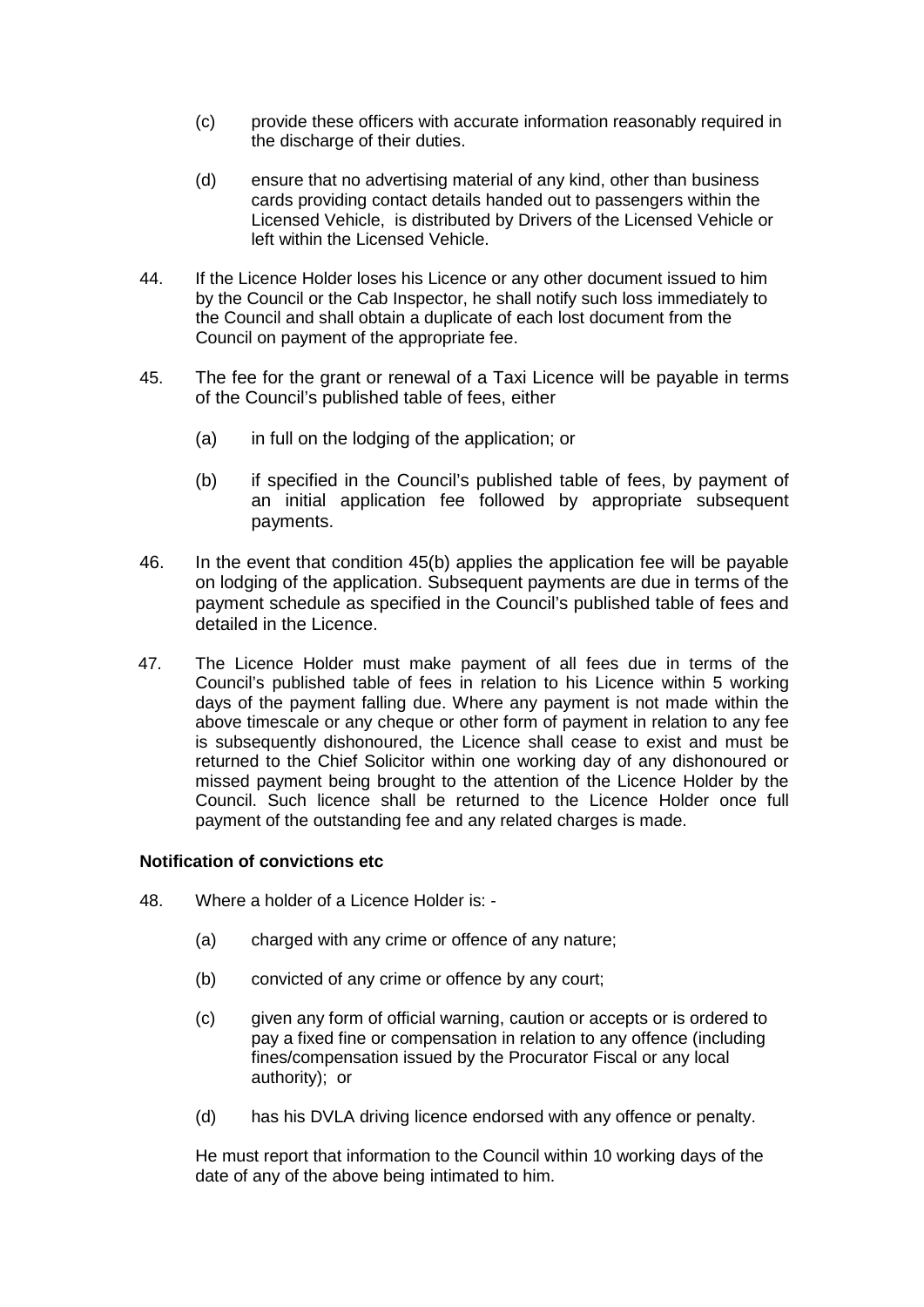## **Notification of information in relation to Drivers**

- 49. The Licence Holder is required to report the following information regarding any Driver of his Licensed Vehicle to the Chief Solicitor within 24 hours (or the following working day) of that information coming to his attention in relation to Drivers of the Licensed Vehicle: -
	- (a) information that any Driver has been disqualified from driving;
	- (b) information that any Driver is suffering from any medical condition which may affect his fitness to drive a taxi;
	- (c) information that any Driver is using illegal drugs;
	- (d) information that any Driver may have committed any offence involving dishonesty or sexual impropriety.

## **Training**

50. The Licence Holder is required to comply with the requirements of any scheme of training introduced by the Council which are intimated to him by notice sent to his address as last notified to the Council.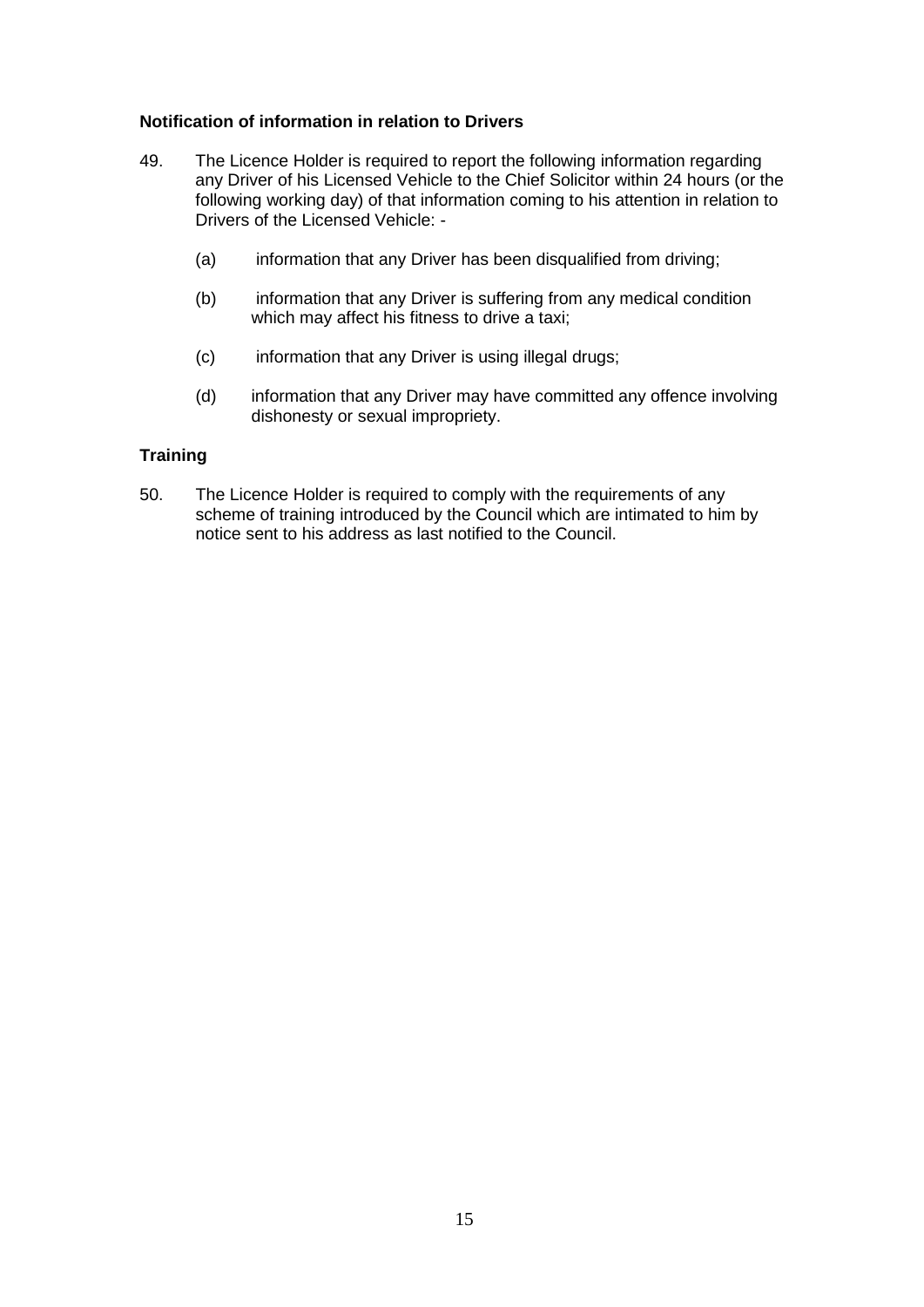# **Part 3**

# **PRIVATE HIRE CAR LICENCE CONDITIONS**

This Part 3 in conjunction with any relevant Schedules shall be referred to as the "Private Hire Car Licence Conditions." For the purposes of the Private Hire Car Licence Conditions the term Licence Holder will refer only to those who hold a Licence to operate a PHC and the term Licensed Vehicle will refer to a PHC only.

## **General**

- 1. The Licence Holder shall ensure that, all times when the Licensed Vehicle is available for Hire or undertaking hires
	- (a) the Licensed Vehicle is covered by a valid Licence issued by West Lothian Council and complies with the conditions of fitness contained in Schedule B to these conditions
	- (b) the Licensed Vehicle is displaying current Licence Plates as issued by the Cab Inspector for the Licensed Vehicle in the approved positions on the front, rear and interior of the Licensed Vehicle;
	- (c) all Drivers of the Licensed Vehicle are holders of current private hire car Driver's licences issued by the Council at all times whilst they are in charge of the Licensed Vehicle;
	- (d) the private hire car Licensed Vehicle including all bodywork, upholstery and fittings, is roadworthy, safe and serviceable, and is in a clean condition subject to prevailing road conditions;
	- (e) any defects identified in the Licensed Vehicle by the Cab Inspector, or any breaches of these conditions identified by the Cab Inspector, are rectified to the satisfaction of the Cab Inspector within the maximum period specified in any Rectification Notice issued by the Cab Inspector to any Driver of the Licensed Vehicle;
	- (f) he will not ask a Driver of private hire car to do anything which would result in the Driver committing a breach of the conditions attached to the grant of the Driver's Licence:
	- (g) he does not do anything in the course of his operation of the private hire car which is unlawful.

#### **Registration and Insurance**

- 2. The Licence Holder shall:-
	- (a) hold in his own name the requisite vehicle registration document and a valid certificate of insurance in relation to the private hire car required by Part VI of the Road Traffic Act 1988 or any other amending legislation and the holder of the Licence shall be required to produce these documents to the Cab Inspector or other Authorised Officer at any reasonable time on request. Where the Licence Holder is a partnership or company the vehicle registration document and the certificate of insurance shall be in the name of either the partnership or the company. The vehicle registration document and certificate of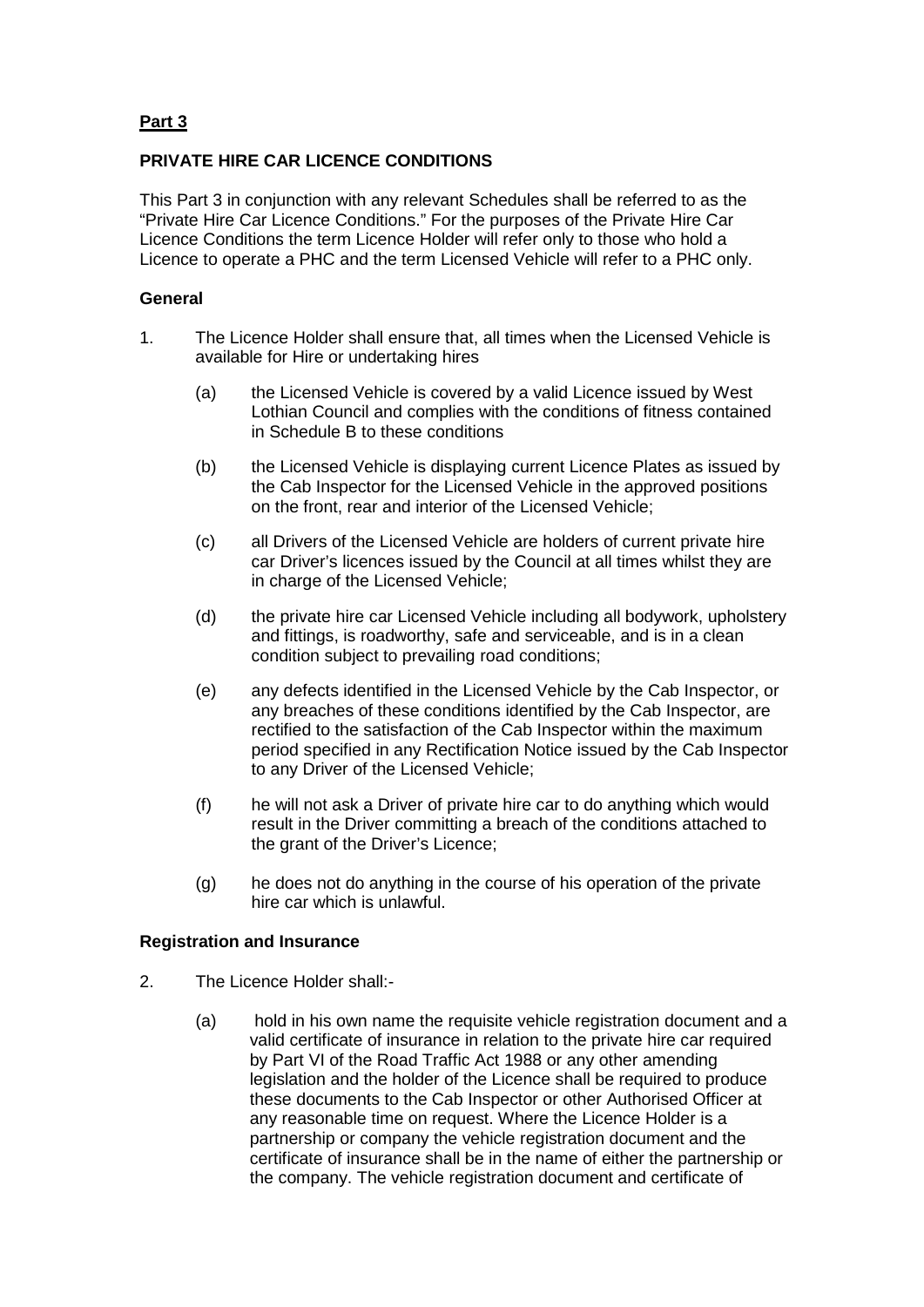insurance must also state the permanent address of the Licence Holder named in those documents.

- (b) ensure that either (i) a valid certificate of insurance which shows that insurance cover is in place for all Drivers of the Licensed Vehicle or (ii) a valid cover note on the same basis is carried within the Licensed Vehicle to which it relates at all times and is available for immediate inspection by any passenger being carried within the Licensed Vehicle, Authorised Officer or Constable.
- (c) not cause or permit the Licensed Vehicle to be available for hire or undertake hires during any period it does not comply with the provisions of these conditions.

## **Vehicle Inspections**

- 3. The Licence Holder shall:-
	- (a) require his Licensed Vehicle to undergo and pass an annual inspection by the Cab Inspector in order that a Certificate of Compliance is in force for the Licensed Vehicle at all times. On receiving the requisite notice in writing, the licence holder shall produce the Licensed Vehicle for examination at such time and place as may be reasonably required by the Cab Inspector;
	- (b) ensure that when the Licensed Vehicle is presented for examination the bodywork and passenger accommodation of the vehicle are clean and that the underside of the Licensed Vehicle is free from road dirt, excess oil and grease, otherwise the inspection cannot be undertaken;
	- (c) if the Licensed Vehicle is fitted with a passenger lift, ensure that the lift is serviced and maintained on an annual basis by a qualified lift repairer approved of in advance by the Cab Inspector, and at the time of the Licensed Vehicle's annual test, shall submit a report to the Cab Inspector from such repairer to the effect that the lift is in good working order and condition;
	- (d) in addition to any annual examination and upon receiving two working days notice from the Cab Inspector, produce the Licensed Vehicle for examination at the time and place specified:
	- (e) in the event that he fails to keep any appointment for examination of the Licensed Vehicle, or the inspection cannot be undertaken due to the state of the Licensed Vehicle, pay a cancellation charge to the Council before a further examination of the Licensed Vehicle is arranged;
	- (f) in the event that the Licensed Vehicle fails the annual test and requires another full MOT test a retest fee must be paid to the Council before a further examination of the Licensed Vehicle is arranged;
	- (g) in the event that the Licensed Vehicle does not have a Certificate of Compliance in force the Licence Holder shall, within 24 hours (or the following working day) of the expiry of the Certificate of Compliance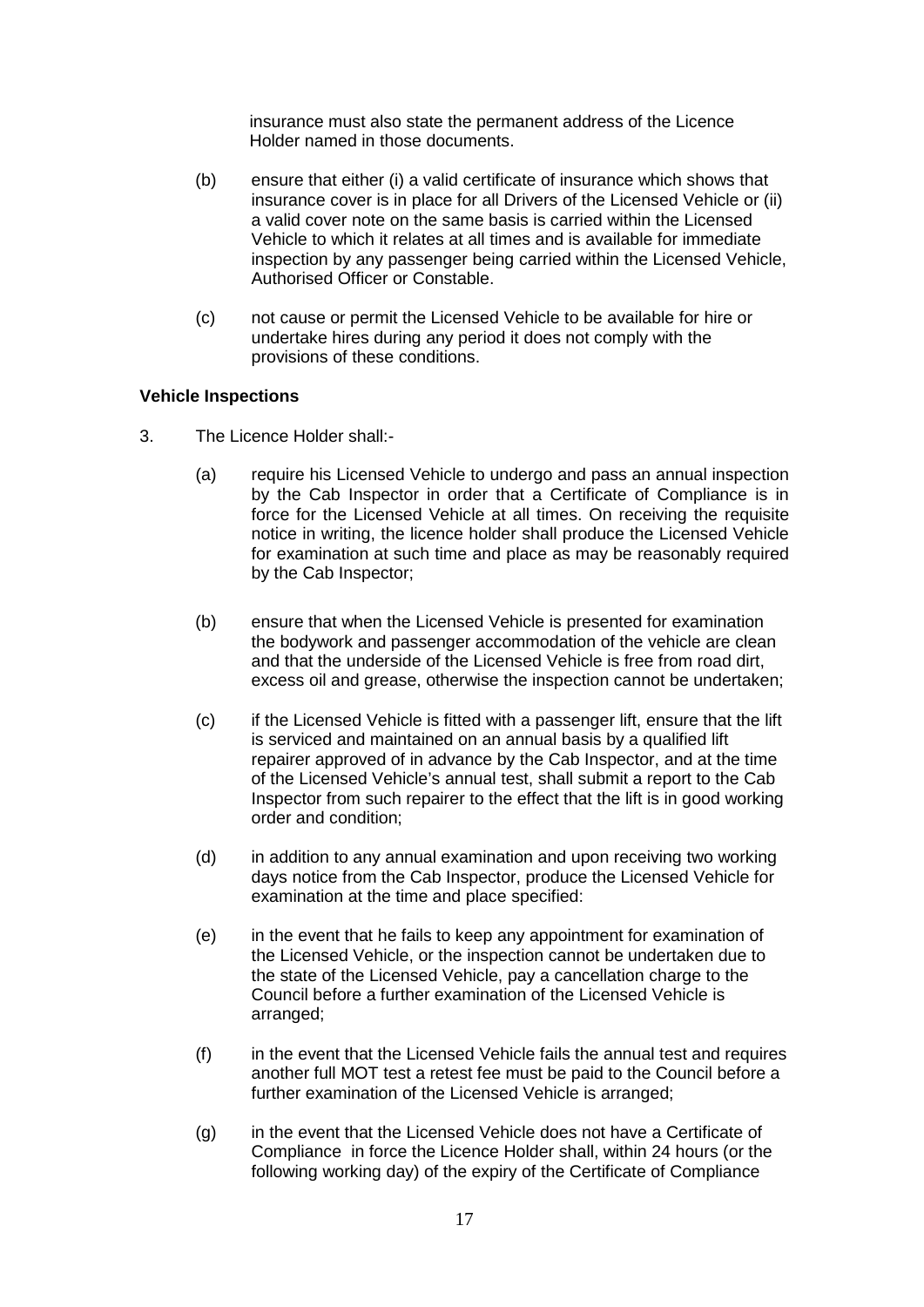return the Licence Plates for the Licensed Vehicle to the Taxi Examination Centre or the Chief Solicitor.

- 4. The Licence Holder when his Licensed Vehicle is damaged in a vehicular accident or by any other means, shall report the damage to the Cab Inspector as soon as practicable and, if the Licensed Vehicle is roadworthy, shall present it for examination within the following two working days or other date as may be agreed with Cab Inspector, after the occurrence. As soon as repairs to the Licensed Vehicle have been completed, the Licensed Vehicle shall be presented to the Cab Inspector for re-examination. Unless the Cab Inspector confirms otherwise, the Licensed Vehicle shall not be used as a private hire car from the date of the damage until the repairs have been completed, and the Licensed Vehicle is passed by the Cab Inspector as being fit for use again.
- 5. If the Cab Inspector issues the Licence Holder with a Rectification Notice relating to signage on the Licensed Vehicle, the Licence Holder must comply with the Rectification Notice and present the Licensed Vehicle to the Cab Inspector for re-examination within 14 days or within the period specified in the Rectification Notice.

#### **Display of Plates and Signage**

- 6. On a Licensed Vehicle being licensed as a PHC, a number shall be allotted to it by the Cab Inspector and the approved external and internal Licence Plates bearing such number shall be supplied to the Licence Holder by the Cab Inspector. The Licence Holder of a Licensed Vehicle shall ensure that the Licence Plates are immediately affixed to the Licensed Vehicle to the satisfaction of the Cab Inspector and the Licensed Vehicle shall not be used for hire until the Licence Plates are properly affixed. These Licence Plates remain the property of the Council at all times and must be returned to the Council as and when required by these conditions.
- 7. The Licence Holder shall affix to and display on the Licensed Vehicle at all times, in positions and by method approved by the Cab Inspector:
	- (a) external Licence Plates on the front and rear of the Licensed Vehicle; and
	- (b) either one or two internal Licence Plates on the inside of the Licensed Vehicle as instructed by the Cab Inspector, and
	- (c) unless the exception in condition 8 below applies, the Private Hire Car Door Signs bearing the vehicle's licence number to both front doors of the vehicle in a position approved by the Cab Inspector.
- 8. The Licence Holder of a Type 2 PHC shall be permitted to apply to the Chief Solicitor –
	- (a) for an exemption from condition 7 (c) above; and
	- (b) for permission to advertise his own business on the exterior of the Licensed Vehicle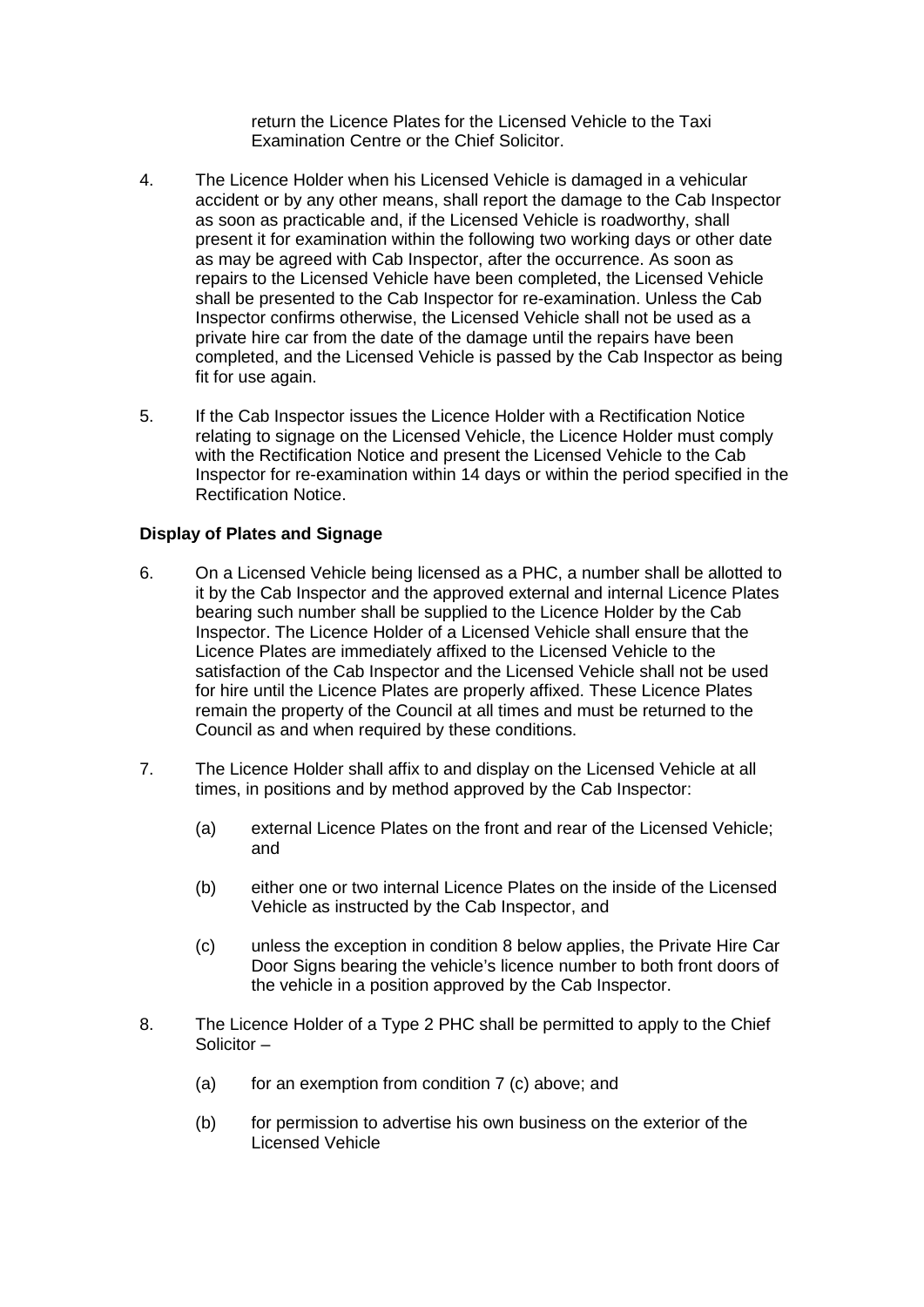in line with the policy on hire car advertising/signage contained in Schedule C to these conditions.

Only advertising which has been approved in advance by the Chief Solicitor in terms of this condition is permitted to be displayed on any such Licensed Vehicle. Advertising will only be approved on the exterior bodywork of the Licensed Vehicle. A copy of the letter of approval from the Chief Solicitor must be kept within the Licensed Vehicle at all times and be available for inspection by an Authorised Officer or any Constable or the Cab Inspector on request.

In the absence of any exemption and approved advertising in terms of (b) above the Licence Holder must display the Private Hire Car Door Signs referred to in condition 7(c) above.

- 9. Unless a Licence Holder is in possession of an exemption in terms of condition 8(a) above he shall not display in or on his Licensed Vehicle any signs for the purpose of advertising. A sign indicating the name of the business and the telephone number in the format contained in condition 39 of Schedule B to these conditions can be displayed under the door signs required by condition 7(c) above in a position approved by the Cab Inspector once the content and design has been approved in advance by the Chief Solicitor on behalf of the Council. For the avoidance of doubt and without prejudice to the foregoing generality the words "cars" and "cabs" are not permitted to be included within the business name being displayed on such signage.
- 10. If the letters or figures on any Licence Plate or Private Hire Car Door Sign affixed to a Licensed Vehicle become obliterated or defaced so as not to be distinctly visible or legible, or any of the Licence Plates are lost or stolen, the Licence Holder shall immediately obtain from the Cab Inspector on payment of the appropriate fee, a replacement plate or Private Hire Car Door Sign. In the event that any of the Licence Plates are stolen the Licence Holder must immediately report this to the Police and obtain a crime reference number.

## **Other Signage**

- 11. The Licence Holder shall not remove or obscure any warning signs, safety messages or any other information or signage displayed on the Licensed Vehicle which are present when it is supplied by the manufacturer and which are aimed at assisting passengers to identify the type or features of the Licensed Vehicle.
- 12. The Licence Holder shall ensure that at least two notices detailing the Council's complaints procedures are displayed in the Licensed Vehicle. The complaints notices must be attached to both rear quarter-lights or, in the absence of quarter-lights, in a similar position approved by the Cab Inspector, so that they may be read by passengers travelling in the Licensed Vehicle. An additional notice capable of being read by a front seat passenger may be required at the discretion of the Cab Inspector.
- 13. The Licence Holder shall not:
	- (a) display a sign of any kind on the roof of the Licensed Vehicle,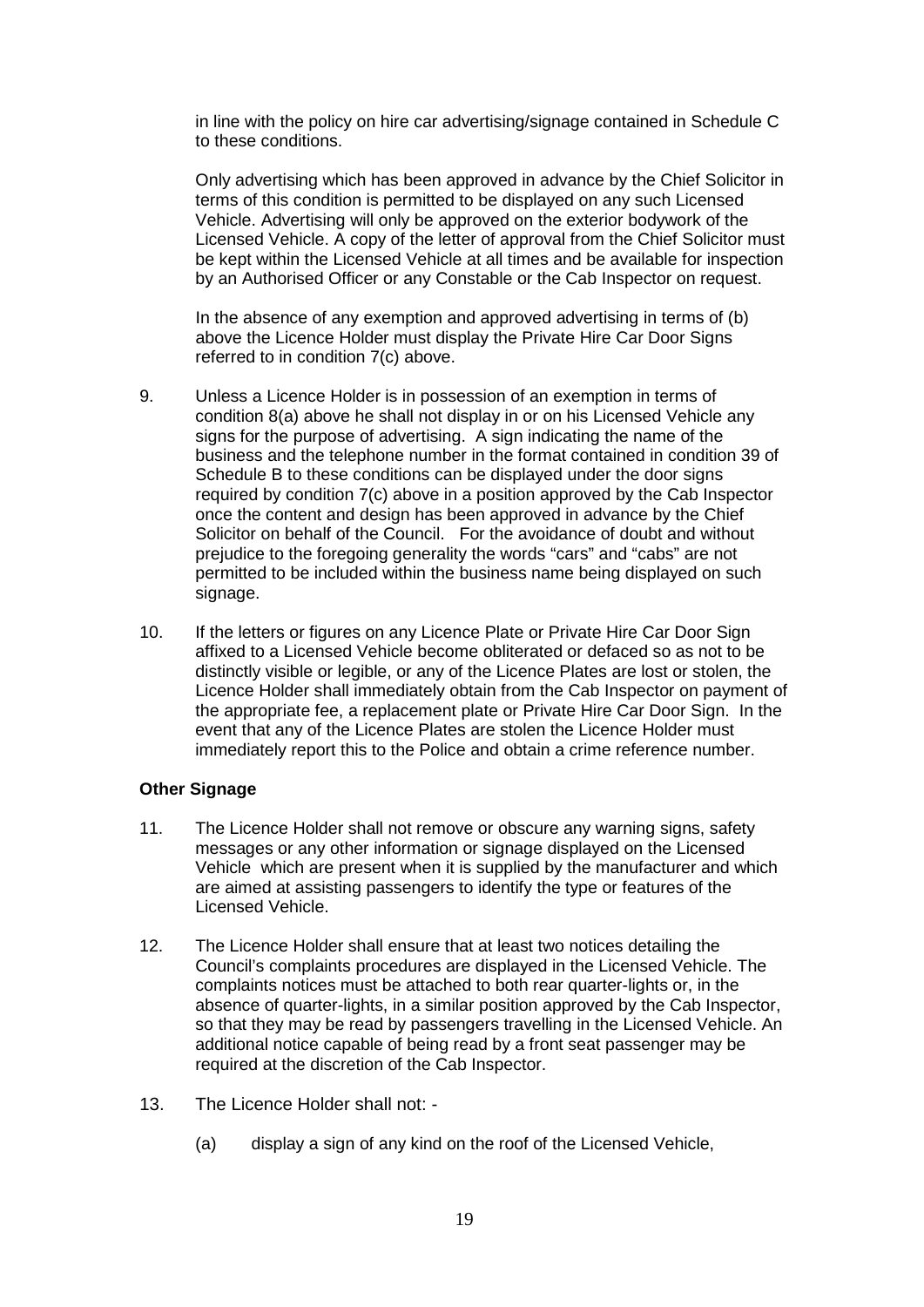(b) display or cause or permit to be displayed on or in his Licensed Vehicle (other than any Taximeter fare dial) or on his person (including his clothing) the word "cab", "taxi" or "for hire" or any other word or words which might give the impression that the vehicle is plying for Hire.

## **Transportation of Wheelchairs**

- 14. The Licence Holder of a Licensed Vehicle which is suitable for the transportation of passengers travelling within wheelchairs shall ensure: –
	- (a) that appropriate access and restraint equipment for the carrying of wheelchairs is serviceable, in a safe condition and is carried on the Licensed Vehicle at all times;
	- (b) that all ramps carried within the Licensed Vehicle are stamped with the registration number of that Licensed Vehicle and have a certificate of safe working load affixed to them;
	- (c) that any passenger lift and ramp used with the Licensed Vehicle
		- (i) has a plate attached to it, readily visible to users, showing the safe working limit of the lift or ramp; and
		- (ii) where the lift and ramps were not provided at the time of manufacture of the vehicle ensure that all such equipment these complies with British Standard (BS 6109 and BS1756- 2:2004) or any replacement standards.
		- (iii) where wheelchair tie down and occupant restraint systems were not provided at the time of manufacture of the vehicle ensure that all such equipment complies with ISO 10542 or any replacement standards.
	- (d) that all Drivers of the Licensed Vehicle are trained in the use of the passenger lift, where applicable, and all approved restraint systems for the carrying of wheelchairs and are aware of the manufacturer's instructions for using all access and safety equipment on every occasion.
- 15. From 1 February 2015 condition 14 will only apply to Type 2 PHCs only.

## **Fares**

- 16. The Licence Holder of a Licensed Vehicle equipped with a Taximeter shall obtain from the Council a notice detailing the Fare Table and will arrange for a copy of that Fare Table to be carried within the vehicle at all times to allow it to be produced for immediate inspection by any member of the public on request.
- 17. Unless the cost of the journey is regulated by the Fare Table and calculated by taximeter the Licence Holder shall ensure that, prior to acceptance of the hire, any potential Hirer of the Licensed Vehicle is informed whether by the Driver or otherwise that (a) the fare is not to be calculated by the meter and (b) the cost, or method of calculating the cost, of the proposed journey.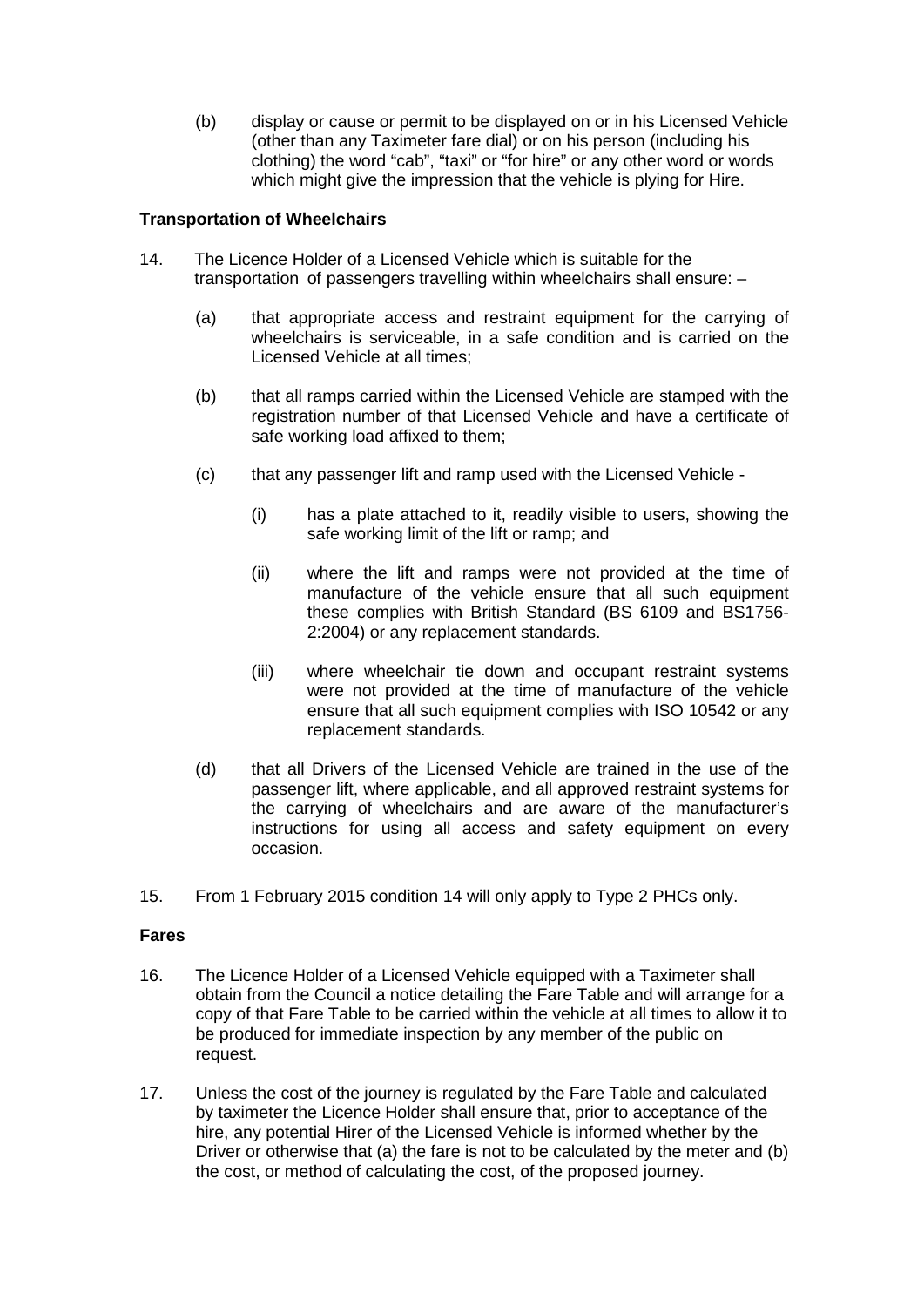18. The Licence Holder shall participate in West Lothian Council's assisted fares scheme, currently entitled "Taxi Card" or such other discounted fares scheme which may be adopted by the Council in the future. The Licence Holder shall ensure that discounted fares are charged in line with the scheme by all Drivers of the Licensed Vehicle on production to them of a current taxi card or other replacement document. For the avoidance of doubt there is no requirement to mention the taxi card at the commencement of the hire, only at the time of booking.

## **Taximeter**

- 19. Any Licence Holder, who wishes his Licensed Vehicle to use a taximeter, shall have affixed to and used on his Licensed Vehicle, a taximeter which has been stamped or sealed by the Council, after testing and approval to the satisfaction of the Cab Inspector as to distance and time in accordance with the approved taxi fares and charges, and no other taximeter shall be affixed or used. Such taximeter must be electronic and capable of multi tariff operation.
- 20. Any Licence Holder, whose Licensed Vehicle is fitted with a taximeter, shall not use, or cause or permit to be used on his Licensed Vehicle, a road wheel or tyre of a different circumference from that for which the taximeter affixed to the Licensed Vehicle was designed and geared for that Licensed Vehicle and has been tested by the Council.
- 21. The Licence Holder, whose Licensed Vehicle is fitted with a taximeter, shall ensure that the taximeter fitted to his Licensed Vehicle is in a position approved by the Council.
- 22. A supplier or repairer of Taximeters may be authorised by the Council to test and seal Taximeters after tariff changes. Once such a Taximeter is fitted to his Licensed Vehicle the Licence Holder shall not tamper with the Taximeter or break or tamper with any seal or stamp on such Taximeter or any attachment or connection affixed thereto except to remove the Taximeter for repair or replacement. Should the Taximeter be removed or should the seal be broken or faulty, the Taximeter shall be re-tested, stamped and sealed by the Council before the Licensed Vehicle is used again as a private hire car.
- 23. The Licence Holder shall not knowingly use, or cause or permit to be used, his Licensed Vehicle during any period that the seals affixed to the Taximeter (where fitted), or (where so affixed) to the vehicle, are broken or detached.
- 24. The Licence Holder shall not knowingly use, or cause or permit to be used, on his Licensed Vehicle, a Taximeter which is in any way defective.

## **Fulfilment of Hire**

25. The Licence Holder shall be bound to fulfil, or cause to be fulfilled, at the time and location specified, an engagement to hire his Licensed Vehicle which the Licence Holder has accepted, or which has been accepted on the Licence Holder's behalf by any representative, unless prevented by reasonable and sufficient cause.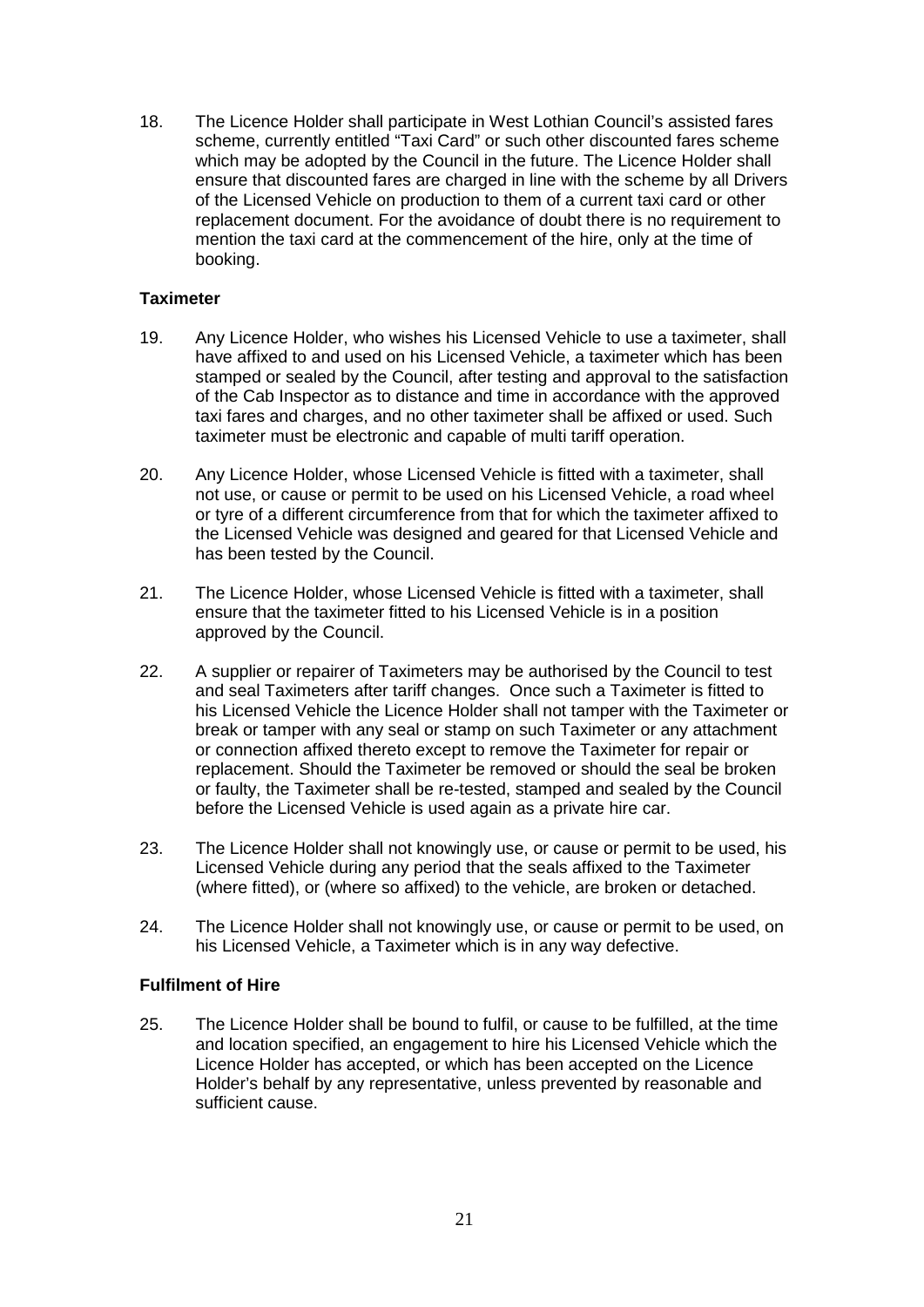## **Exceptions to Hire**

- 26. The Licence Holder shall not carry, or cause or permit to be carried in his Licensed Vehicle, any articles of a dirty, filthy or obnoxious nature or of an explosive or dangerous nature.
- 27. The Licence Holder shall not knowingly carry, or cause or permit to be carried in his Licensed Vehicle, any passenger who has vermin on their person or whose clothing is in a foul or filthy condition.
- 28. The Licence Holder shall not permit his Licensed Vehicle to be utilised for any illegal or immoral purpose.
- 29. If any person suffering from any infectious or contagious disease is carried in a Licensed Vehicle, the Licence Holder shall, as soon as it comes to his knowledge, give notice to the Cab Inspector who shall notify the appropriate medical authority and shall not cause or permit such private hire car to carry passengers for hire until the appropriate medical authority certifies that the Licensed Vehicle has been adequately disinfected.

# **Receipts**

- 30. The Licence Holder shall ensure that, at the termination of the hire, a signed receipt for the fare shall be provided by the Driver to the passenger upon request, stating:
	- (a) the time and date of the journey
	- (b) the licence number of the Licensed Vehicle
	- (c) the amount of the fare charged
	- (d) the name of the driver.

## **Electronic Security System**

- 31. The Licence Holder shall not install an electronic security system capable of recording and storing a record of entry or exit of passengers either by way of video or digital images ("CCTV") unless the details of the system meet the Council's approved specification contained in Schedule D to these conditions. An application for approval to install CCTV shall be made using the appropriate form to the Chief Solicitor and shall be accompanied by the appropriate fee. The application must be granted and a letter of approval issued to the Licence Holder before the CCTV can be installed. Following installation the CCTV must be approved by the Cab Inspector prior to being used.
- 32. A Licence Holder who has CCTV installed in his Licensed Vehicle shall ensure that the letter of approval from the Council for the installation shall be held at all times within the particular vehicle and shall be available for inspection by an Authorised Officer or any Constable on request.
- 33. When the Licence Holder has installed CCTV following approval from the Chief Solicitor the additional conditions contained in Schedule D to these conditions will apply.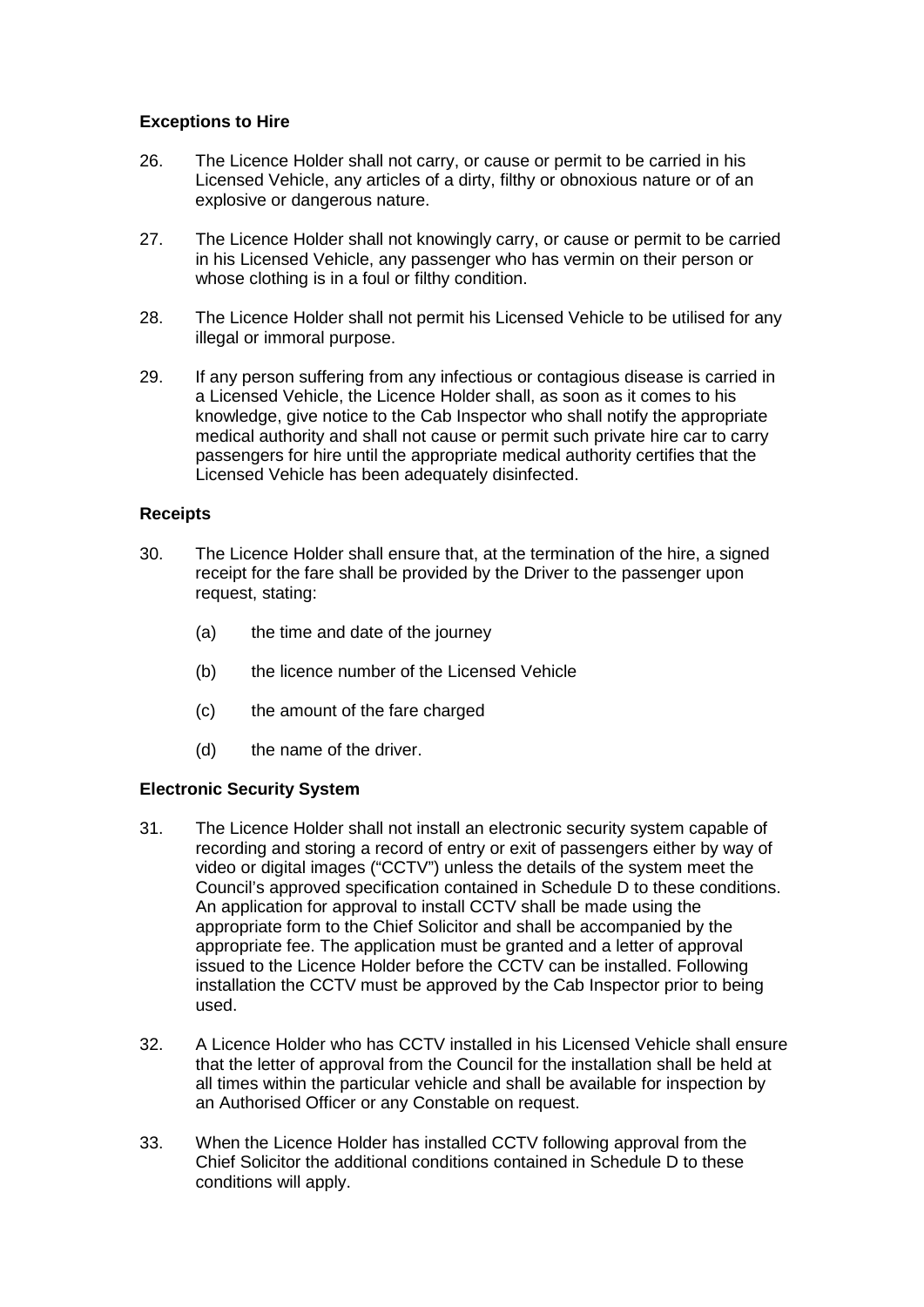## **Record of Drivers**

- 34. The Licence Holder shall keep an up-to-date record of the names, addresses and telephone numbers of all private hire car Drivers used by that Licence Holder to drive the Licensed Vehicle concerned together with the dates and times that each Driver was in charge of the Licensed Vehicle.
- 35. The record referred to in condition 34 shall be kept for a minimum of six months and must be produced on request to an Authorised Officer or Constable for inspection together with any other such information as may be required by an Authorised Officer for the purpose of ascertaining the identity of any Driver used by the Licence Holder or for any other purpose relating to these conditions.

# **Change of Address**

- 36. The Licence Holder must advise the Council and the Cab Inspector in writing of a change to his permanent address within five working days of that change. In relation to the Council this may be done by notice to the Council's Licensing Team, West Lothian Civic Centre, Howden South Road, Livingston EH54 6FF or by e-mail to: [LicensingServices@westlothian.gov.uk.](mailto:LicensingServices@westlothian.gov.uk) In relation to the Cab Inspector this may be done by notice to the Taxi Examination Centre, 33 Murrayburn Road, Edinburgh EH14 2TF or by email to: [Taxi.Examination@edinburgh.gov.uk](mailto:Taxi.Examination@edinburgh.gov.uk)
- 37. Licence Holders must make arrangements for the receipt of correspondence when they are absent from their permanent address for periods in excess of fifteen Working Days. All notices sent to the Licence Holder in relation to these conditions will be sent to the Licence Holder's permanent address as intimated to the Council or the Cab Inspector in terms of Condition 36 above.

# **Suspension of Licence**

- 38. When a Licensed Vehicle is withdrawn from service by an Authorised Officer in accordance with Section 11 of the Act, the Authorised Officer shall affix a label bearing (a) the words "this hire car is meantime certified unfit for public use" and (b) the date of withdrawal in a position within the passenger compartment of the Licensed Vehicle so that it is readily visible to intending passengers. Such a label has the effect of suspending the Licence pertaining to the Licensed Vehicle so labelled and therefore the Driver in charge of the Licensed Vehicle at any time cannot use the Licensed Vehicle until the label is removed by the Authorised Officer.
- 39. When a Licensed Vehicle has been suspended by the Council the Licence Holder shall return the Licence Plates and the Licence for that Licensed Vehicle to the Council within one working day of having received notice that the Licence has been suspended.

## **Return of Licence and Licence Plates**

40. When a Licensed Vehicle ceases to be used as such the Licence Holder shall give immediate notice to the Cab Inspector and return to the Cab Inspector the licence in respect of his private hire car, along with the Licence Plates and the Certificate of Compliance, within ten working days.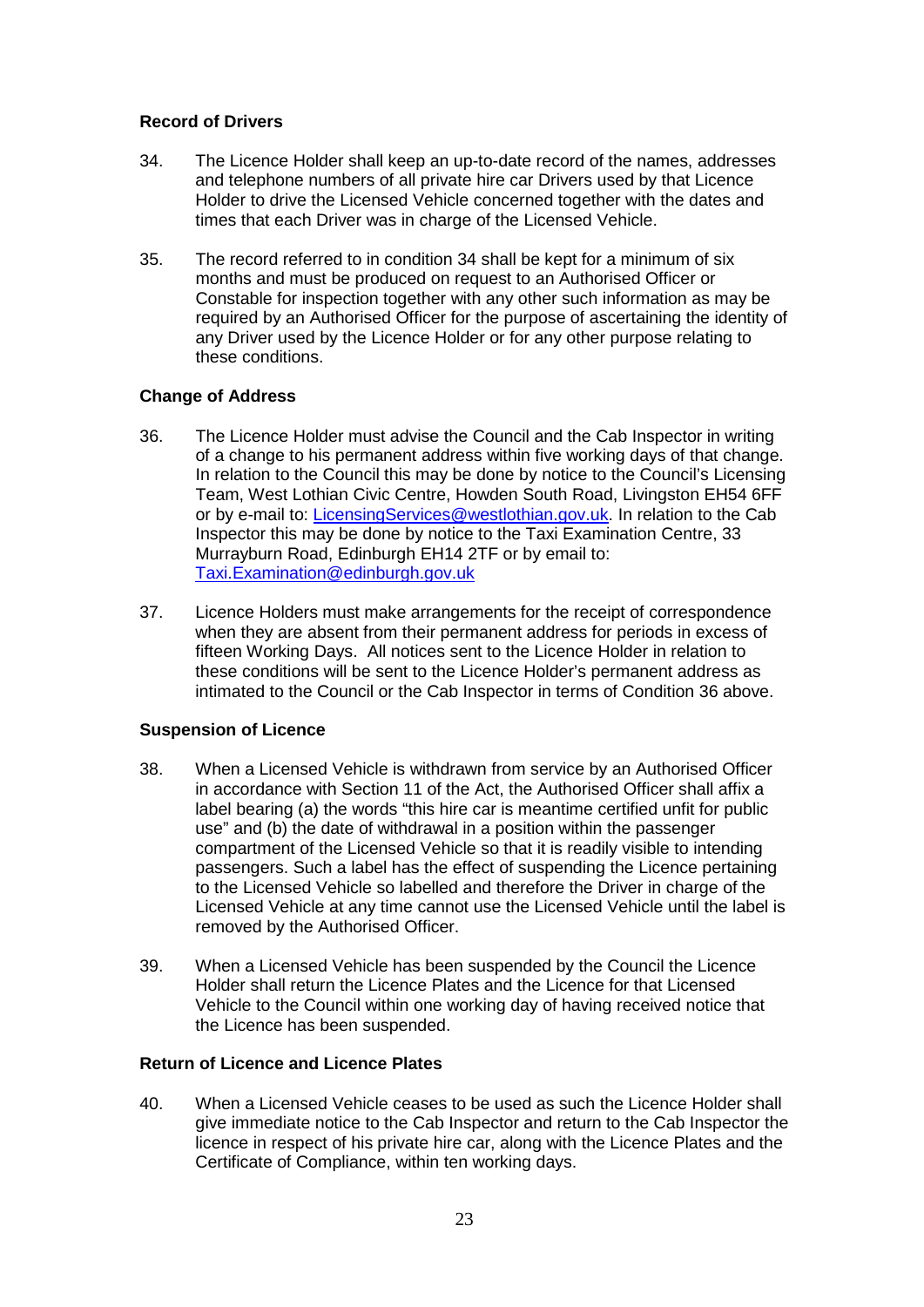41. When the date of expiry of the plates of a Licensed Vehicle has passed without replacement Licence Plates having been issued the Licence Holder shall return the expired Licence Plates to the Cab Inspector within one working day of the date of expiry.

## **Miscellaneous**

- 42. The Licence Holder shall:-
	- (a) not obstruct any Authorised Officer in the performance of any of their duties under these conditions,
	- (b) comply with all instructions or directions of the Cab Inspector or Authorised Officer in relation to these conditions;
	- (c) provide these officers with accurate information reasonably required in the discharge of their duties; and
	- (d) ensure that no advertising material of any kind, other than business cards providing contact details handed out to passengers within the Licensed Vehicle, is distributed by Drivers of the Licensed Vehicle or kept within the Licensed Vehicle.
- 43. If the Licence Holder loses his Licence or any other document issued to him by the Council or the Cab Inspector, he shall notify such loss immediately to the Council and shall obtain a duplicate of each lost document from the Council on payment of the appropriate fee.
- 44. The fee for the grant or renewal of a Private Hire Car Licence will be payable in terms of the Council's published table of fees, either
	- (a) in full on the lodging of the application; or
	- (b) if specified in the Council's published table of fees, by payment of an initial application fee followed by appropriate subsequent payments.
- 45. In the event that condition 44(b) applies the application fee will be payable on lodging of the application. Subsequent payments are due in terms of the payment schedule as specified in the Council's published table of fees and detailed in the Licence.
- 46. The Licence Holder must make payment of all fees due in terms of the Council's published table of fees in relation to his Licence within 5 working days of the payment falling due. Where any payment is not made within the above timescale or any cheque or other form of payment in relation to any fee is subsequently dishonoured, the Licence shall cease to exist and must be returned to the Chief Solicitor within one working day of any dishonoured or missed payment being brought to the attention of the Licence Holder by the Council. Such licence shall be returned to the Licence Holder once full payment of the outstanding fee and any related charges is made.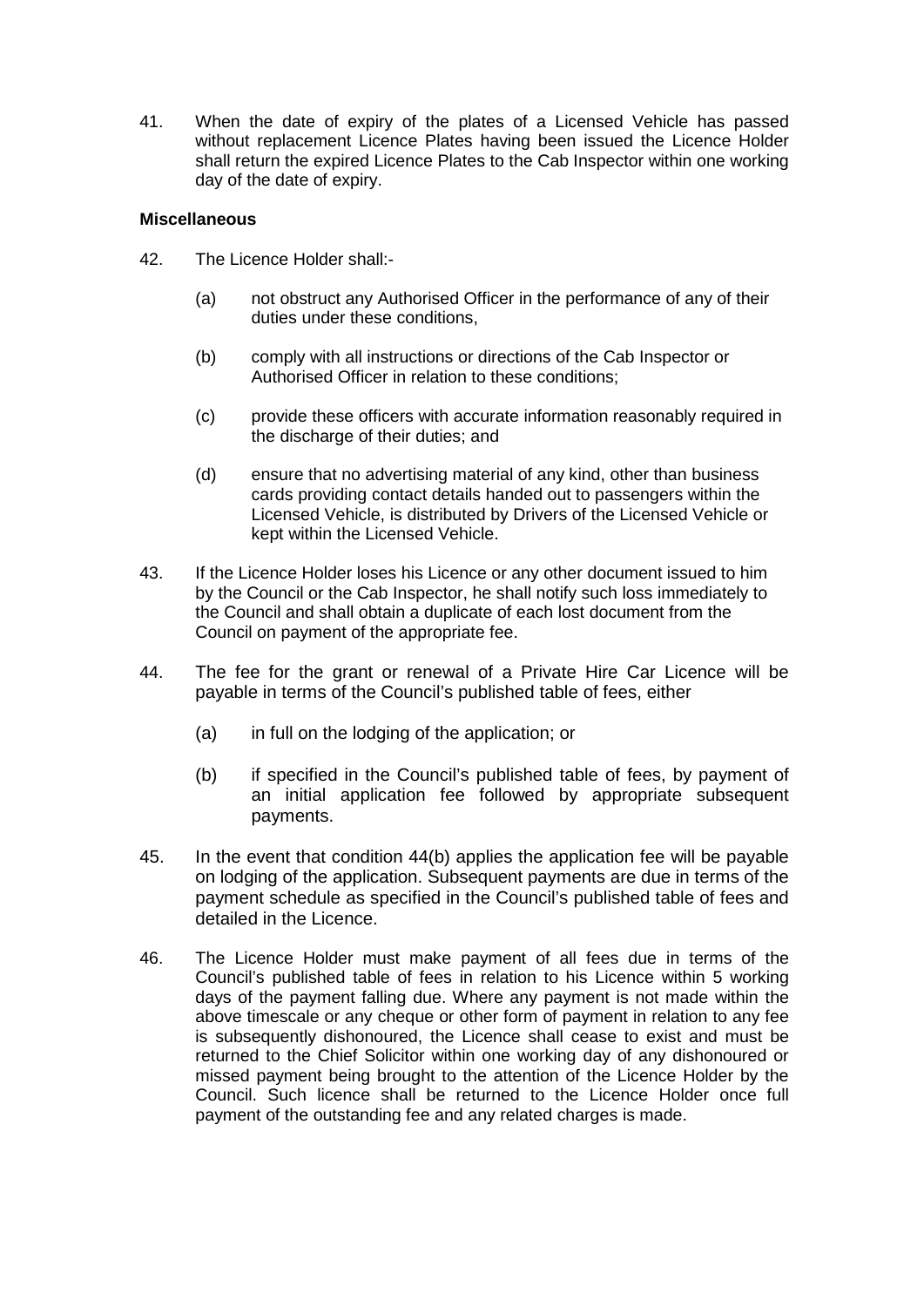## **Notification of convictions etc**

- 47. Where a Licence Holder is:-
	- (a) charged with any crime or offence of any nature;
	- (b) convicted of any crime or offence by any court;
	- (c) given any form of official warning, caution or accepts or is ordered to pay a fixed fine or compensation in relation to any offence (including fines/compensation issued by the Procurator Fiscal or any local authority); or
	- (d) has his DVLA driving licence endorsed with any offence or penalty ;

he must report that to the Council within 10 working days of the date of any of the above being intimated to him.

#### **Notification of information in relation to Drivers**

- 48. The Licence Holder is required to report the following information regarding any Driver of his Licensed Vehicle to the Chief Solicitor within 24 hours (or the following working day) of that information coming to his attention -
	- (a) information that a Driver has been disqualified from driving;
	- (b) information that a Driver is suffering from any medical condition which may affect his fitness to drive a hire car;
	- (c) information that a Driver is using illegal drugs;
	- (d) information that a Driver may have committed any offence involving dishonesty or sexual impropriety.

## **Training**

49. The Licence Holder is required to comply with the requirements of any scheme of training introduced by the Council which are intimated to him by notice sent to his address as last notified to the Council.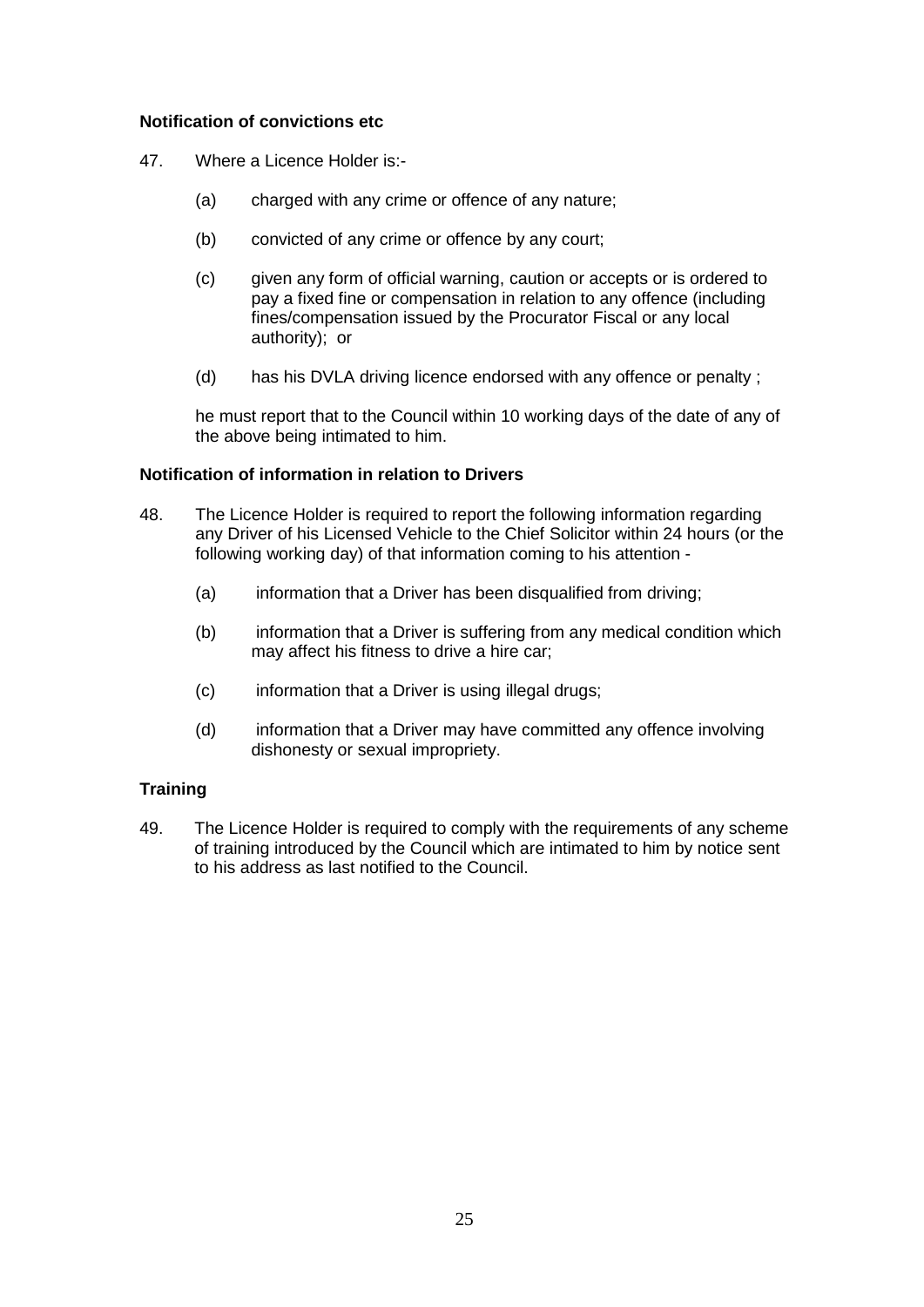# **Part 4**

# **TAXI DRIVER'S LICENCE CONDITIONS**

This Part 4 in conjunction with any relevant Schedules shall be referred to as the "Taxi Driver's Licence Conditions."For the purposes of the Taxi Driver's Licence Conditions the term Licence holder will refer only to those who hold a licence to drive a taxi and the term Licensed Vehicle will only refer to a taxi.

## **Identity Card**

1. The Driver shall at all times when in charge of a Licensed Vehicle be in possession of a current identity card provided by the Chief Solicitor. This badge must be worn by the Driver and displayed within the Licensed Vehicle and when requested, the Driver must allow the examination of the card by any passenger, Authorised Officer or Constable. The card shall include the Driver's name, photograph, licence number and expiry date.

## **Driver checks**

- 2. The Driver, on each occasion prior to commencing his shift with a Licensed Vehicle shall ensure that: -
	- (a) a valid certificate of insurance or cover note confirming that he is insured to drive the Licensed Vehicle is contained within the Licensed Vehicle as detailed in condition 2 of the Taxi Licence Conditions,
	- (b) the Licensed Vehicle, including all bodywork, upholstery and fittings (including ramps and accessories) is roadworthy, safe and serviceable, complies with the provisions of Schedule A to these conditions and is in a clean condition subject to prevailing road and weather conditions,
	- (c) the Licensed Vehicle is displaying current Licence Plates in accordance with the provisions of condition 7 of the Taxi Licence conditions. and
	- (d) a copy of the current Fare Table is being carried within the Licensed Vehicle.

## **Condition of Vehicle**

3. The Driver shall not stand or ply for hire with any Licensed Vehicle during any period in which it does not comply with the provisions of Schedule A to these conditions.

## **Fulfilment of Hire**

- 4. The Driver shall be bound to fulfil, or cause to be fulfilled, at the time and location specified, an engagement to hire the Licensed Vehicle which the Driver of a Licensed Vehicle has accepted, or which has been accepted on the Driver's behalf by any representative, unless prevented by reasonable and sufficient cause.
- 5. Where an engagement of a Licensed Vehicle for hire has been accepted by a Driver, the said Driver shall fulfil such engagement punctually and shall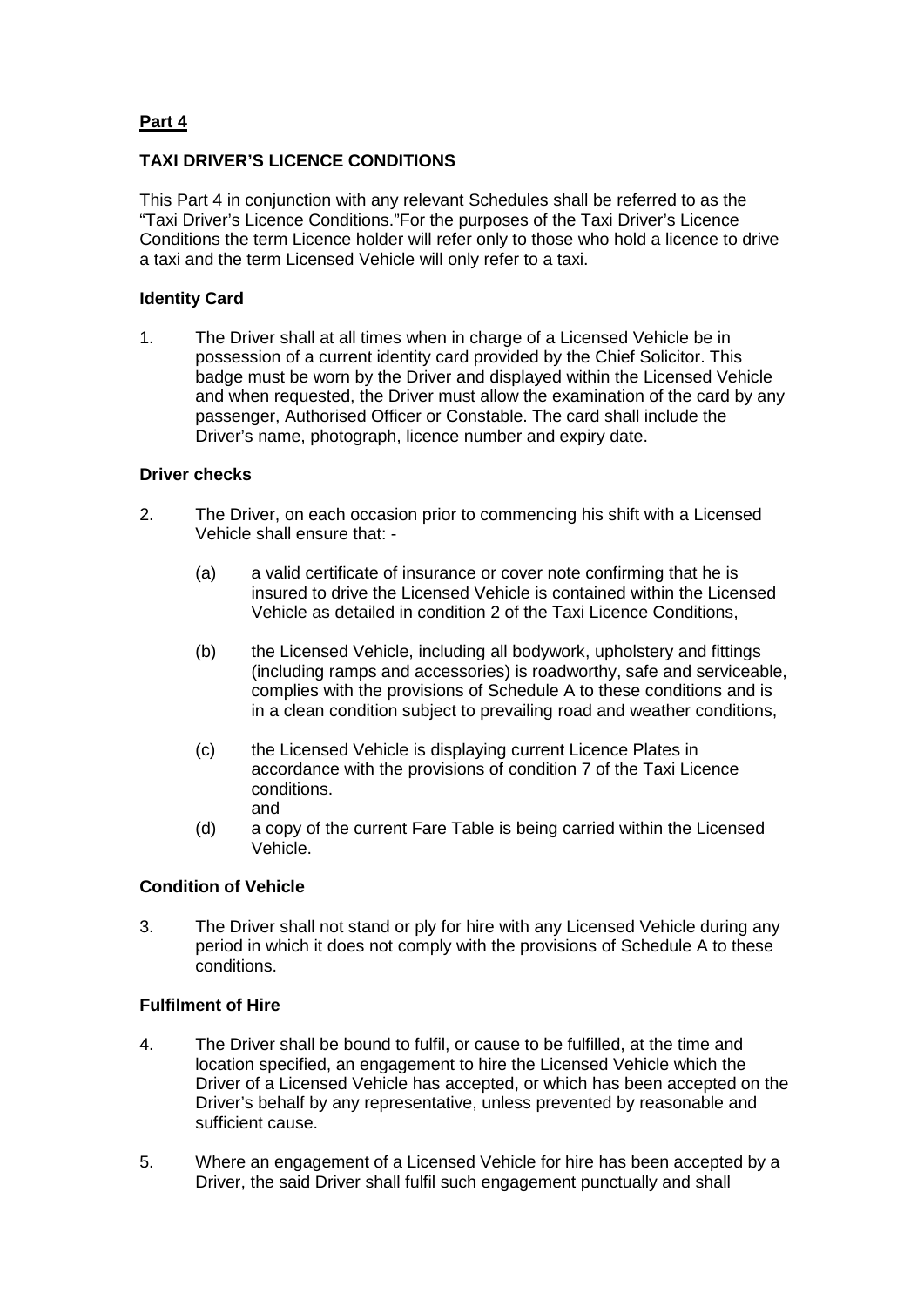announce the arrival of such immediately to the person on whose behalf the engagement was made at the place to which it has been summoned. If that person does not commence their journey within five minutes of arrival of the Licensed Vehicle, or such additional period as may be agreed between the Driver and that person, the Driver may refuse to fulfil further the engagement to hire the Licensed Vehicle, but where the Licensed Vehicle has been called by telephone or other advance arrangement the Driver of a Licensed Vehicle shall be entitled to receive payment of any engagement fee and any fare which may be payable in terms of the Council's approved Fare Table.

- 6. The Driver shall not refuse to convey a Hirer or passenger to any place within the Licensed Area unless any Hirer or passenger:
	- (a) is not prepared to give a precise destination; or
	- (b) is drunk or otherwise not in a fit and proper state to be carried; or
	- (c) is in a condition whereby he or his clothing is offensive or likely to cause damage to the interior of the Licensed Vehicle; or
	- (d) is smoking in the Licensed Vehicle and refuses to cease when requested to do so by the Driver; or
	- (e) is accompanied by any animal which is likely to damage or soil the interior of the Licensed Vehicle with the exception of an assistance dog; or
	- (f) cannot be conveyed for any other reasonable cause.
- 7. The Driver shall not:-
	- (a) permit any animal to be on or in the Licensed Vehicle except an animal which is in the charge of a passenger.
	- (b) carry, or cause or permit to be carried in any Licensed Vehicle, any articles of a dirty, filthy or obnoxious nature or of an explosive or dangerous nature.
	- (c) knowingly carry, or cause or permit to be carried in such Licensed Vehicle, any passenger who has vermin on their person or whose clothing is in a foul or filthy condition.
	- (d) knowingly cause or permit such Licensed Vehicle to be utilised for any illegal or immoral purpose
- 8. Where a Licensed Vehicle has been hired:-
	- (a) by or for a disabled person who is accompanied an assistance dog; or
	- (b) by a person who wishes such a disabled person to accompany that person in a Licensed Vehicle, the holder of a Licensed Vehicle shall carry the disabled person's dog and allow it to remain with the disabled person and shall not make any additional charge for doing so.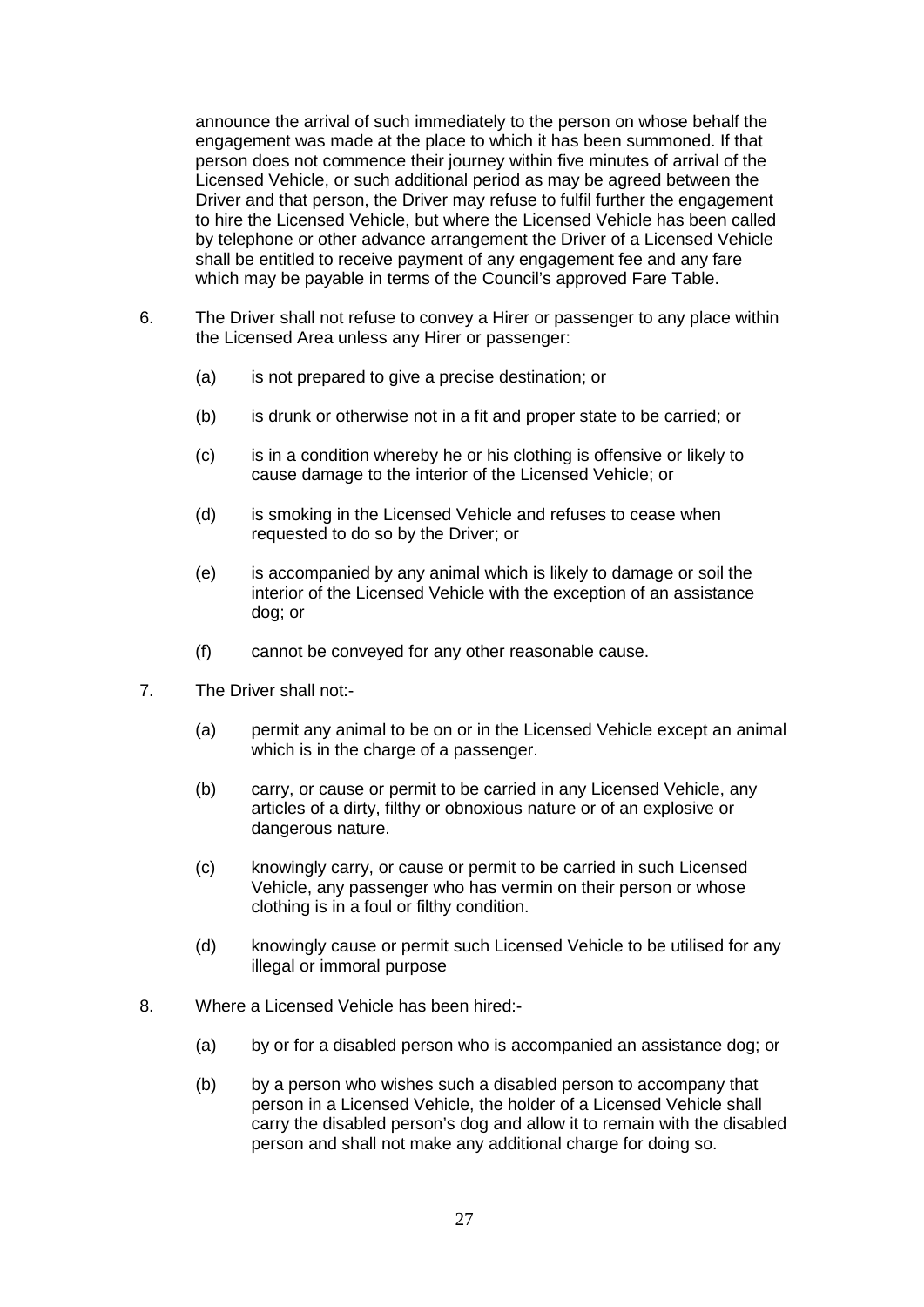This condition shall not apply where an Exemption Certificate in terms of Section 169 of the Equality Act 2010 has been issued to the Driver of the Licensed Vehicle and that notice is in force and is exhibited by being displayed in an approved holder on the dashboard of the taxi.

- 9. The Driver shall
	- (a) prior to driving a Licensed Vehicle suitable for transporting passengers travelling within wheelchairs undertake training in the use of approved restraint systems for the carrying of wheelchairs within the Licensed Vehicle he is in charge of and follow the manufacturer's instructions for using all access and restraint equipment on every occasion that the systems are used;
	- (b) Ensure all access and restraint equipment is safe and serviceable and carried on the Licensed Vehicle at all times;
	- (c) Ensure that all ramps carried within the Licensed Vehicle are stamped with the registration number of that Licensed Vehicle and have a certificate of safe working load affixed to them;
	- (d) Use an approved restraint system for wheelchairs and a seat belt for the passenger on every occasion. It is a legal requirement that passengers wear the seatbelt provided unless they hold a medical exemption certificate;
	- (e) Follow the manufacturer's instructions for using all access and safety equipment on every occasion;
	- (f) Where wheelchair tie-down and occupant restraint systems have not been provided at the time of manufacture by the vehicle manufacturer, ensure that all such equipment used in the vehicle complies with ISO 10542 or any replacement standard.
- 10. The Driver may not in any circumstances pick up or convey another passenger without the consent of the original Hirer. The Licence Holder shall drive to the destination by the shortest practicable route unless otherwise instructed by the Hirer.

## **Number of Passengers**

11. The Driver shall not at any time convey more than the number of passengers for which the Licensed Vehicle has been licensed and shall ensure that before commencing any hire passengers are properly seated in approved passenger seats and remain so seated all at times during the journey.

#### **Fares**

12. Where the passenger requires to exit the Licensed Vehicle to source the fare from a remote location, the hire shall continue until the passenger is able to offer payment of the fare. However, where a Licensed Vehicle has been called by telephone or other advance arrangement, the hire shall commence after the Driver of the Licensed Vehicle has announced the arrival of Licensed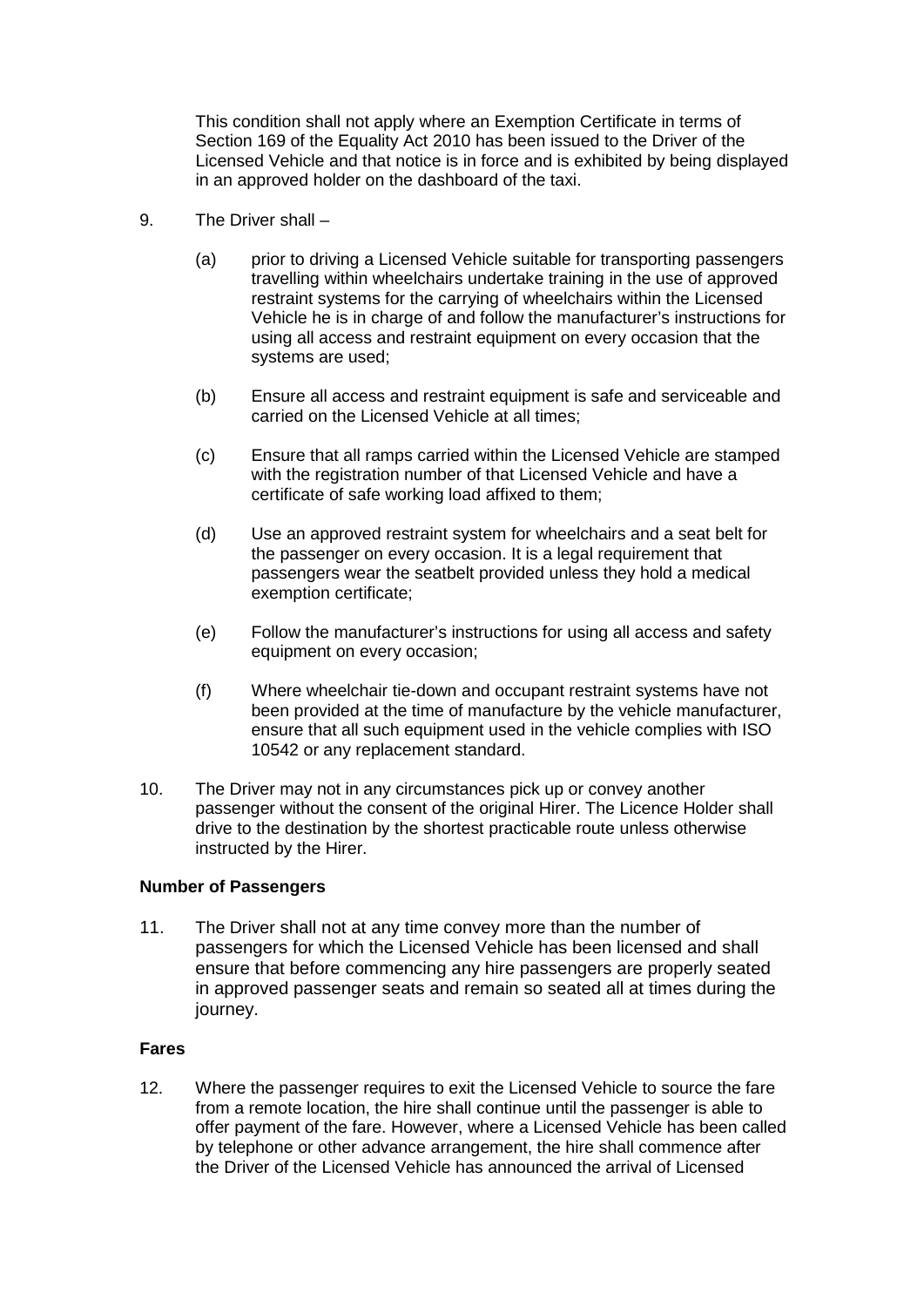Vehicle to the prospective Hirer or passenger at the place to which it has been summoned.

- 13. No fare shall be payable by the Hirer in respect of any journey by the Licensed Vehicle from the place at which it is discharged by the Hirer.
- 14. The Driver shall not demand any fare from any person who has engaged a Licensed Vehicle (and no fare shall be payable by such person):
	- (a) if the external Licence Plates with the appropriate taxi licence number are not displayed in accordance with condition 7 of the taxi licence conditions; or
	- (b) if the Driver does not on demand exhibit the means of identification issued by the Council; or
	- (c) if the Driver demands more than the metered fare or where appropriate in terms of condition 15 below, the fare agreed upon before the start of the hire; or
	- (d) if the Driver fails or refuses to complete an engagement except for any reasonable cause; or
	- (e) if the Licensed Vehicle breaks down or if the Licensed Vehicle becomes in any way unfit to convey the Hirer to the destination for which the hirer engaged such a Licensed Vehicle;
	- (f) if the Fare Table programmed in the Taximeter is different from any Fare Table displayed in the vehicle;
	- (g) if the Driver of a Licensed Vehicle removes the record of any fare from the Taximeter before the appropriate Hirer has examined it or has had a reasonable opportunity of examining it, or if, during the Hours of Darkness, the Licensed Vehicle Driver fails to keep any fare dial displayed illuminated for the whole of the period that such Licensed Vehicle is occupied by the Hirer and until the Hirer has examined the Taximeter or has had a reasonable opportunity of examining it.
- 15. The Driver shall, if the cost of the journey is not regulated by an Authorised Metered Fare, inform the Hirer before the journey commences (a) that the Taximeter is not required to used and (b) of the cost or the method of calculating the cost of the proposed journey.
- 16. The Driver shall carry a copy of the up to date Fare Table issued by the Council within the Licensed Vehicle at all times and shall produce it for immediate inspection by any member of the public on request.
- 17. The Driver shall participate in the Council's assisted fares scheme, currently entitled "Taxi Card" or such other discounted fares scheme which may be adopted by the Council in the future. The Driver shall ensure that discounted fares are charged in line with the scheme on production to him of a current taxi card or other replacement document. For the avoidance of doubt there is no requirement to mention the taxi card at the commencement of the hire, only at the time of booking, if applicable.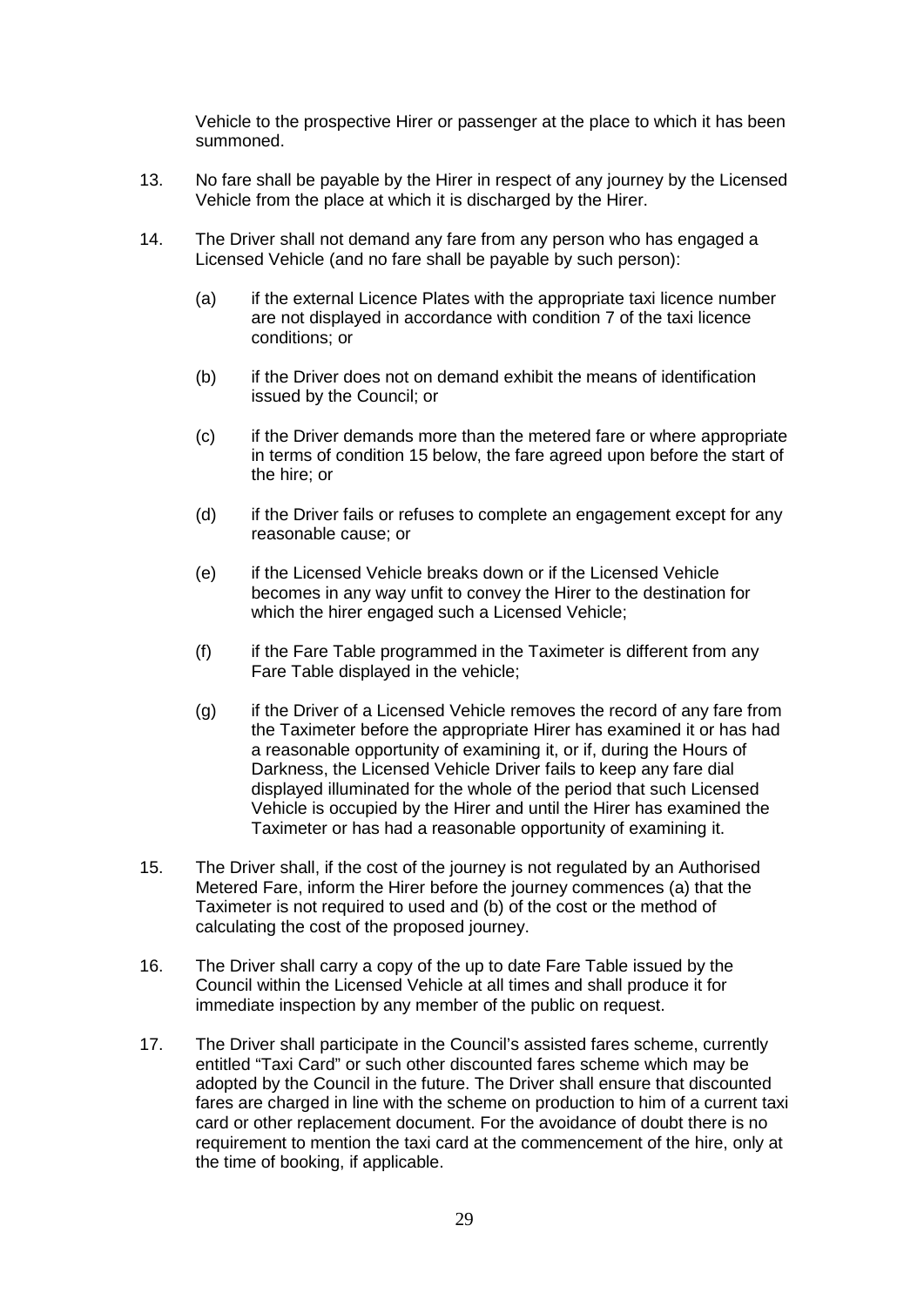## **Taximeter**

- 18. The Driver shall ensure that the Taximeter fitted in the Licensed Vehicle in his charge shall be operated:-
	- (a) at all times for hires starting and finishing within the Licensed Area; and
	- (b) with the agreement of the Hirer in relation to hires either starting or finishing outwith the Licensed Area.
- 19. The Driver shall, as soon as hired, but no sooner, set the Taximeter in motion and whilst engaged shall have the words "Hire" illuminated on the face of the Taximeter so that it is readily visible at all times.
- 20. Immediately on the termination of a hire the Driver shall stop the time mechanism within the Taximeter but shall not remove the fare record from the Taximeter until the hirer has examined it or has had a reasonable opportunity of examining it.
- 21 During the Hours of Darkness the Driver shall keep the fare dial display illuminated, for the whole of the period that the Licensed Vehicle in their charge is occupied by a Hirer and until the Hirer has examined the Taximeter or has had a reasonable opportunity of examining it.

#### **Passenger Assistance**

- 22. The Driver shall give such reasonable assistance to passengers or potential passengers to access the Licensed Vehicle as is required. In particular:-
	- (a) in relation to persons with obvious mobility difficulties the Driver shall make appropriate enquiries of that person to identify their preferred method of accessing the Licensed Vehicle and seating requirements;
	- (b) in relation to passengers who use wheelchairs the Driver must ascertain whether the passenger wishes to remain within their wheelchair and if so must help the passenger to get into and out of the Licensed Vehicle; if the passenger wants to transfer to a seat, the Driver must assist the passenger to get out of the wheelchair and into a seat and back into the wheelchair, if that assistance is required. The Driver must also load the wheelchair into the Licensed Vehicle; the Driver must also offer to load the passenger's luggage into and out of the Licensed Vehicle;
	- (c) the Driver shall make use of the Licensed Vehicle's step as and when required and make reasonable enquiries of passengers, where appropriate, to ascertain this.
- 23. The Driver shall give such reasonable assistance to his passengers as he is able to give with loading and unloading their luggage when required to do so but the Driver of the Licensed Vehicle will not be required to leave the immediate proximity of the Licensed Vehicle in doing so.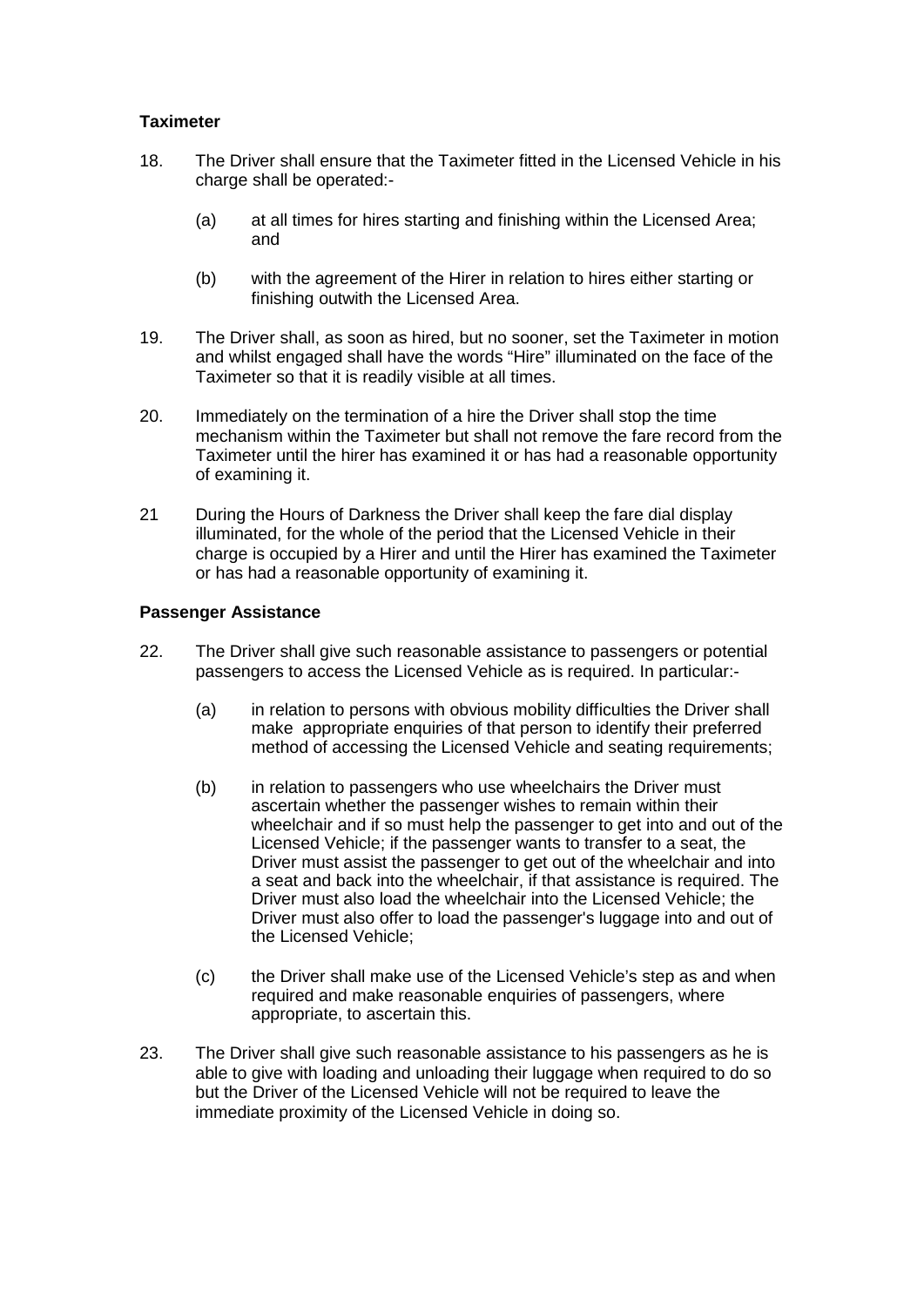- 24. The Driver shall either:-
	- (a) assist passengers travelling within wheelchairs to access the Licensed Vehicle using the ramp and shall ensure that they are properly secured by means of the fixed seatbelts before starting the journey,
	- or
	- (b) if the Driver has an Exemption Certificate issued in terms of Section 166 of the Equality Act 2010 from complying with Conditions 23(a) and 20(b) above he shall explain that to the potential passengers, show them his Certificate of Exemption and enquire as to whether they are able to load the wheelchair themselves or alternatively ask them to wait for the next suitable taxi.
- 25. The Driver holding a Certificate of Exemption from compliance with condition 23(a) shall display a copy of the Certificate in an approved holder on the dashboard of the Licensed Vehicle.
- 26. Conditions 22 (b) and (c) and 24 (a) above will not apply if the Licence Holder is not driving a Licensed Vehicle suitable for transporting passengers travelling within wheelchairs.

#### **Driver Behaviour**

- 27. The Driver, while in charge of the Licensed Vehicle, shall behave in a professional, considerate and orderly manner and shall not do anything while in charge of the Licensed Vehicle which is a breach of any road traffic or other legislation.
- 28. In terms of the smoking legislation it is a criminal offence for anyone to smoke in a Licensed Vehicle at any time even when the Licensed Vehicle is not being used for hire. The Licence Holder shall not smoke within the Licensed Vehicle at any time and shall ensure that no one else does.
- 29. The Driver shall not permit any person to drive the Licensed Vehicle he is in charge of while such Licensed Vehicle is on hire or is available for hire unless that person is the holder of a current Taxi Driver's licence issued by the Council.
- 30. The Driver shall not permit any person to ride on any loading platform or in any luggage compartment or other part of the taxi not set aside for the accommodation of passengers.
- 31. When a Licensed Vehicle is hired or standing for hire, the Driver shall either sit in the driving seat of the Licensed Vehicle or stand in the immediate proximity thereto except during any period the Driver may be absent to announce the arrival of the Licensed Vehicle or for any other necessary purpose.
- 32. The Driver shall not stand or loiter with the Licensed Vehicle in any street in the near vicinity to a taxi stance while such taxi stance is fully occupied nor shall the Licence Holder cause the Licensed Vehicle to stand in such vicinity.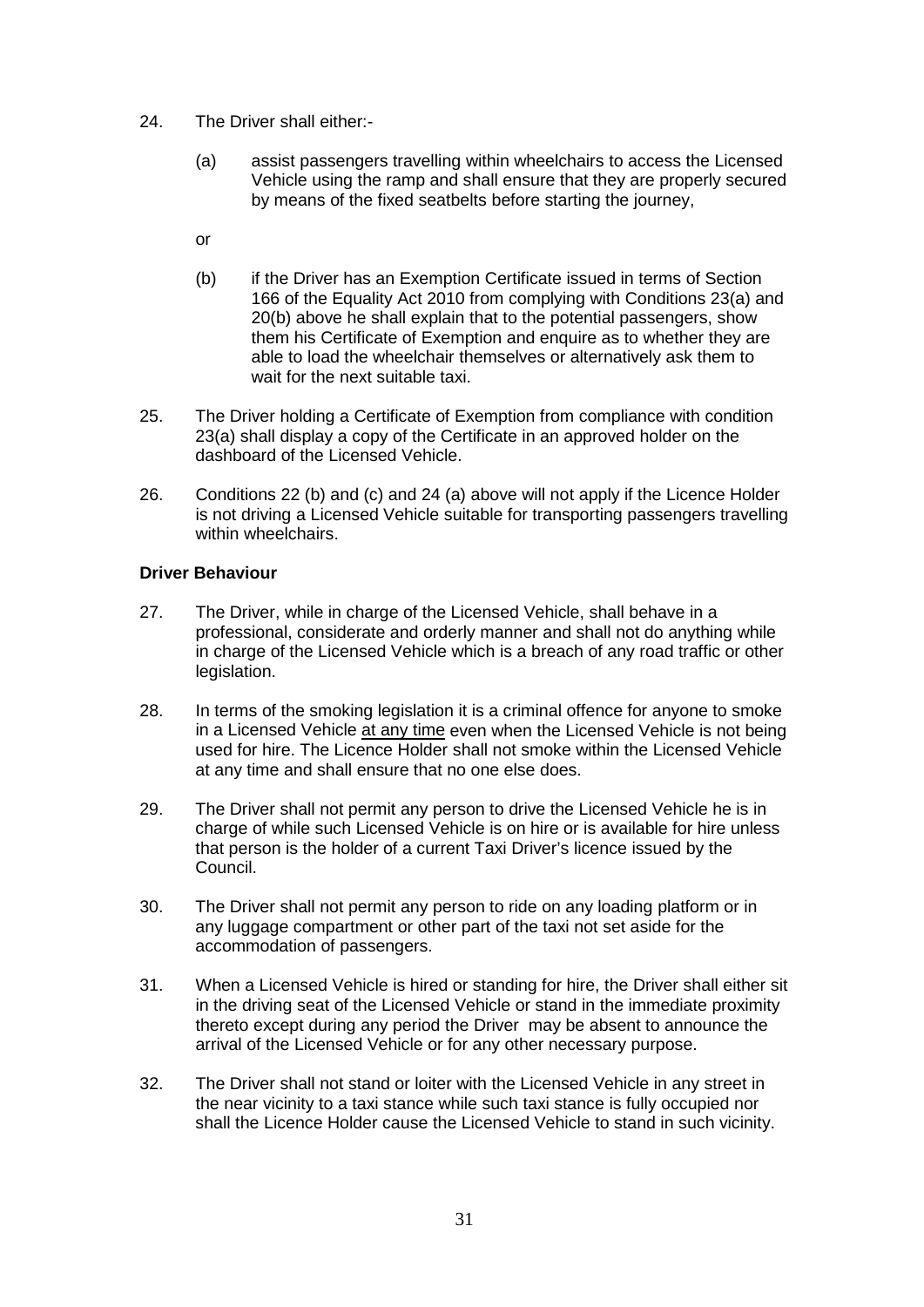- 33. The Driver shall not:-
	- (a) use a mobile phone (even by means of a "hands free" kit), or
	- (b) any other communication device, or
	- (c) conduct himself in any manner

which prevents him from exercising full control over the speed and direction of the Licensed Vehicle while it is in motion.

34. The Driver shall not knowingly use the Licensed Vehicle as a Licensed Vehicle while the Licence is suspended or while the Licensed Vehicle is not displaying current Licence plates.

#### **Idling**

- 35. The Driver must switch off his engine when the vehicle is stationary to avoid unnecessary vehicle idling, (especially in sensitive areas such as schools, hospitals and built up areas) except in the following circumstances -
	- (a) where the Licensed Vehicle is stationary owing to the necessities of traffic – e.g. when vehicles are queuing at traffic lights;
	- (b) where an engine is being run so that a defect can be traced and rectified – e.g. when a defective vehicle is being attended to by a breakdown / recovery agent;
	- (c) for short periods on occasions where the weather conditions are extreme either to operate the vehicle's heating or air conditioning system.
- 36. The Driver is required to switch off his Licensed Vehicle's engine immediately when requested to do so by an Authorised Officer.

## **Dress Code**

37. The Driver, while in charge of the Licensed Vehicle, shall be clean and tidy in his person and shall wear clothing of a type specified as appropriate in the Dress Code contained in Schedule C to these conditions.

#### **Advertising Material**

38. The Driver shall not distribute advertising material of any kind to members of the public, other than business cards providing contact details handed out to passengers within the Licensed Vehicle, or allow any such material to be kept within the Licensed Vehicle.

## **Passenger Luggage**

39. All passenger luggage other than light hand luggage must be stored in the luggage compartment of the Licensed Vehicle. Additional charges for the carrying of luggage may not be made other than in accordance with the current Fare Table.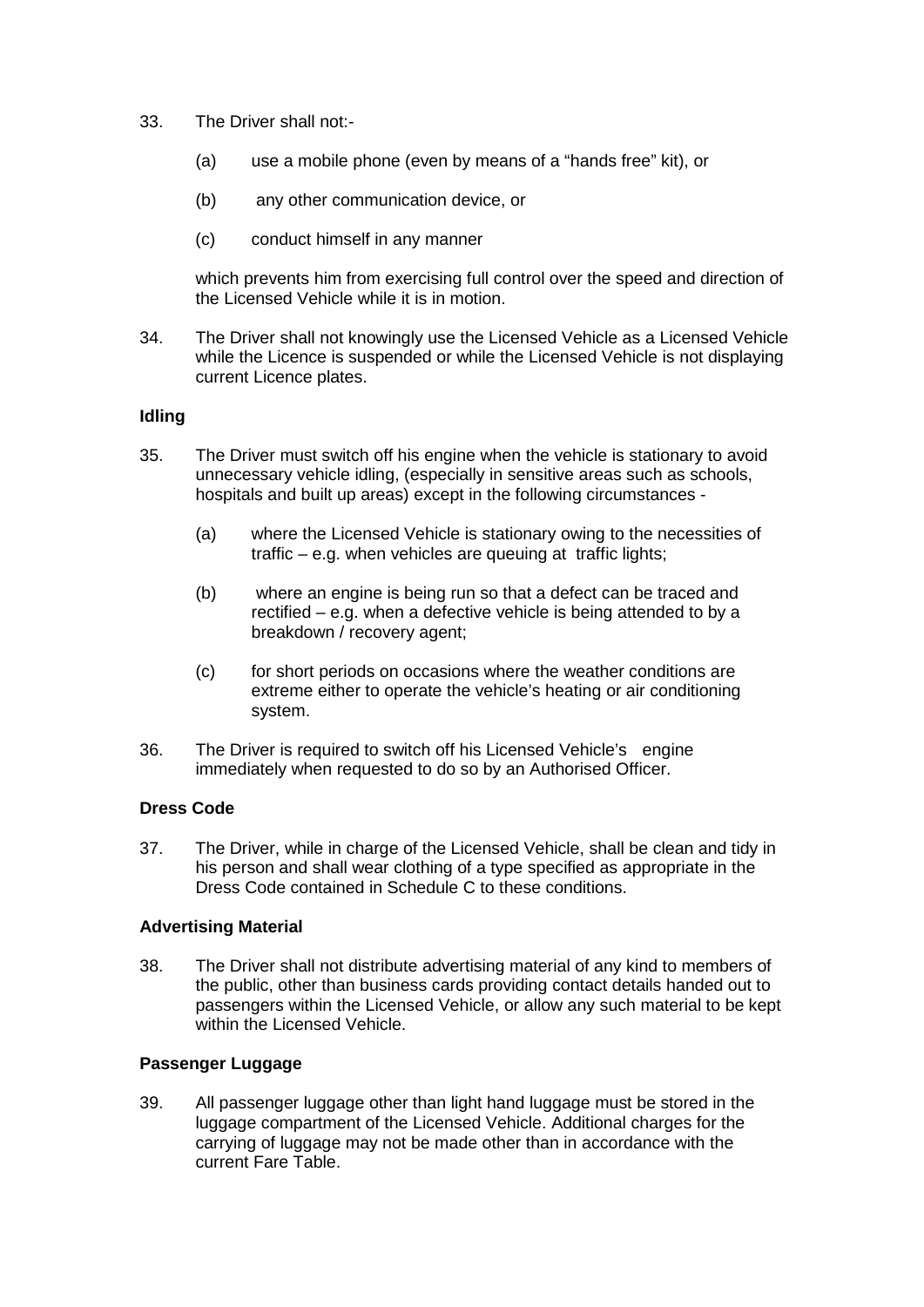40. The Driver shall not refuse to carry luggage in the Licensed Vehicle providing that the said luggage can be accommodated safely within the luggage compartment of the Licensed Vehicle.

# **Lost Property**

- 41. Immediately after the completion of his shift, the Driver shall search the Licensed Vehicle of which he is in charge for any property which may have been left therein.
- 42. Any property found in such Licensed Vehicle by the Driver shall forthwith be returned by the Driver of the Licensed Vehicle to the owner of the property or such property shall be handed in by the Driver to any police station within 24 hours along with:
	- (a) a note of the taxi Driver's name and address;
	- (b) the name of the Licence Holder of the licence for such Licensed Vehicle;
	- (c) the number of the Licensed Vehicle; and
	- (d) the names and addresses of all Hirers of the Licensed Vehicle during that day so far as known to the Driver which may assist in determining ownership of the property.

#### **Stances**

- 43. All Drivers arriving at a Taxi Stance shall take their stations on Taxi Stance from front to rear in order of their arrival, and hires will be accepted in that order, except, when an intending Hirer wishes to engage a specific Licensed Vehicle or its Driver, in which case the engagement may be accepted in the order indicated by the intending Hirer, but the onus of proving the Hirer's wishes shall be on the Driver of the Licensed Vehicle apparently chosen out of order.
- 44. When the Driver of a Licensed Vehicle drives off a Taxi Stance (except on any stance where contrary conditions or restrictions are specified), the Driver immediately behind shall draw up his vehicle to take the place vacated, and the Drivers of other Licensed Vehicles on the stance behind shall draw up their vehicles in a like manner.
- 45 When a signal for a taxi is made to a Taxi Stance from a distance, only the Driver of the Licensed Vehicle first on such a Taxi Stance to which the signal is made shall drive off in answer to such a signal.
- 46. The Driver of a Licensed Vehicle on or within 50 metres of any stance to which a signal is made for a taxi shall not be permitted to accept a hire and shall not answer the signal if there is any disengaged Licensed Vehicle on such stance capable of accepting the hire, unless all Drivers of such Licensed Vehicles clearly indicate that they have no objection.
- 47. The Driver shall not stand or loiter with the Licensed Vehicle in any street in the near vicinity to a stance while such Taxi Stance is fully occupied by the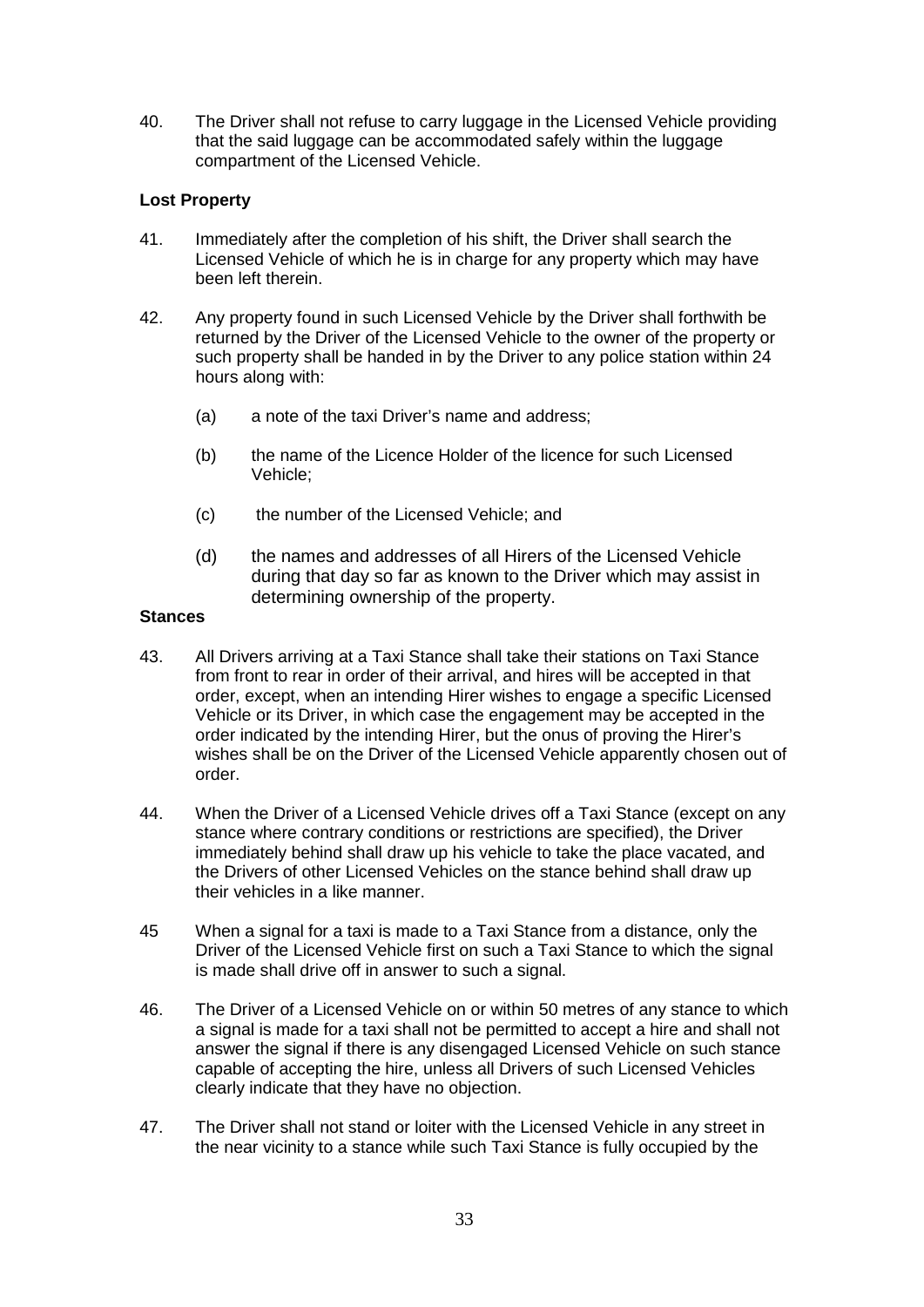authorised number of taxis nor shall the Driver of the Licensed Vehicle to stand in such vicinity.

48. Whilst outwith his Licensed Vehicle at a Taxi Stance the Driver shall not loiter in the roadway at or near the Taxi Stance nor cause his Licensed Vehicle to encroach in any way onto the road.

## **Electronic Security System**

- 49. The holder of a taxi Driver's licence who is driving a taxi with an electronic security system installed in the vehicle shall ensure that the letter of approval from the Council for the installation is held at all times within the taxi and shall be available for inspection by an Authorised Officer or any Constable on request.
- 50. When the Driver's is driving a Licensed Vehicle with CCTV installed in the vehicle the additional conditions contained in Schedule D to these conditions will apply.

#### **Change of Address / Address for Correspondence**

- 51. When the Driver changes his permanent address he must
	- (a) advise the Council of the change to his address within five working days of that change. This may be done by notice to the Council's Licensing Team, West Lothian Civic Centre, Howden South Road, Livingston EH54 6FF or by e-mail to: [LicensingServices@westlothian.gov.uk.](mailto:LicensingServices@westlothian.gov.uk)
	- (b) immediately update his DVLA driving licence with his new address
- 52. Drivers must make arrangements for the receipt of correspondence when they are absent from their permanent address for periods in excess of fifteen Working Days. All notices sent to Drivers in relation to these conditions will be sent to the Driver's permanent address as intimated to the Council in terms of Condition 51 above.

#### **Suspension of Licence**

53. When a Licensed Vehicle is withdrawn from service by an Authorised Officer in accordance with Section 11 of the Act, there shall be affixed a label bearing (a) the words "this hire car is meantime certified unfit for public use" and (b) the date of withdrawal in a position within the passenger compartment of the Licensed Vehicle so that it is readily visible to intending passengers. Such a label has the effect of suspending the Licence pertaining to the Licensed Vehicle so labelled and only an Authorised Officer is authorised to remove such label.

#### **Return of Licence and Identity Card**

54. If the Driver ceases for any reason to be authorised by law to drive a car on a road, the Licence shall also cease to have effect and he shall immediately give notice to the Council of the change in his circumstances and return his Licence and identity card to the Council's Licensing Team, West Lothian Civic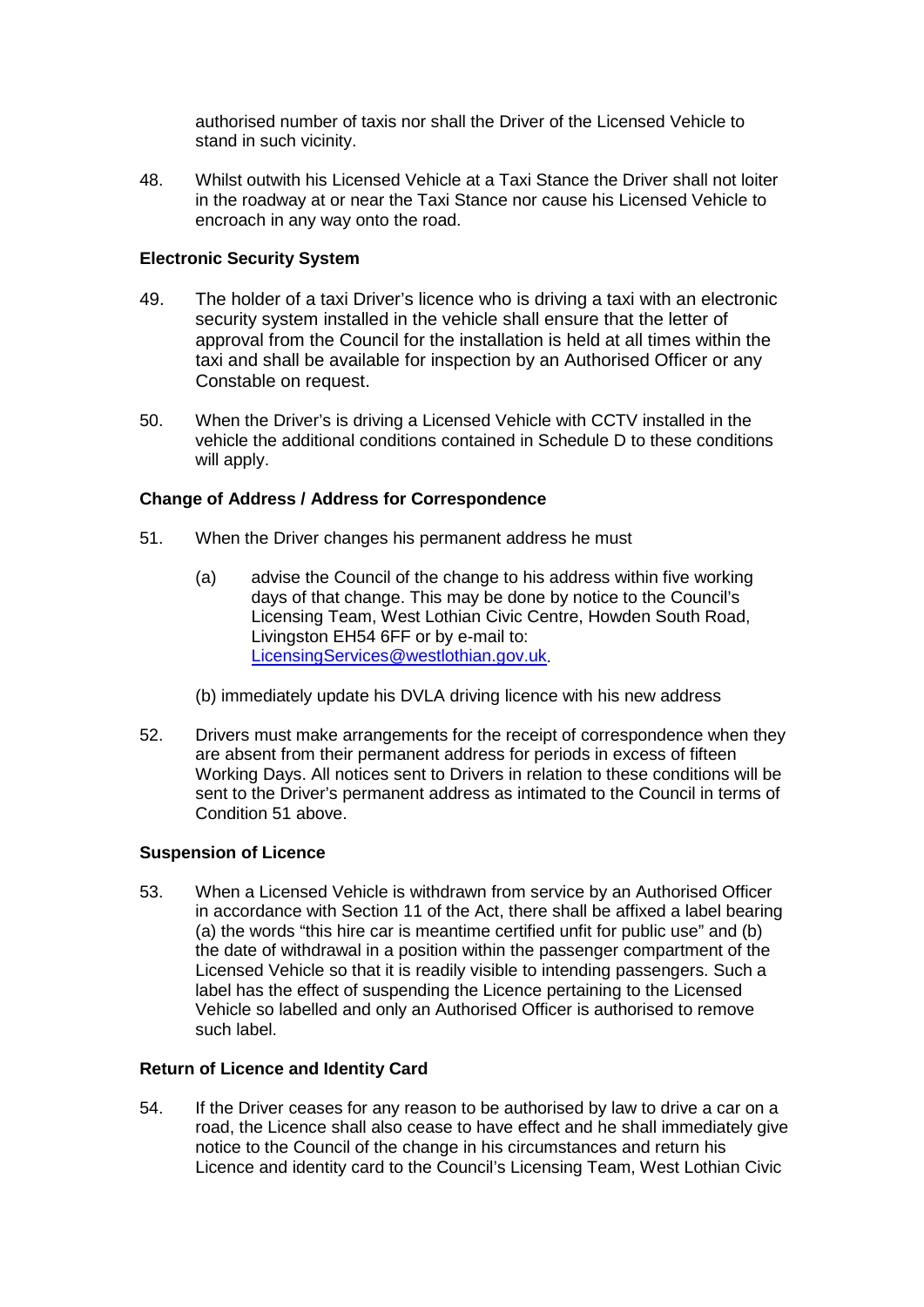Centre, Howden South Road, Livingston EH54 6FF within two working days of receiving notice of that he is no longer authorised to drive a car.

#### **Medicals**

- 55. The Driver must have a current certificate of medical fitness to drive a taxi, if required by the DVLA standards in relation to Group 2 licence holders or otherwise requested by the Council, and shall attend such medical examinations as are necessary to obtain such a certificate.
- 56. The Driver who fails to attend for a medical examination after receiving written confirmation of the date of the examination shall be required to pay the appropriate fee for the missed medical before a further medical examination will be arranged.
- 57. In relation to the cost of all medical examinations, follow up reports and additional tests which may be required in order to assess a Driver's fitness to drive these shall be shall be met by the Council. For the avoidance of doubt, all new applicants for Licences must be certified fit to drive a Licensed Vehicle for a minimum period of twelve months by the Council's appointed medical examiners following a single medical examination.
- 58. If a Driver suffers from, or is diagnosed with any medical condition which may affect his fitness to drive a Licensed Vehicle he shall immediately report that information to the Council's Licensing Team, West Lothian Civic Centre, Howden South Road, Livingston EH54 6FF within two working days of that information coming to his attention and shall thereafter attend a medical examination within the next 14 days for the purpose of confirming his fitness to drive a Licensed Vehicle.

## **Compliance with Authorised Officer**

- 59. The Driver of a Licensed Vehicle shall not obstruct any Authorised Officer in the performance of any of the Authorised Officer's duties under these conditions.
- 60. The Driver of a Licensed Vehicle shall comply with all the instructions or directions of any Authorised Officer in relation to these conditions and shall give all information reasonably required in the discharge of the duties of the Authorised Officer.

#### **Notification of Convictions etc**

- 61. Where a Driver is
	- (a) charged with any crime or offence of any nature;
	- (b) convicted of any crime or offence by any court;
	- (c) given any form of official warning, caution or accepts or is ordered to pay a fixed fine or compensation in relation to any offence (including fines/compensation issued by the Procurator Fiscal or any local authority); and/or
	- (d) has his DVLA driving licence endorsed with any offence or penalty;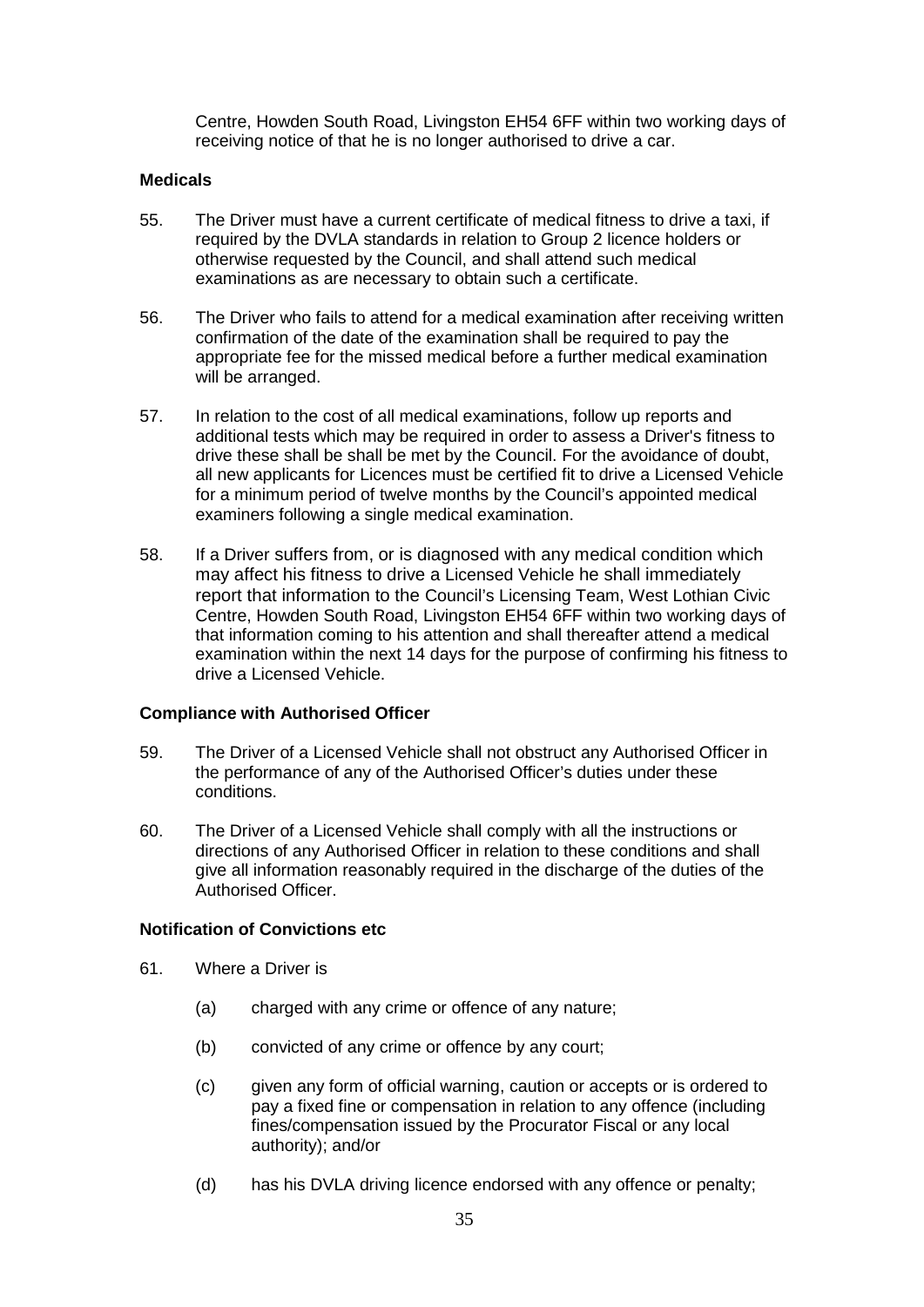he must report that to the Council within 10 working days of the date of any of the above being intimated to him.

## **Miscellaneous**

- 62. The fee for the grant or renewal of a Taxi Driver's Licence will be payable in terms of the Council's published table of fees, either
	- (a) in full on the lodging of the application; or
	- (b) if specified in the Council's published table of fees, by payment of an initial application fee followed by appropriate subsequent payments.
- 63. In the event that condition 62(b) applies the application fee will be payable on lodging of the application. Subsequent payments are due in terms of the payment schedule as specified in the Council's published table of fees and detailed in the Licence.
- 64. The Licence Holder must make payment of all fees due in terms of the Council's published table of fees in relation to his Licence within 5 working days of the payment falling due. Where any payment is not made within the above timescale or any cheque or other form of payment in relation to any fee is subsequently dishonoured, the Licence shall cease to exist and must be returned to the Chief Solicitor within one working day of any dishonoured or missed payment being brought to the attention of the Licence Holder by the Council. Such licence shall be returned to the Licence Holder once full payment of the outstanding fee and any related charges is made.
- 65. When the Driver is in charge of a PHC whilst it is undertaking a hire or available for hire the Private Hire Car Driver's Licence conditions in Part 5 shall apply in place of the Taxi Driver's Licence conditions under this part.
- 66. If the Driver loses his Licence or identity card or any other document issued to him by the Council, he shall notify such loss immediately to the Chief Solicitor and shall obtain a duplicate of each lost document from the Chief Solicitor on payment of the appropriate fee.
- 67. When the Driver has given up the activity of driving a Licensed Vehicle, he shall surrender his Licence to the Chief Solicitor as required by Paragraph 13(2)(b) of Schedule 1 to the Civic Government (Scotland) Act 1982.

## **Training**

68. The Driver is required to comply with the requirements of any scheme of training introduced by the Council which are intimated to him by notice sent to his address as last notified to the Council.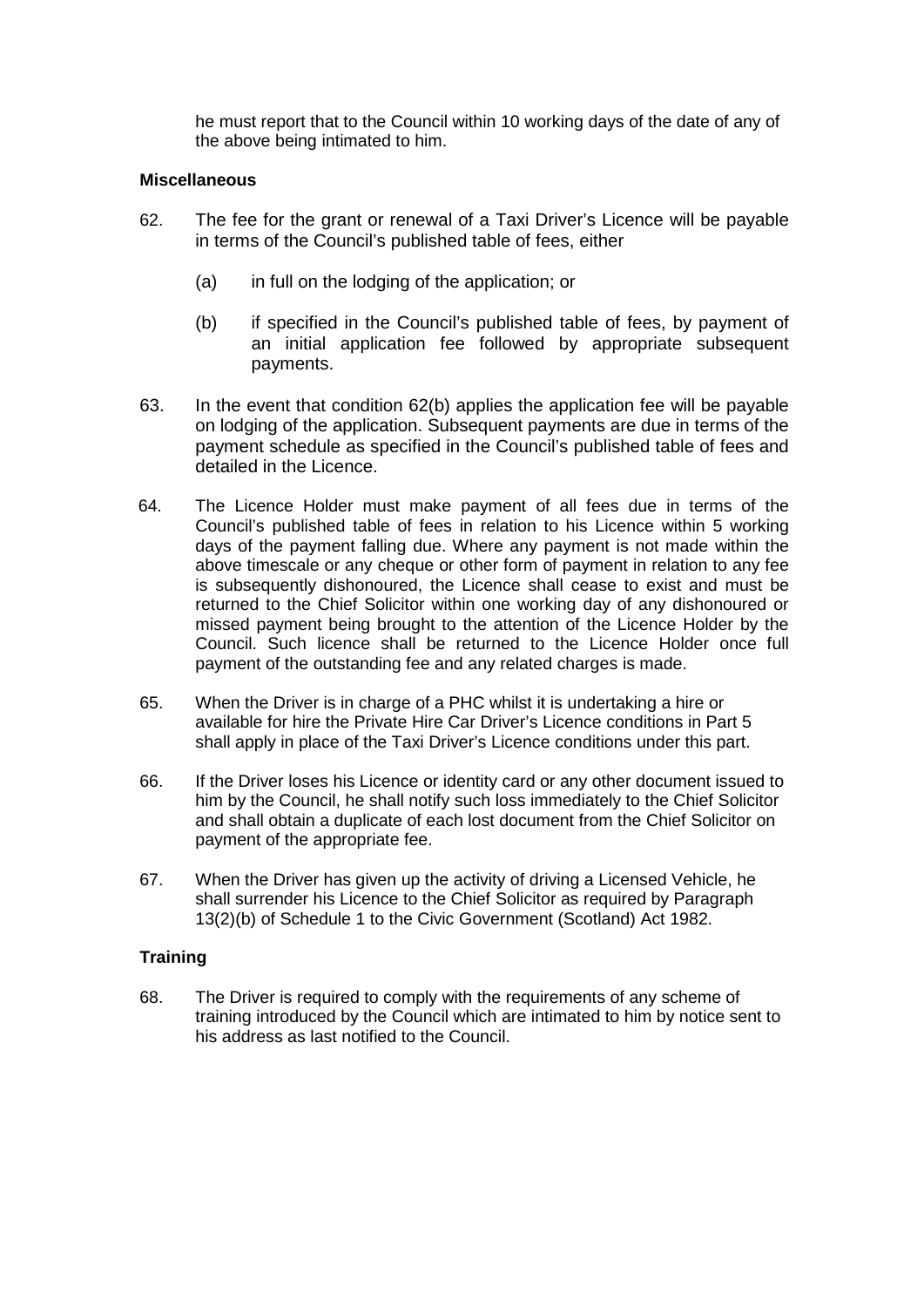# **Part 5**

# **PRIVATE HIRE CAR DRIVER'S LICENCE CONDITIONS**

This Part 5 in conjunction with any relevant Schedules shall be referred to as the "Private Hire Car Driver's Licence Conditions." For the purposes of the Private Hire Car Driver's Licence Conditions the term Licence Holder will refer only to those who hold a Licence to drive a Private Hire Car or Taxi only and the term Licensed Vehicle will only refer to a Private Hire Car.

## **Identity Card**

1. The Driver shall at all times when in charge of a Licensed Vehicle be in possession of the identity card provided by the Council. This badge must be worn by the Driver and displayed within the Licensed Vehicle and when requested, the Driver must allow the examination of the card by any passenger, Authorised Officer or Constable. The card shall include the Driver's name, photograph, licence number and expiry date.

#### **Driver checks**

- 2. The Driver, on each occasion prior to commencing his shift with a private hire car shall ensure that:-
	- (a) a valid certificate of insurance or cover note confirming that he is insured to drive the vehicle is contained within the vehicle as detailed in condition 2 of the Private Hire Car Licence Conditions,
	- (b) the Licensed Vehicle, including all bodywork, upholstery and fittings (including ramps and accessories) is roadworthy, safe and serviceable, complies with the provisions of Schedule B to these conditions and is in a clean condition subject to prevailing road and weather conditions,
	- (c) the Licensed Vehicle is displaying current Licence Plates in accordance with the provisions of condition 7 of the Private Hire Car Licence conditions.

and

(d) a copy of the current Fare Table is being carried within the Licensed Vehicle

#### **Condition of Vehicle**

3. The Driver shall not use such a Licensed Vehicle during any period in which it does not comply with the provisions of Schedule B to these conditions.

#### **Signs**

- 4. The Driver shall not drive a Licensed Vehicle which is:-
	- (a) displaying a sign of any kind on the roof of the Licensed Vehicle,
	- (b) displaying the word "cab", "taxi" or "for hire" or any other word or words which might give the impression that the vehicle is plying for hire.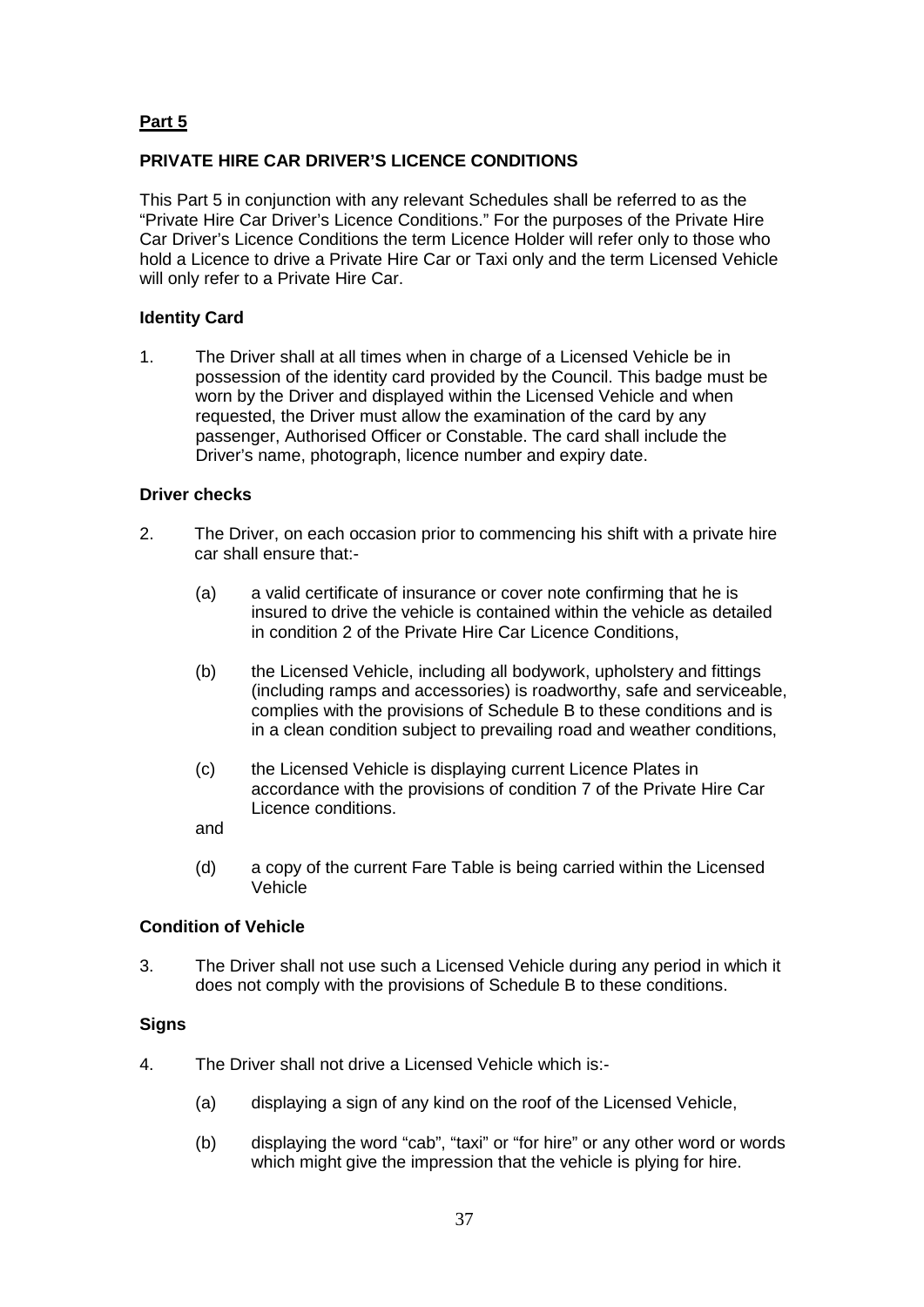5. The Driver shall not wear any clothing displaying the words in condition 4(b) above whilst operating as a Licence Holder.

## **Canvassing for Business**

- 6. The Driver, whilst he is in charge of Licensed Vehicle, shall not
	- (a) canvass or importune in any Public Place, car park or street for employment.
	- (b) allow the Licensed Vehicle to wait in any Public Place except when he is fulfilling a pre-arranged hire and the onus of proving such a hire shall be on the Driver of the private hire car.

## **Picking up Passengers**

- 7. The Driver shall not in any circumstances pick up passengers at or in the near vicinity of a taxi stance, even if he has a hire that is pre-booked.
- 8. The Driver shall not in any circumstances pick up passengers until he has confirmed their identity and the existence of a booking and the onus of proving that such confirmation has been obtained shall be on the Driver of the private hire car.

#### **Fulfilment of Hire**

- 8. The Driver shall be bound to fulfil, or cause to be fulfilled, at the time and location specified, an engagement to hire the Licensed Vehicle which he has accepted, or which has been accepted on his behalf by any representative, unless prevented by reasonable and sufficient cause.
- 9. Where an engagement of a Licensed Vehicle for hire has been accepted by a Driver, the Driver shall fulfil such engagement punctually and shall announce the arrival of such immediately to the person on whose behalf the engagement was made at the place to which it has been summoned. If that person does not commence their journey within five minutes of arrival of the Licensed Vehicle, or such additional period as may be agreed between the Driver and that person, the Driver may refuse to fulfil further the engagement to hire the Licensed Vehicle, but the Driver of a Licensed Vehicle shall be entitled to receive payment of any engagement fee and any fare which may be payable in terms of the Council's approved Fare Table.
- 10. The Driver shall not refuse to convey a Hirer or passenger to any place within the licensed area unless any Hirer or passenger:
	- (a) is not prepared to give a precise destination; or
	- (b) is drunk or otherwise not in a fit and proper state to be carried; or
	- (c) is in a condition whereby he or his clothing is offensive or likely to cause damage to the interior of the private hire car; or
	- (d) is smoking in the Licensed Vehicle and refuses to cease when requested to do so by the Driver; or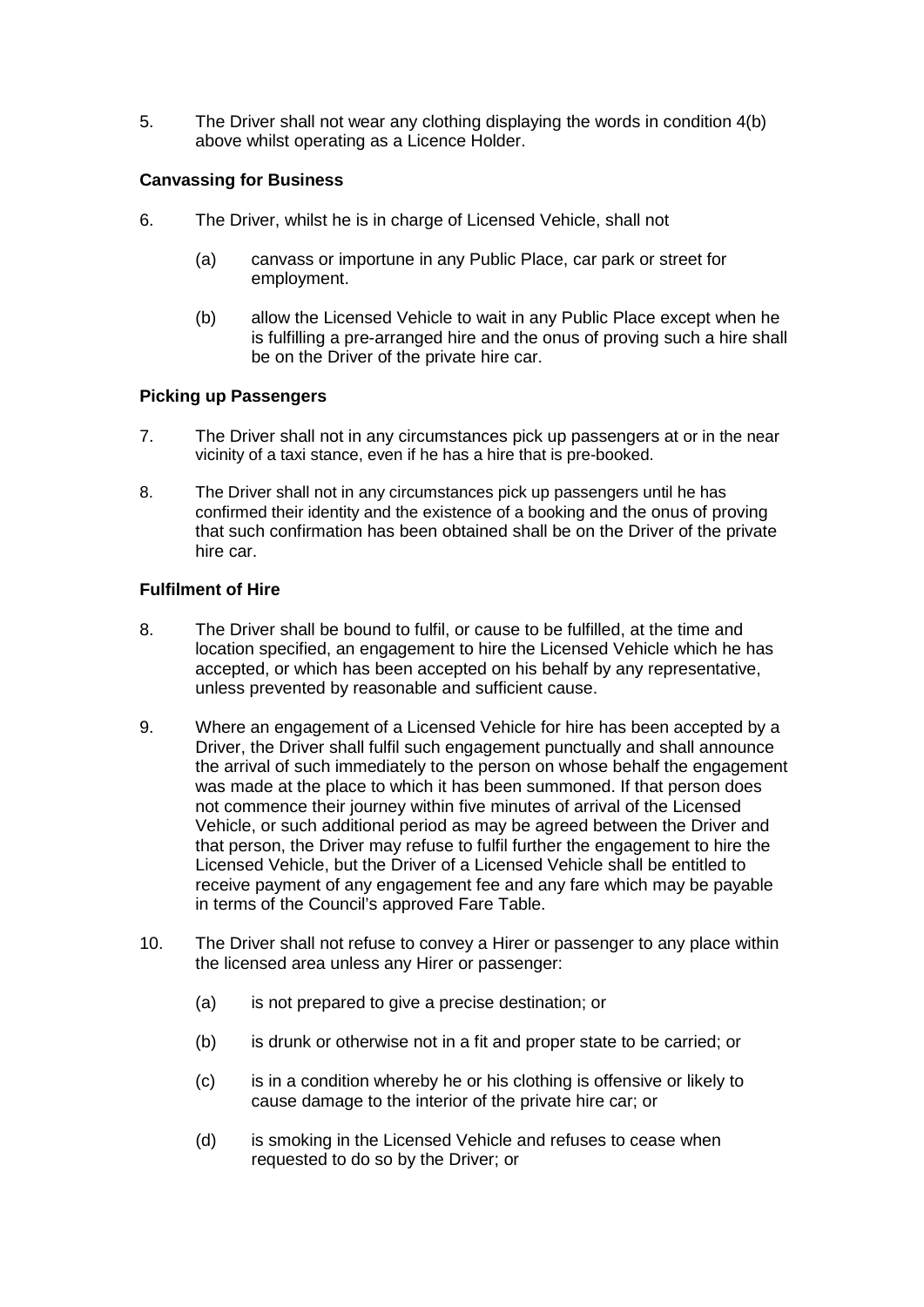- (e) is accompanied by any animal which is likely to damage or soil the interior of the Licensed Vehicle with the exception of an assistance dog; or
- (f) cannot be conveyed for any other reasonable cause.
- 11. The Driver shall not:-
	- (a) permit any animal to be on or in the Licensed Vehicle except an animal which is in the charge of a passenger.
	- (b) carry, or cause or permit to be carried in any Licensed Vehicle, any articles of a dirty, filthy or obnoxious nature or of an explosive or dangerous nature.
	- (c) knowingly carry, or cause or permit to be carried in such Licensed Vehicle, any passenger who has vermin on their person or whose clothing is in a foul or filthy condition.
	- (d) knowingly cause or permit such Licensed Vehicle to be utilised for any illegal or immoral purpose
- 12. Where a Licensed Vehicle has been hired:
	- (a) by or for a disabled person who is accompanied by an assistance dog; or
	- (b) by a person who wishes such a disabled person to accompany that person in a Licensed Vehicle, the Driver of a Licensed Vehicle shall carry the disabled person's dog and allow it to remain with the disabled person and shall not make any additional charge for doing so.

This condition shall not apply where an Exemption Certificate in terms of Section 169 of the Equality Act 2010 has been issued to the Driver of the Licensed Vehicle and that notice is in force and is exhibited by being displayed in an approved holder on the dashboard of the vehicle.

- 13. The Driver shall
	- (a) prior to driving a Licensed Vehicle suitable for transporting passengers travelling within wheelchairs undertake training in the use of approved restraint systems for the carrying of wheelchairs within the Licensed Vehicle he is in charge of and follow the manufacturer's instructions for using all access and restraint equipment on every occasion that the systems are used;
	- (b) ensure all access and restraint equipment is safe and serviceable and carried on the Licensed Vehicle at all times;
	- (c) ensure that all ramps carried within the Licensed Vehicle and the passenger lift are stamped with the registration number of that Licensed Vehicle and have a certificate of safe working load affixed to them;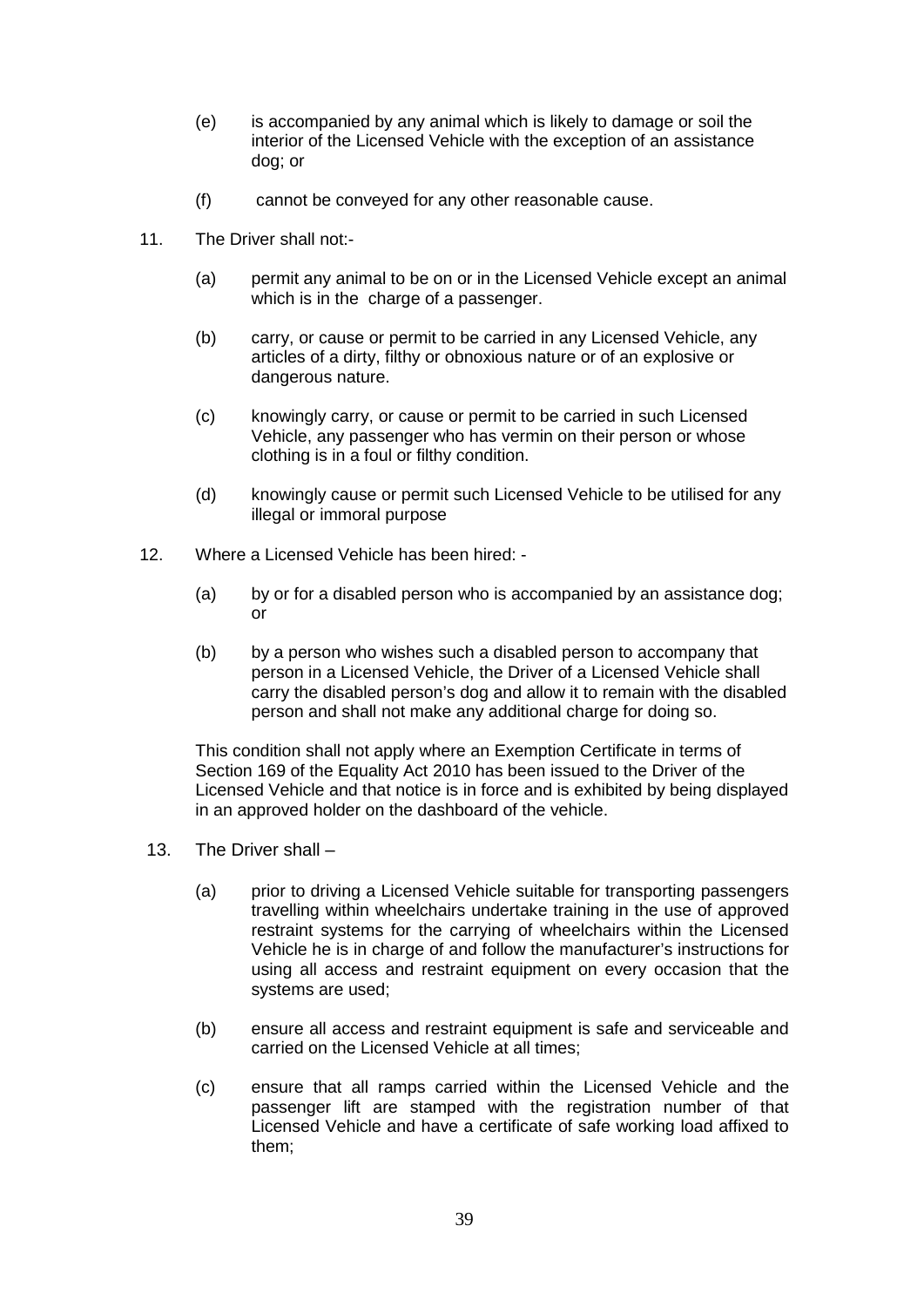- (d) use an approved restraint system for wheelchairs and a seat belt for the passenger on every occasion. It is a legal requirement that passengers wear the seatbelt provided unless they hold a medical exemption certificate;
- (e) where wheelchair tie-down and occupant restraint systems have not been provided at the time of manufacture by the vehicle manufacturer, ensure that all such equipment used in the vehicle complies with ISO 10542 or any replacement standard.
- 14. The Driver may not in any circumstances convey another passenger without the consent of the original Hirer. The Driver shall drive to the destination by the shortest practicable route unless otherwise instructed by the Hirer.

#### **Number of Passengers**

15. The Driver shall not at any time convey more than the number of passengers for which the Licensed Vehicle has been licensed and shall ensure that before commencing any hire passengers are properly seated in approved passenger seats and that they remain so seated all at times during the journey.

#### **Fares**

- 16. Where the passenger requires to exit the Licensed Vehicle to source the fare from a remote location, the hire shall continue until the passenger is able to offer payment of the fare. However, where a Licensed Vehicle has been called by telephone or other advance arrangement, the hire shall commence after the Driver of the Licensed Vehicle has announced the arrival of the Licensed Vehicle to the prospective hire or passenger at the place to which it has been summoned.
- 17. No fare shall be payable by the Hirer in respect of any journey by the Licensed Vehicle from the place at which it is discharged by the Hirer.
- 18. The Driver of a Licensed Vehicle shall not demand any fare from any person who has engaged a Licensed Vehicle (and no fare shall be payable by such person):
	- (a) if the external Licence Plates with the appropriate Private Hire Car licence number are not displayed in accordance with condition 7 of the Private Hire Car Licence Conditions; or
	- (b) if the Driver does not on demand exhibit the means of identification issued by the Council; or
	- (c) if the Driver demands more than the metered fare or where appropriate in terms of condition 20 below, the fare agreed upon before the start of the hire; or
	- (d) if the Driver fails or refuses to complete an engagement except for any reasonable cause; or
	- (e) if the Licensed Vehicle breaks down or if the Licensed Vehicle becomes in any way unfit to convey the Hirer to the destination for which the Hirer engaged such a Licensed Vehicle.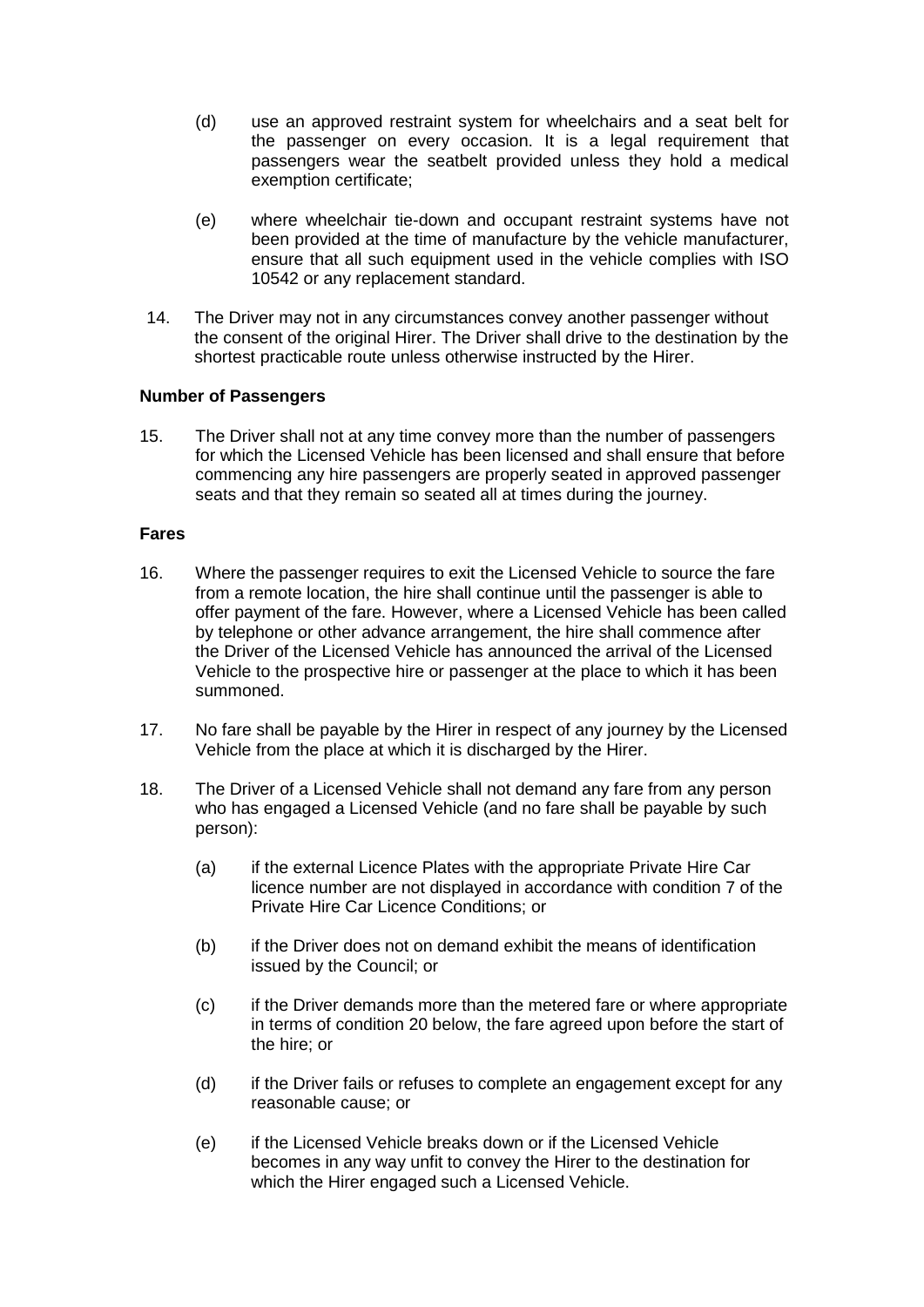- (f) if a Licensed Vehicle has a Taximeter in the Licensed Vehicle and the fare tariff programmed in the Taximeter is different from any Fare Table displayed in the vehicle.
- (g) if the Driver of a Licensed Vehicle fitted with a Taximeter removes the record of any fare from the Taximeter before the appropriate Hirer has examined it or has had a reasonable opportunity of examining it, or if, during the Hours of Darkness, the Driver fails to keep any fare dial displayed illuminated for the whole of the period that such Licensed Vehicle is occupied by the Hirer and until the appropriate Hirer has examined the Taximeter or has had a reasonable opportunity of examining it.
- 19. The Driver of a Licensed Vehicle fitted with a Taximeter shall carry a copy of the up to date Fare Table issued by the Council within the Licensed Vehicle at all times and shall produce it for immediate inspection by any member of the public on request.
- 20. The Driver of a Licensed Vehicle, shall, if the cost of the journey is not regulated by a metered fare, inform the Hirer before the journey commences (a) that the fare is not so regulated and (b) of the cost or the method of calculating the cost of the proposed journey.
- 21. The Licence Holder of a Licensed Vehicle shall participate in West Lothian Council's assisted fares scheme, currently entitled "Taxi Card" or such other discounted fares scheme which may be adopted by the Council in the future. The Licence Holder of a Licensed Vehicle shall ensure that discounted fares are charged in line with the scheme on production to him of a current taxi card or other replacement document. For the avoidance of doubt there is no requirement to mention the taxi card at the commencement of the hire, only at the time of booking.

## **Taximeter**

- 22. The Driver in which a Taximeter has been fitted shall ensure that the Taximeter fitted in the Licensed Vehicle in his charge: -
	- (a) shall be operated at all times for hires starting and finishing within the licensed area; and
	- (b) for hires either starting or finishing outwith the Licensed Area shall only be operated with the agreement of the Hirer.
- 23. The Driver in which a Taximeter has been fitted, as soon as hired, but no sooner, shall set the Taximeter in motion and whilst engaged shall have the words "Hire" illuminated on the fare dial of the Taximeter so that it is readily visible at all times.
- 24. Immediately on the termination of such a hire the Driver shall stop the time mechanism within the Taximeter but shall not remove the fare record from the Taximeter until the Hirer has examined it or has had a reasonable opportunity of examining it.
- 25. During the Hours of Darkness the Driver of a Licensed Vehicle in which a Taximeter has been fitted shall keep the fare dial display illuminated, for the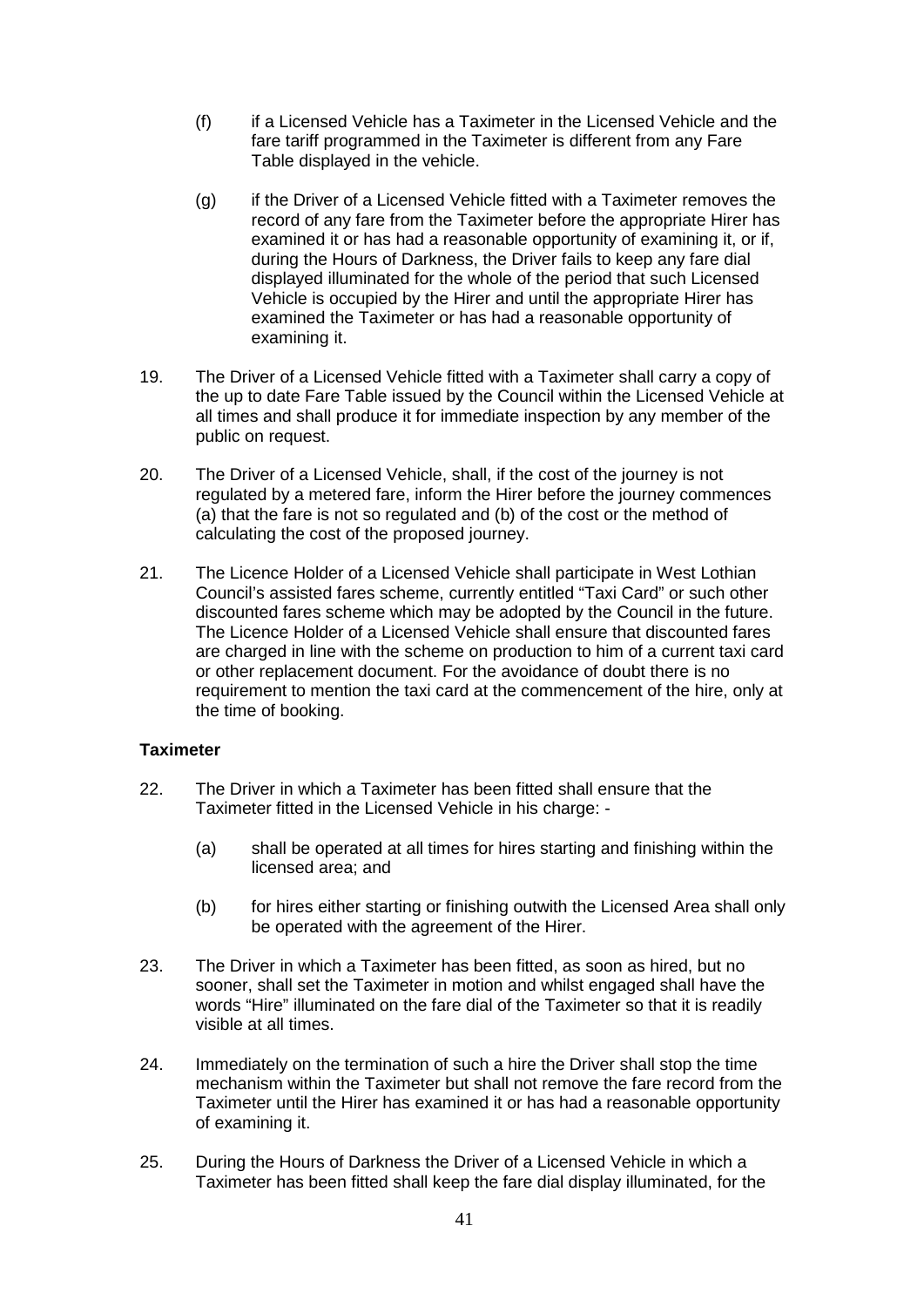whole of the period that the Licensed Vehicle in his charge is occupied by the Hirer and until the hirer has examined the Taximeter or has had a reasonable opportunity of examining it.

26. The Driver who is driving a Licensed Vehicle in which no Taximeter has been fitted shall ensure that a fare for the hire is agreed with the hirer prior to the commencement of each journey.

## **Passenger Assistance**

- 27. The Driver shall give such reasonable assistance to passengers or potential passengers to access the vehicle as is required. In particular
	- (a) in relation to persons with obvious mobility difficulties the Driver shall make appropriate enquiries of that person to identify their preferred method of accessing the Licensed Vehicle and seating requirements;
	- (b) in relation to passengers who use wheelchairs, if his vehicle is suitable for transporting persons travelling within wheelchairs, the Driver must ascertain whether the passenger wishes to remain within their wheelchair and if so must help the passenger to get in and out of the Licensed Vehicle; if the passenger wishes to transfer to a seat, the Driver must help the passenger get out of the wheelchair and into a seat and back into the wheelchair, if that assistance is required. The Driver must also load the wheelchair into the Licensed Vehicle and offer to load the passenger's luggage into and out of the Licensed Vehicle;
	- (c) where the Licensed Vehicle has a step, the Driver shall make use of it as and when required and make reasonable enquiries of passengers, where appropriate, to ascertain this.
- 28. The Driver shall give such reasonable assistance to his passengers as he is able to give with loading and unloading their luggage when required to do so but the Driver of the private hire car will not be required to leave the immediate proximity of the private hire car in doing so.
- 29. The Driver shall either:-
	- (a) assist passengers travelling within wheelchairs to access the Licensed Vehicle using a ramp or the passenger lift and shall ensure that they are properly secured by means of seatbelts and restraints before starting the journey,
	- or
	- (b) if the Driver has an Exemption Certificate issued in terms of Section 166 of the Equality Act 2010 from complying with Conditions 27 (a) and (b) and 29(a) above he shall explain that to the potential passengers, show them his Certificate of Exemption and enquire as to whether they are able to load the wheelchair themselves or alternatively ask them to make arrangements to travel in another suitable PHC.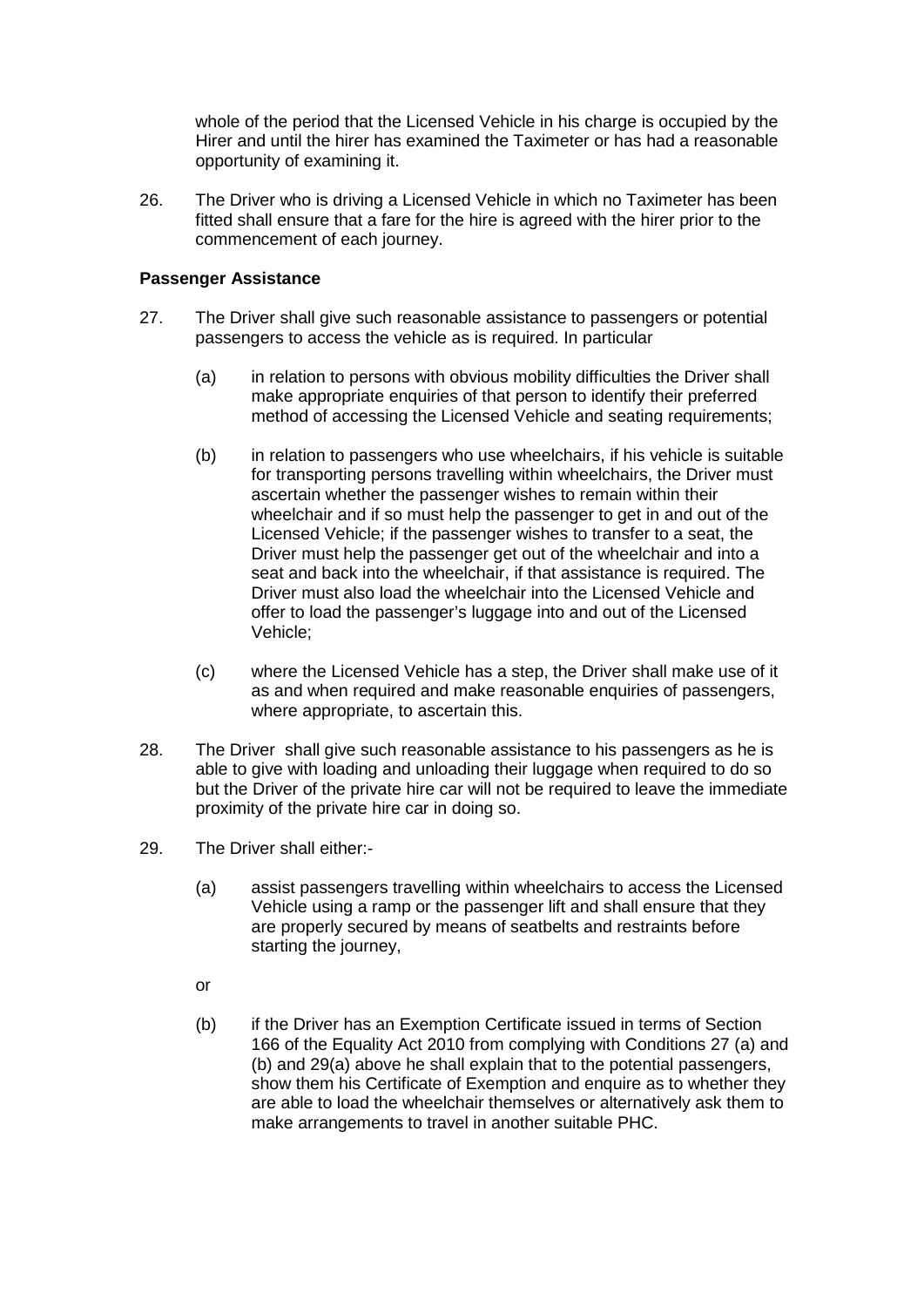- 30. Any Driver holding a Certificate of Exemption from compliance with condition 27 shall display a copy of the certificate in an approved holder on the dashboard of the Licensed Vehicle.
- 31. Conditions 27 (b) and (c) and 29 (a) above will not apply if the Driver is not driving a Licensed Vehicle suitable for transporting passengers travelling within wheelchairs.

## **Driver Behaviour**

- 32. The Driver, while in charge of the Licensed Vehicle, shall behave in a professional, considerate and orderly manner and shall not do anything while in charge of the Licensed Vehicle which is a breach of any road traffic or other legislation.
- 33. In terms of the smoking legislation it is a criminal offence for anyone to smoke in a Licensed Vehicle at any time even when the Licensed Vehicle is not being used for hire. The holder of a Licensed Vehicle shall not smoke within the Licensed Vehicle at any time and shall ensure that no one else does.
- 34. The Driver shall not permit any person to drive the Licensed Vehicle which he is in charge of while such Licensed Vehicle is on hire or is available for hire unless that person is the holder of a current Council private hire car Driver's or taxi Driver's licence.
- 35. The Driver shall not permit any person to ride on any loading platform or in any luggage compartment or other part of the Licensed Vehicle not set aside for the accommodation of passengers.
- 36. The Driver shall not:
	- (a) use a mobile phone (even by means of a "hands free" kit), or
	- (b) any other communication device, or
	- (c) conduct himself in any manner

which prevents him from exercising full control over the speed and direction of the Licensed Vehicle while it is in motion.

37. The Driver shall not knowingly use the vehicle as a Licensed Vehicle while the Licensed Vehicle is suspended or while the Licensed Vehicle is not displaying current Licence Plates..

#### **Idling**

- 38. The Driver must switch off his engine when the Licensed Vehicle is stationary to avoid unnecessary vehicle idling, especially in sensitive areas such as schools, hospitals and built up areas except in the following circumstances -
	- (a) where the Licensed Vehicle is stationary owing to the necessities of traffic - e.g. when vehicles are queuing at traffic lights;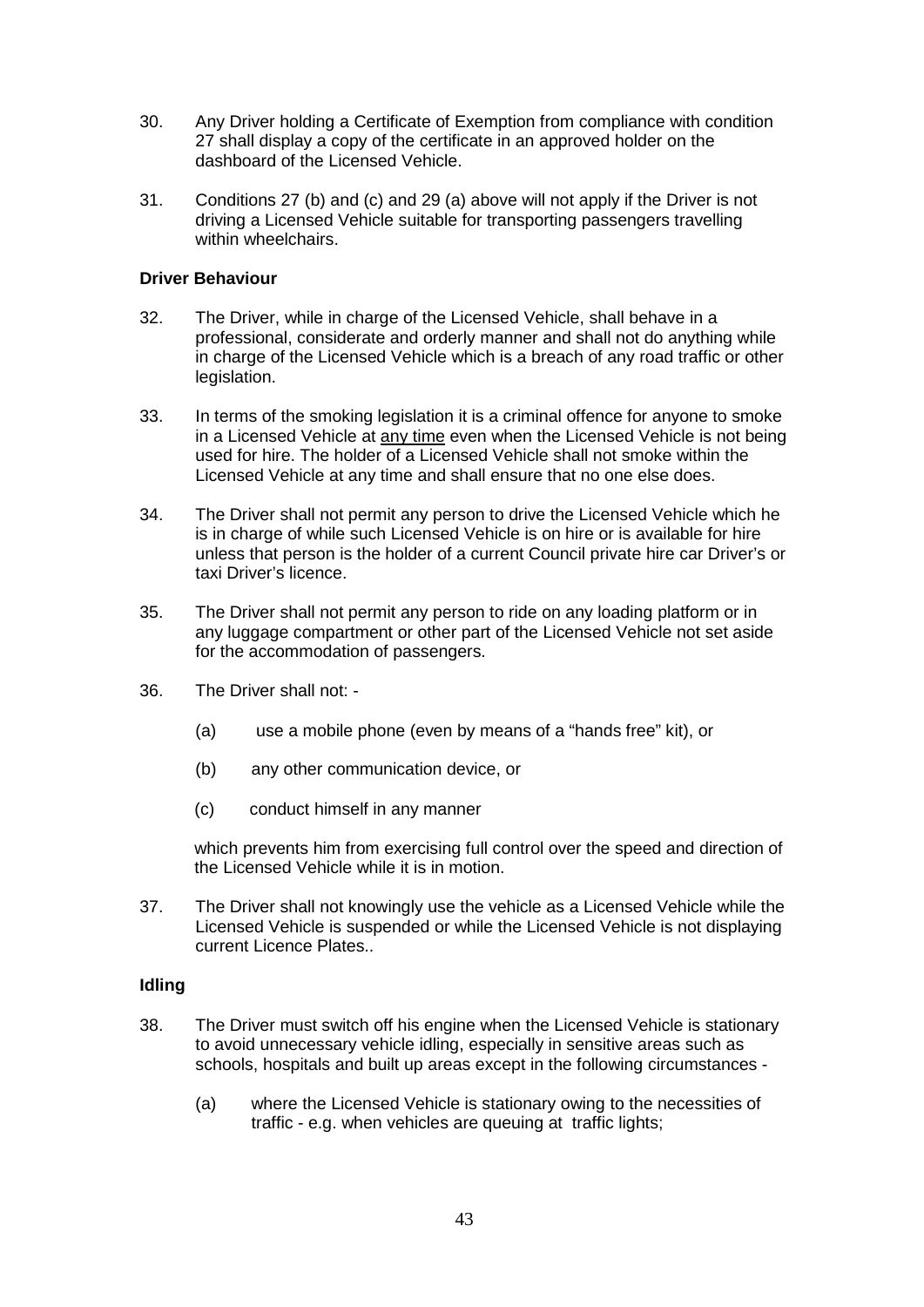- (b) where an engine is being run so that a defect can be traced and rectified - e.g. when a defective vehicle is being attended to by a breakdown / recovery agent;
- (c) for short periods on occasions where the weather conditions are extreme either to operate the vehicle's heating or air conditioning system.
- 39. The Driver is required to switch off his vehicle's engine immediately when requested to do so by an Authorised Officer.

## **Dress Code**

40. The Driver, while in charge of a Licensed Vehicle, shall be clean and tidy in his person and shall wear clothing of a type specified as appropriate in the Dress Code contained in Schedule C to these conditions

#### **Advertising Material**

40. The Driver shall not distribute advertising material of any kind to members of the public, other than business cards providing contact details handed out to passengers within the Licensed Vehicle, or allow any such material to be kept within the Licensed Vehicle.

#### **Passenger Luggage**

- 41. All passenger luggage other than light hand luggage must be stored in the luggage compartment of the Licensed Vehicle. Additional charges for the carrying of luggage may not be made other than in accordance with the current fare table.
- 42. The Driver shall not refuse to carry luggage in the Licensed Vehicle providing that the said luggage can be accommodated safely within the luggage compartment of the Licensed Vehicle.

#### **Lost Property**

- 43. Immediately after the completion of his shift, the Driver shall search the Licensed Vehicle which he is in charge of for any property which may have been left therein.
- 44. Any property found in such Licensed Vehicle by the Driver shall forthwith be returned by the Driver to the owner of the property, or such property shall be handed in by the Driver to any police station in the Licesnsed Area within 24 hours along with:
	- (a) a note of the Licensed Vehicle Driver's name and address;
	- (b) the name of the holder of the licence for such Licensed Vehicle;
	- (c) the number of the Licensed Vehicle.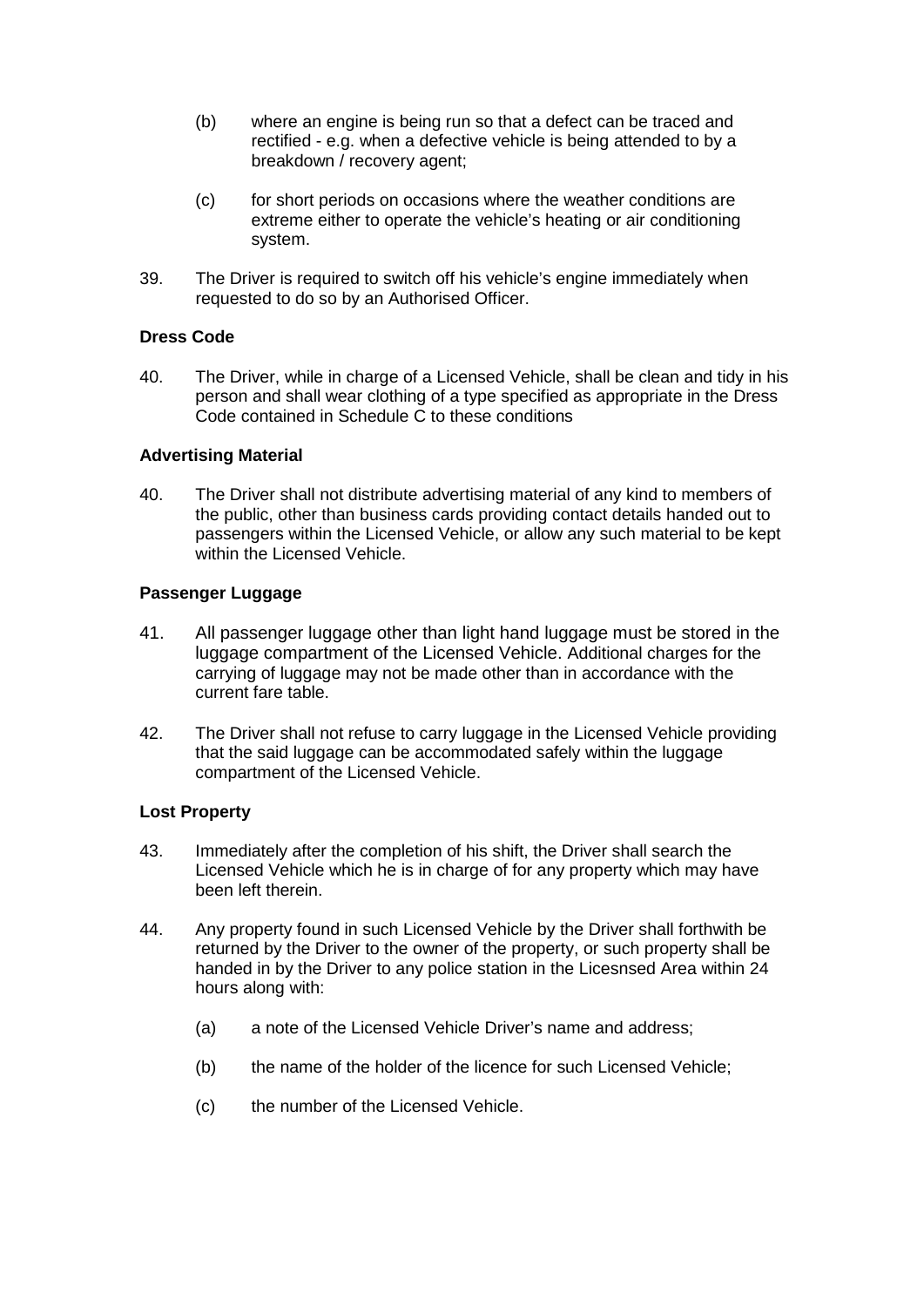(d) the names and addresses of all Hirers of the Licensed Vehicle during that day so far as known to the Driver which may assist in determining ownership of the property

# **Electronic Security System**

- 45. The Driver who is driving a Licensed Vehicle with an electronic security system (CCTV) installed in the Licensed Vehicle shall ensure that the letter of approval from the Council for the installation of the CCTV is held at all times within the Licensed Vehicle and shall be available for inspection by an Authorised Officer or any Constable on request.
- 46. When the Driver is driving a Licensed Vehicle with CCTV installed in the Licensed Vehicle the additional conditions contained in Schedule D to these conditions will apply.

# **Change of Address / Address for Correspondence**

- 47. When the Driver changes his permanent address he must
	- (a) advise the Council of the change to his address within five working days of that change. This may be done by notice to the Council's Licensing Team, West Lothian Civic Centre, Howden south Road, Livingston EH54 6FF or by email to [LicensingServices@westlothian.gov.uk.](mailto:LicensingServices@westlothian.gov.uk)
	- (b) immediately update his DVLA driving licence with his new address.
- 48. Drivers must make arrangements for the receipt of correspondence when they are absent from their permanent address for periods in excess of fifteen Working Days. All notices sent to Drivers in relation to these conditions will be sent to the Driver's permanent address as intimated to the Council in terms of Condition 51 above.

## **Suspension of Licence**

49. When a Licensed Vehicle is withdrawn from service by the Cab Inspector in accordance with Section 11 of the Act, there shall be affixed a label bearing (a) the words "this hire car is meantime certified unfit for public use" and  $(b)$ the date of withdrawal in a position within the passenger compartment of the Licensed Vehicle so that it is readily visible to intending passengers. Such a label has the effect of suspending the Licensed Vehicle Licence pertaining to the Licensed Vehicle so labelled and only the Cab Inspector is authorised to remove such label.

# **Return of Licence and Identity Card**

50. If the Driver ceases for any reason to be authorised by law to drive a car on a road, this Licence shall also cease to have effect and he shall immediately give notice to the Council of the change in his circumstances and return his Private Hire Car Driver's licence and identity card to the Council's Licensing Team, West Lothian Civic Centre, Howden South Road, Livingston EH54 6FF within two working days of receiving notice of that he is no longer authorised to drive a Licensed Vehicle.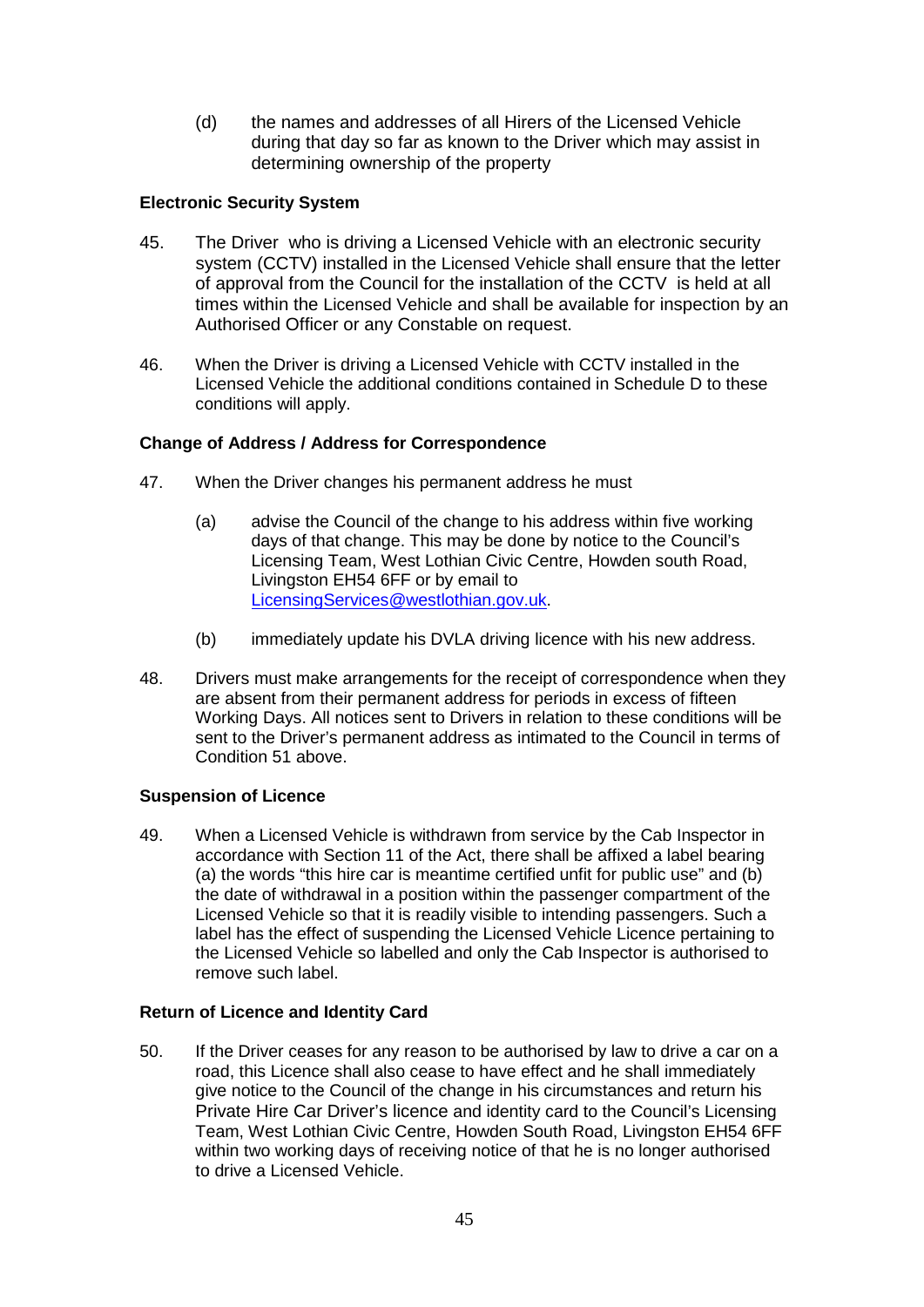## **Medicals**

- 51. The Driver must have a current certificate of medical fitness to drive a Licensed Vehicle, if required by the DVLA standards in relation to Group 2 licence holders or otherwise requested by the Council, and shall attend such medical examinations as are necessary to obtain such a certificate.
- 52. Any Driver who fails to attend for a medical examination after receiving written confirmation of the date of the examination shall be required to pay the appropriate fee for the missed medical before a further medical examination will be arranged.
- 53. In relation to the cost of all medical examinations, follow up reports and additional tests which may be required in order to assess a Driver's fitness to drive these shall be shall be met by the Council. For the avoidance of doubt, all new applicants for a Driver's Licence must be certified fit to drive a Licensed Vehicle for a minimum period of twelve months by the Council's appointed medical examiners following a single medical examination.
- 54. If the Driver suffers from, or is diagnosed with any medical condition which may affect his fitness to drive a Licensed Vehicle he shall immediately report that information to the Council's Licensing Team, West Lothian Civic Centre, Howden South Road, Livingston EH54 6FF within two working days of that information coming to his attention and shall thereafter attend a medical examination within the next 14 days for the purpose of confirming his fitness to drive a Licensed Vehicle.

## **Compliance with Authorised Officer**

- 55. The Driver shall not obstruct any Authorised Officer in the performance of any of the Authorised Officer's duties under these conditions.
- 56. The Driver shall comply with all the instructions or directions of any Authorised Officer in relation to these conditions and shall give all information reasonably required in the discharge of the duties of the Authorised Officer

#### **Notification of Convictions etc**

- 57. Where a Driver is:-
	- (a) charged with any crime or offence of any nature;
	- (b) convicted of any crime or offence by any court;
	- (c) given any form of official warning, caution or accepts or is ordered to pay a fixed fine or compensation in relation to any offence (including fines/compensation issued by the Procurator Fiscal or any local authority); and/or
	- (d) has his DVLA driving licence endorsed with any offence or penalty

he must report that to the Council within 10 Working Days of the date of any of the above being intimated to him.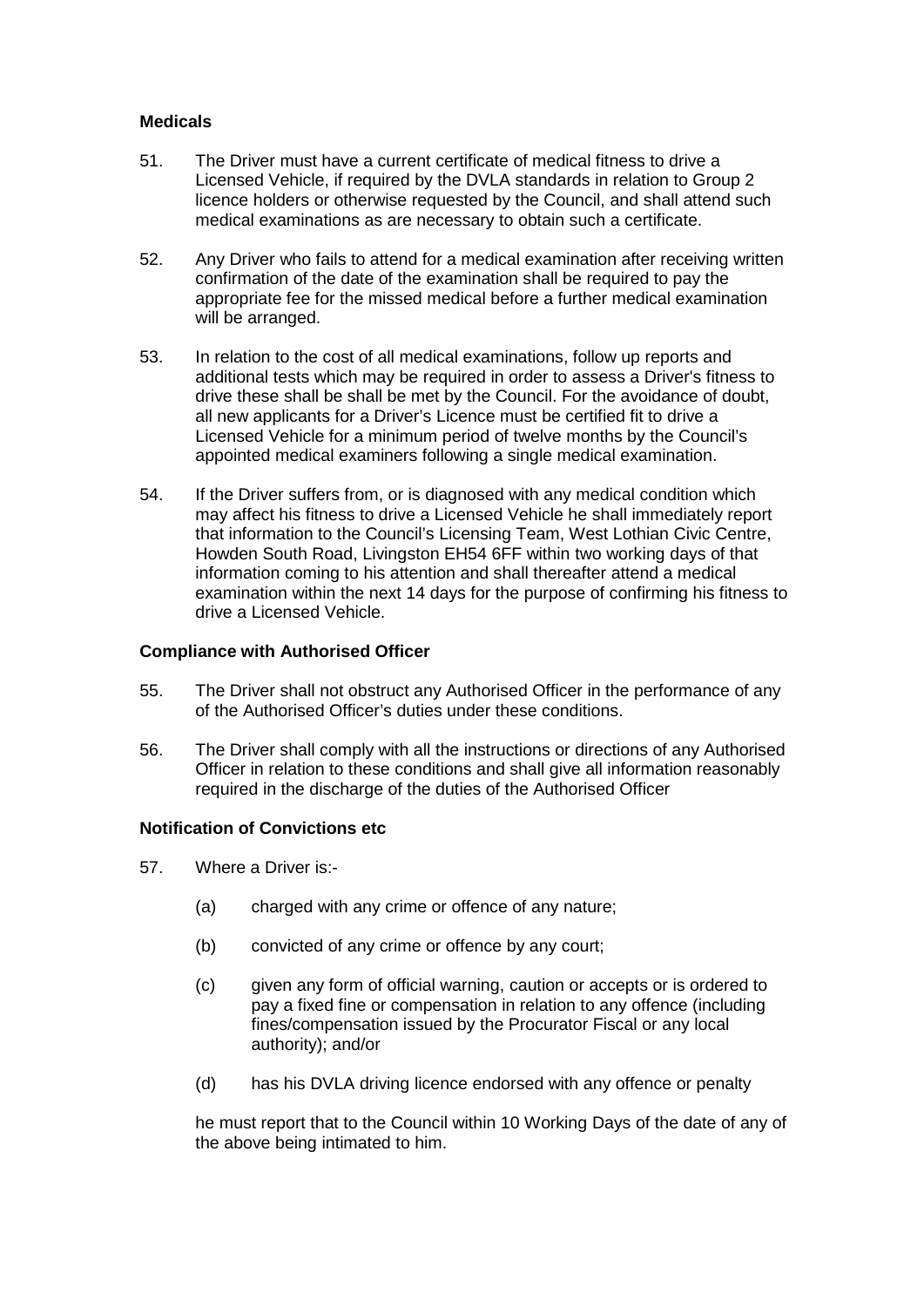## **Miscellaneous**

62. The fee for the grant or renewal of a Private Hire Car Driver's Licence will be payable in terms of the Council's published table of fees, either

(a) in full on the lodging of the application; or (b) if specified in the Council's published table of fees, by payment of an initial application fee followed by appropriate subsequent payments.

- 63. In the event that condition 62(b) applies the application fee will be payable on lodging of the application. Subsequent payments are due in terms of the payment schedule as specified in the Council's published table of fees and detailed in the Licence.
- 64. The Licence Holder must make payment of all fees due in terms of the Council's published table of fees in relation to his Licence within 5 working days of the payment falling due. Where any payment is not made within the above timescale or any cheque or other form of payment in relation to any fee is subsequently dishonoured, the Licence shall cease to exist and must be returned to the Chief Solicitor within one working day of any dishonoured or missed payment being brought to the attention of the Licence Holder by the Council. Such licence shall be returned to the Licence Holder once full payment of the outstanding fee and any related charges is made.
- 65. If the Driver loses his Private Hire Car Driver's Licence or identity card or any other document issued to him by the Council, he shall notify such loss immediately to the Chief Solicitor and shall obtain a duplicate of each lost document from the Chief Solicitor on payment of the appropriate fee.
- 66. When the Driver has given up the activity of driving a Licensed Vehicle, he shall surrender his Licence to the Chief Solicitor as required by Paragraph 13(2)(b) of Schedule 1 to the Civic Government (Scotland) Act 1982.

## **Training**

67. The Driver is required to comply with the requirements of any scheme of training introduced by the Council which are intimated to him by notice sent to his address as last notified to the Council.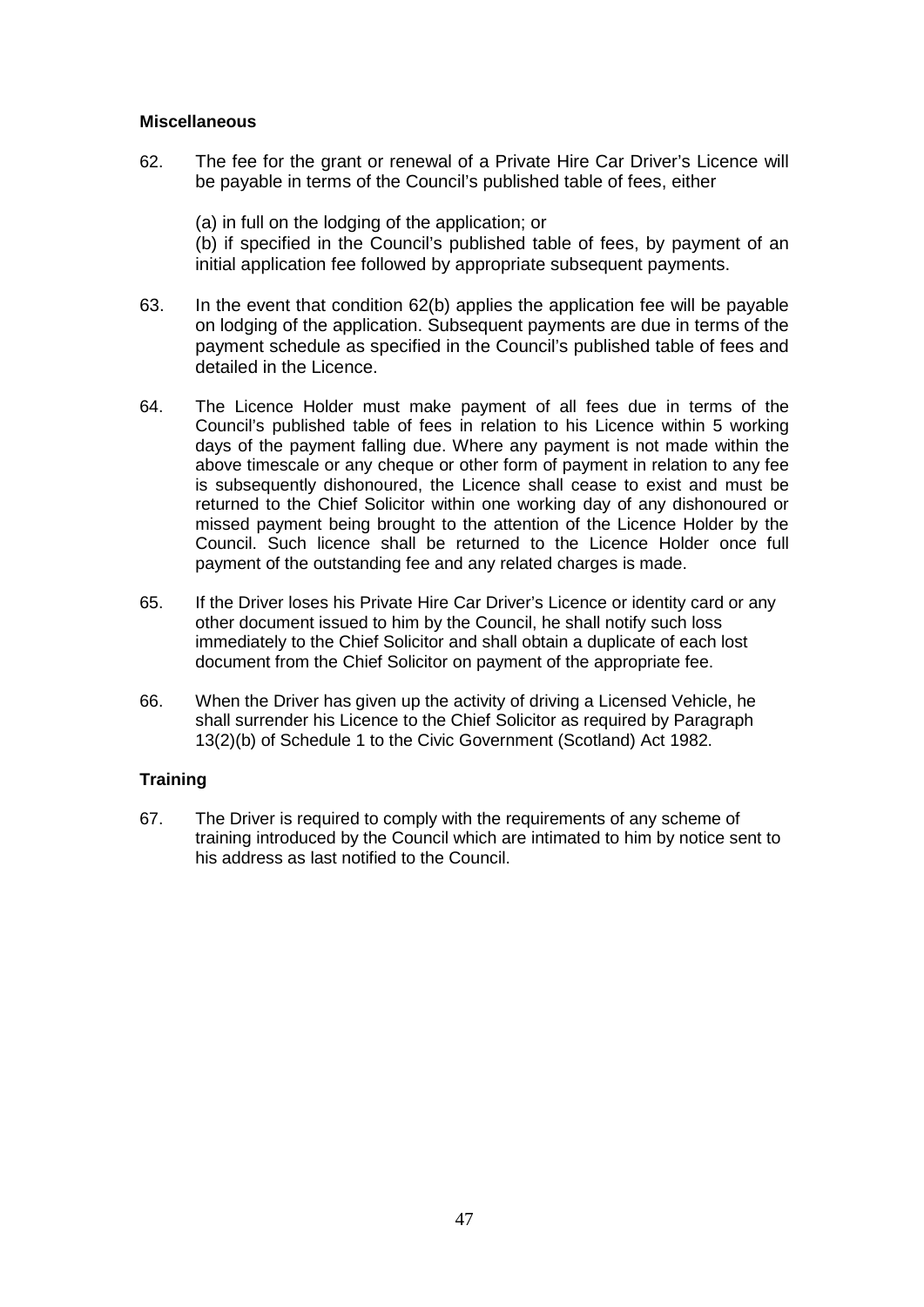# **SCHEDULE A**

# **CONDITIONS OF FITNESS FOR TAXIS**

## **General Construction**

- 1. Taxis in West Lothian must be a motor vehicle of one of the following models
	- Citroen Dispatch (short and long wheelbase 3000mm and 3122mm) (body length 4805mm and 5135mm)
	- Citroen Dispatch Panel/Window Van (manufactured before 2007 registration date)
	- Citroen Relay 3000mm and 3450 wheelbase panel van/window van
	- Fiat Scudo (short and long wheelbase)
	- Fiat Scudo Panel/Window Van (wheelbase 3000mm and 3122mm body length 4805mm and 5135mm)
	- Fiat Scudo Panel/Window Van (manufactured before 2007 registration date)
	- Fiat TW200 (short or long wheel base model only)
	- Fiat Ducato 3000mm and 3450mm wheelbase panel van/window van
	- Ford Transit (short wheel base model only)
	- LTI TX2 M5, LTI TX2 A5, LTI TX4 M5 and LTI TX4 A5
	- Mercedes M8 (medium wheel base model only)
	- Mercedes Vito 4748mm wheelbase 2148cc 116hp
	- Peugeot E7 (short wheel base)
	- Peugeot E7 (long body wheelbase 3122mm body length 5135mm)
	- Peugeot Expert MK 3 (short and long body) (wheelbase 3000mm and 3122 mm body length 4805mm and 5135mm)
	- Peugeot Expert Classic Panel/Window Van MK2 (manufactured before 2007 registration date)
	- Renault Traffic (short wheel base model only)
	- Vauxhall Movano and Vauxhall Vivaro (short wheel base model only)
	- Volkswagen Transporter and Volkswagen Caravelle (short wheel base model only)
	- Ford ProCab
	- Hybrid/electric TX

The vehicle must hold low volume type approval or such equivalent amended certification as issued by the Vehicle Certification Agency or its successors and must comply in all respects with the requirements of all Acts and Regulations relating to motor vehicles.

Taxis must be capable of being licensed to carry between 5 and 7 passengers. The decision of the Cab Inspector as to the appropriate number of passengers for the vehicle to be licensed to carry shall be final following inspection of the vehicle and consideration of safety and luggage requirements.

- 2. From 1 February 2015 all taxis in West Lothian must comply with the following accessibility standard to the satisfaction of the Cab Inspector –
	- side loading access (where any taxi has sliding doors, there shall be a clearly visible sign displayed across the top rear of the taxi which will state "Doors Opening" with arrows pointing to the relevant side(s) of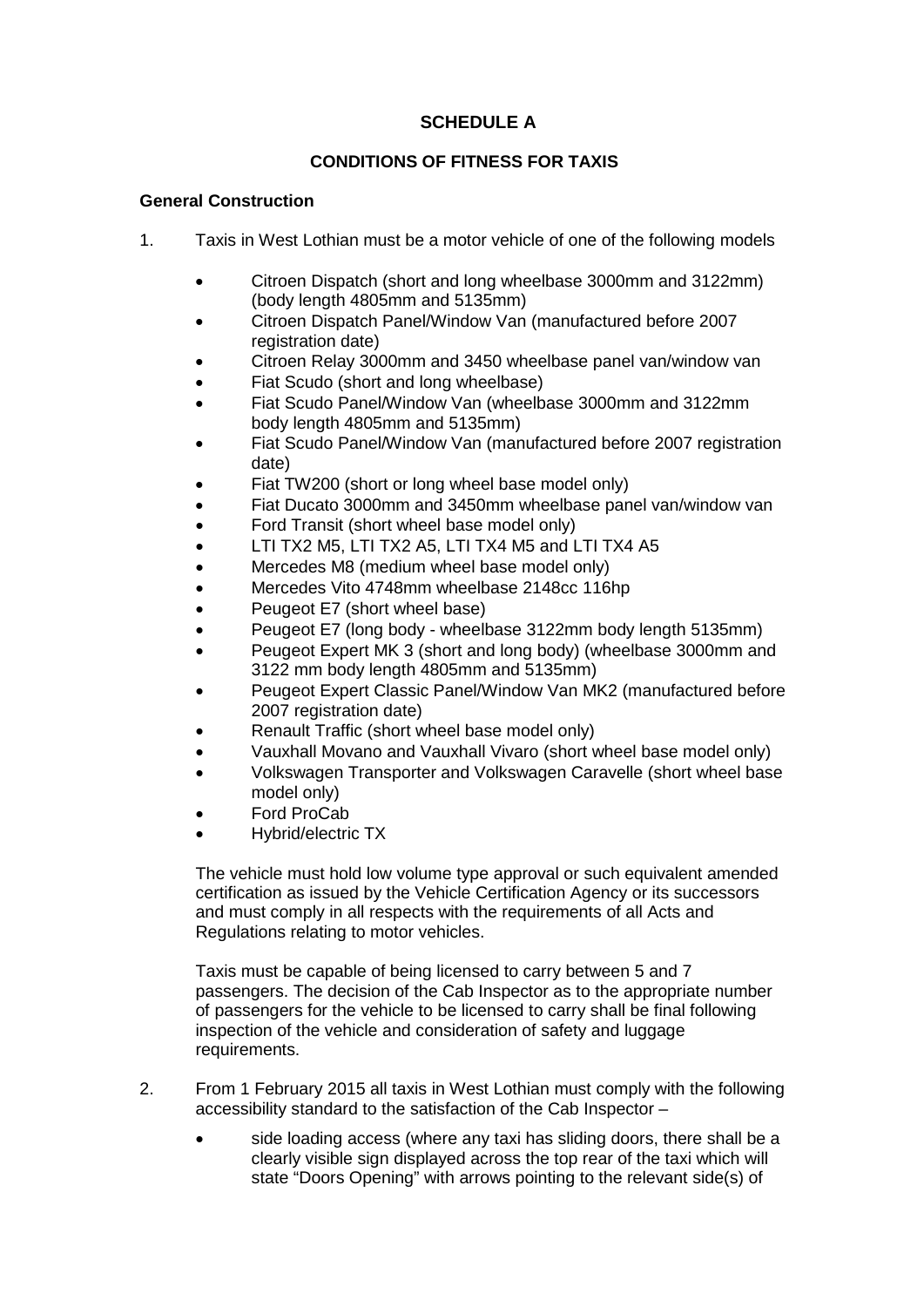the taxi. This sign must illuminate automatically as soon as the doors are unlocked and any sliding door handle is operated)

- wheelchair access by means of suitable ramps
- hi-visibility interior upholstery and interior grab rails (passenger seating must contain hi visibility panels which should be a permanent feature of the seating rather than seat covers)
- a retractable step
- a hearing loop system
- auto door locks which operate when the vehicle is moving
- 3. From 23 June 2009 all new licensed taxis and replacement taxi vehicles must comply with the above mentioned accessibility standard unless the vehicle is being replaced under the exemption specified in Condition 4 below
- 4. An exemption from the requirement to licence a taxi vehicle which complies with the above accessibility standard is available until 31 January 2015. This exemption is available only to taxi licence holders who are over the age of 60 as at 23 June 2009 and whose licensed taxi vehicle requires to be replaced as a result of being uneconomic to repair as a result of accident damage or mechanical failure. If the Cab Inspector is satisfied that the terms of the exemption apply the Licence Holder will be permitted to replace the vehicle with a similar type of vehicle and to operate that vehicle until 31 January 2015. From 1 February 2015 all taxis must be of a type contained in the list at condition 1 above and comply with the accessibility standard detailed in condition 2 above.
- 5. It is not possible to claim the exemption referred to in condition 4 above on more than one occasion.
- 6. The bodywork, bonnet and wings must be free from any dents or other irregularities, properly painted or cellulosed and the paintwork properly smoothed down and polished. If wheel trims are fitted to the Licensed Vehicle a full set of compatible wheel trims must be attached to in a safe manner at all times.
- 7. There must be carried on every Licensed Vehicle:
	- (a) a spare wheel fitted with a pneumatic tyre of the same type and size as the other tyres on the vehicle and in efficient condition and ready instantly to replace any wheel on which the tyre has become damaged, or any damaged wheel; and
	- (b) a suitable lifting jack;
	- (c) a suitable wheel brace; and
	- (d) ramps and approved restraints for the transportation of wheelchairs which comply with ISO 10542 or any replacement standard.
- 8. Prior to 1 February 2015 condition 7(d) above shall not apply to taxi vehicles which are not licensed to carry wheelchairs.
- 9. As an alternative to a spare wheel the Council will accept breakdown cover. Evidence that adequate cover is in place must be carried within the Licensed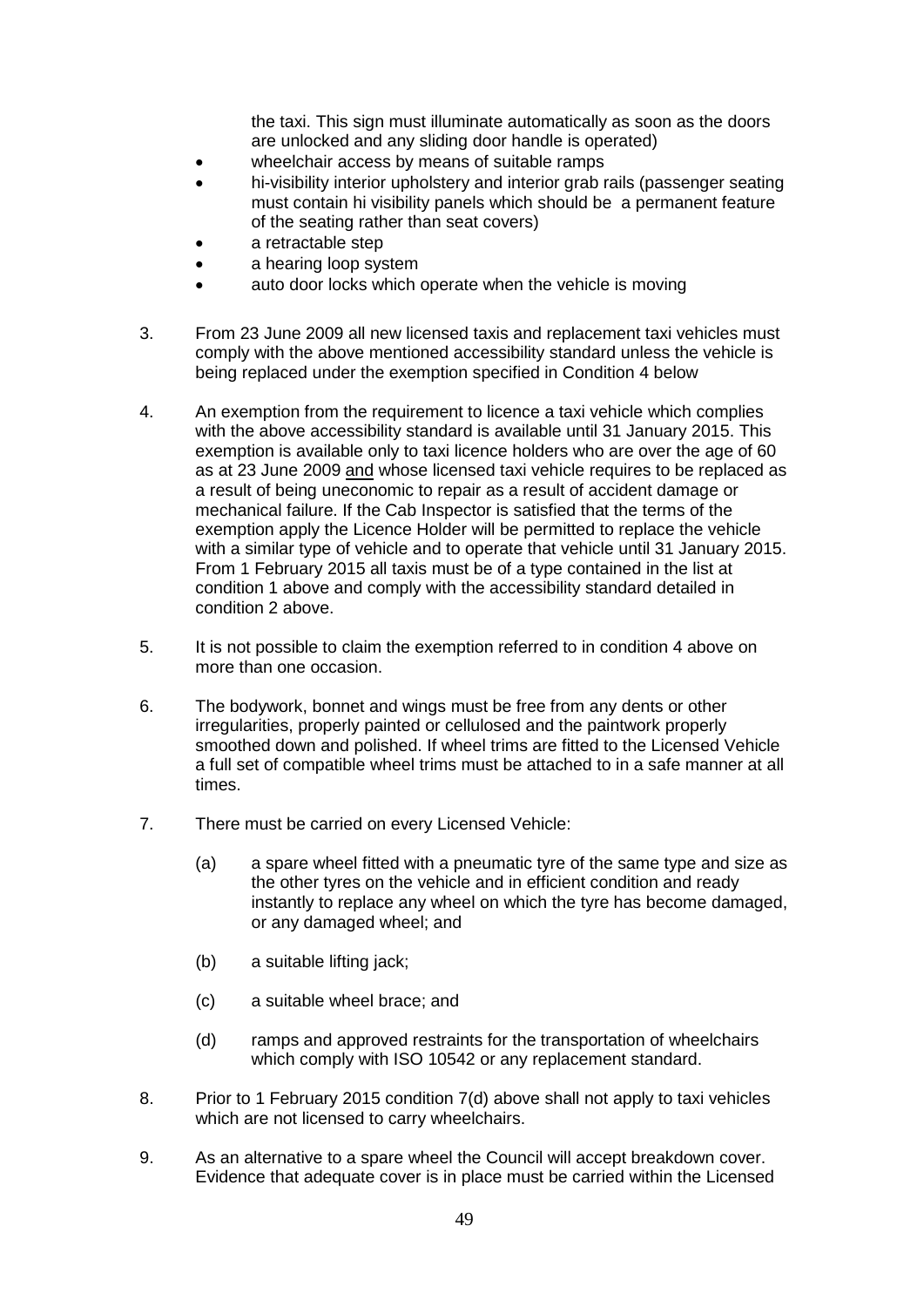Vehicle and produced by the Driver of the Licensed Vehicle for examination when requested by the Cab Inspector or other Authorised Officer.

## **Body**

- 10. In relation to the taxis listed at condition 1 above the body of the Licensed Vehicle must be of the fixed head type with a partially glazed partition separating the passenger from the Driver and comply with the following dimensions -
	- (a) Outside dimensions the overall length must not exceed 5.5 metres.
	- (b) Inside dimensions of the passenger compartment:
		- (i) The vertical distance between the point of a maximum deflation of the seat cushion when a passenger is seated, to the roof immediately above that point, must not be less than 96.5 centimetres.
		- (ii) The width across the rear cushion must not be less than 1.07 metres.
- 11. The door and doorway must be constructed so as to permit an unrestricted opening across the doorway of at least 53 centimetres when the door is opened to its normal limit.
- 12. The clear height of the doorway must not be less than 1.1 metres.

## **Steps**

- 13. The top of the tread on the lowest step for any entrance, or where there is no step on the floor level itself at the lowest entrance, must not be more than 38 centimetres above the ground when the vehicle is unladen.
- 14. Where any step in the vehicle is electronically operated, it must be fully retractable, tamper and weather-proof. Any such step must be equipped with sensors and a warning system to alert the Driver when the step is extended. This step should be under the automatic control of the Driver in such a way that it cannot be left extended when the vehicle is moving.
- 15. All steps, or where there are no steps, the outer edge of the floor at each entrance must be fitted with non-slip treads.

#### **Steering**

16. The steering wheel must be on the offside of the vehicle. The steering arms and connections must be of adequate strength and so far as possible protected from possible damage by collision.

## **Brake and Steering Connections**

17. Where brake and steering connections are secured with bolts or pins, the bolts or pins must be fitted with approved locking devices and they must be so placed that, when in any position other than horizontal, the head of the bolt or pin is uppermost.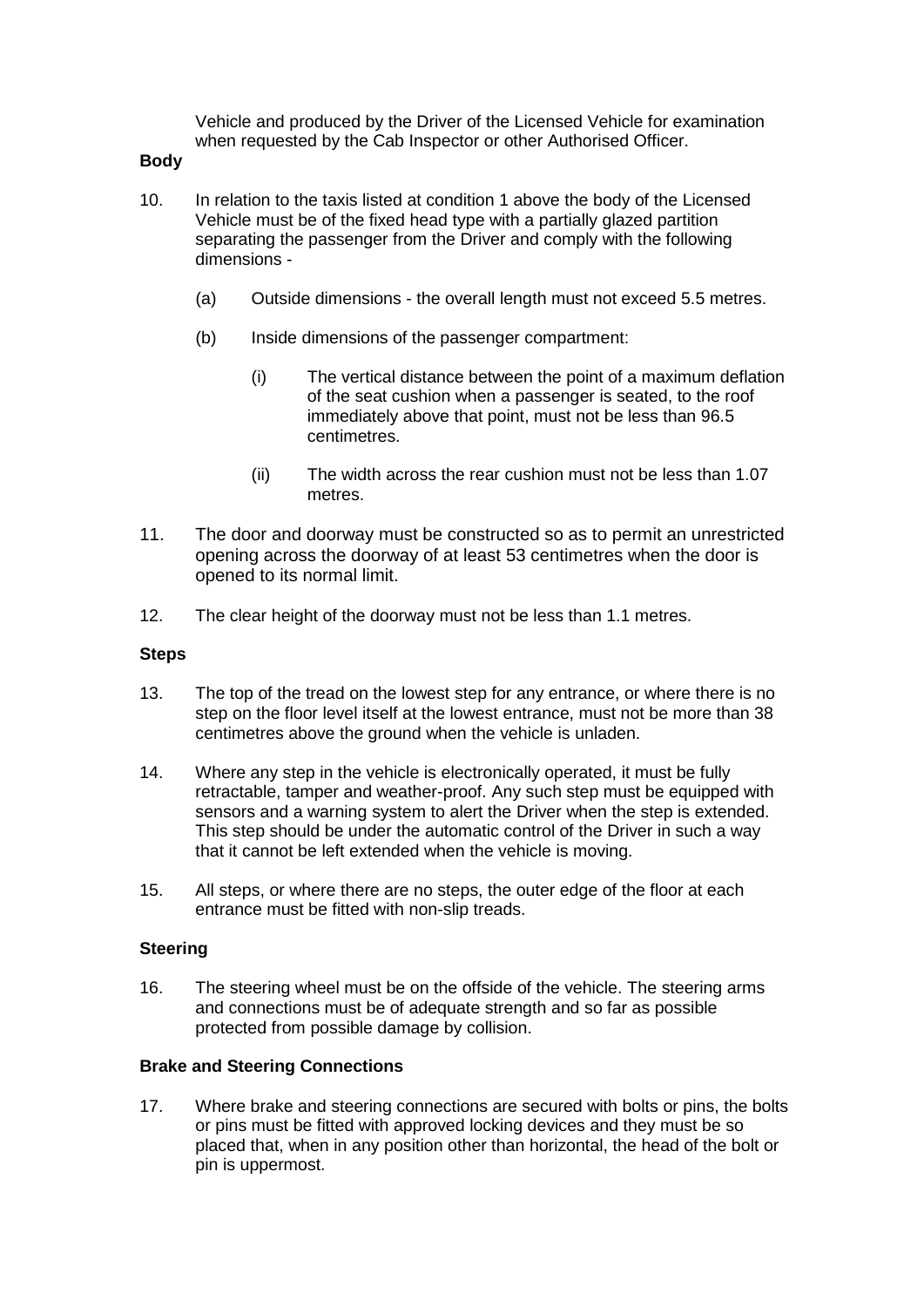# **Turning Circle**

18. The wheel turning circle kerb to kerb on either lock must not be less than 7.62 metres in diameter.

## **Tyres**

19. All tyres at normal pressure under load must be approved as having a suitable circumference for correct operation of the Taximeter.

## **Fuel Tanks**

- 20. Fuel tanks must be adequately protected from possible damage by collision.
- 21. All fuel tanks and all apparatus supplying fuel to the engine must be placed or shielded in such a manner that no fuel overflowing or leaking therefrom can fall or accumulate upon any part or fitting where it is capable of being readily ignited or can fall into any receptacle where it might accumulate.
- 22. The filling points for all fuel tanks must be accessible only from the outside of the vehicle and filler caps must be so designed and constructed that they cannot be dislodged by accident.

## **Exhaust**

23. The exhaust pipe must be so fitted or shielded that no inflammable material can fall or be thrown upon it from any other part of the vehicle that may cause a fire through proximity to any inflammable material on the vehicle. The outlet must be placed at the rear of the vehicle in such a position as to prevent fumes from entering the vehicle.

# **Door Fittings**

- 24. Passenger doors must be capable of being readily opened.
- 25. Where any taxi has sliding doors, there shall be a clearly visible sign displayed across the top rear of the taxi which will state "Doors Opening" with arrows pointing to the relevant side(s) of the taxi. This sign must illuminate automatically as soon as the doors are unlocked and any sliding door handle is operated.

## **Other Fittings**

- 26. The Licensed Vehicle must not at any time be fitted with a tow bar.
- 27. No fittings other than those approved by the Council should be attached to or carried upon the inside or outside of the Licensed Vehicle.

## **Locks**

28. All taxis must be fitted with an approved and fully operational door locking system.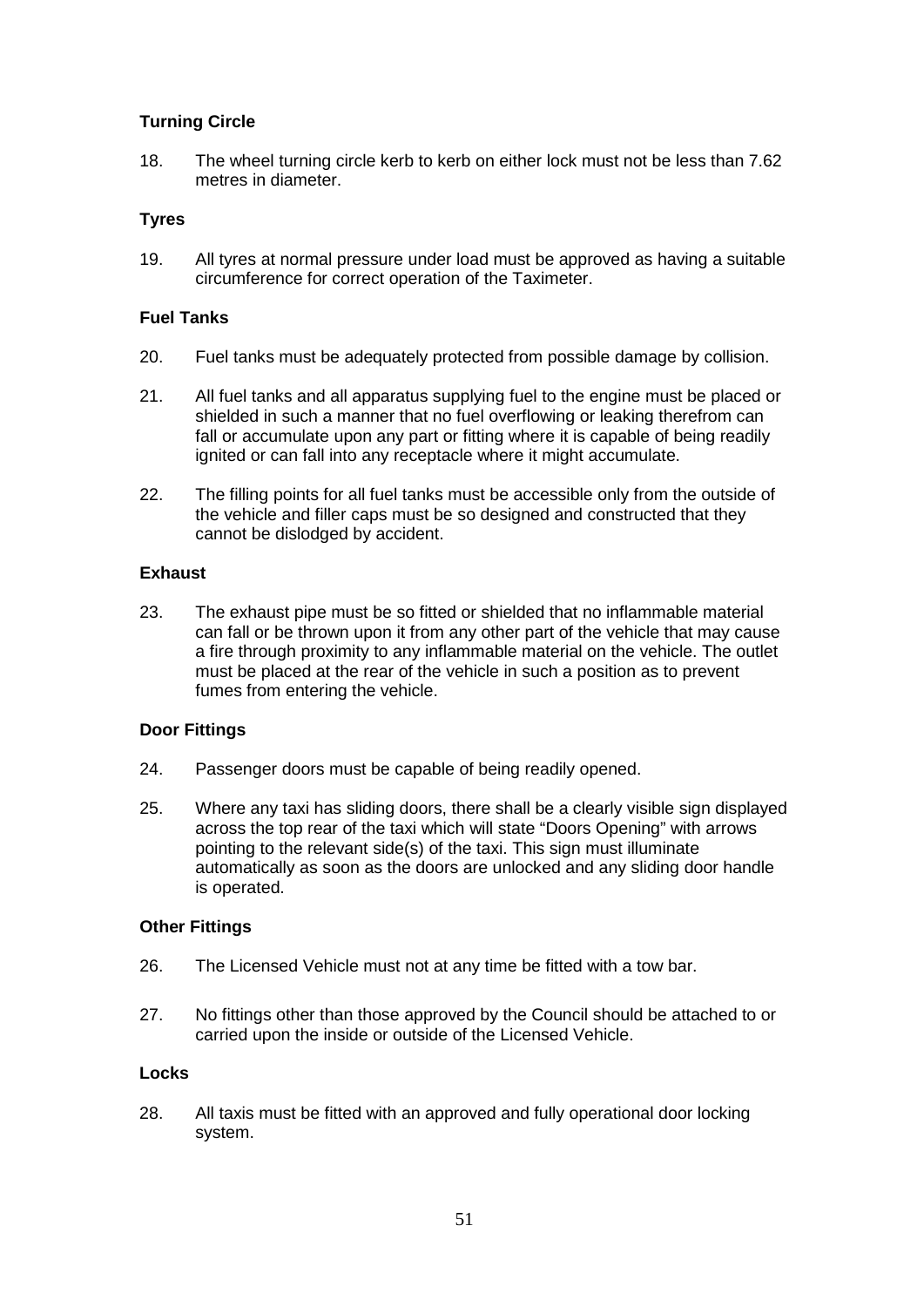## **Windows**

29. Windows must be provided at the sides and rear of the Licensed Vehicle. At least one rear passenger window must be capable of being opened easily by passengers except where the vehicle has air conditioning fitted and in operation.

## **Glass**

30. The windscreen and all windows and glass partitions (where fitted) must be safety glass in accordance with the European Standard in force at the time of approval and be of a clear material or the manufacturer's fitted comfort glass giving unrestricted vision to the vehicle interior. Other types of tinted glass are not permitted.

## **Mirrors**

31. Effective driving mirrors must be fitted (a) internally, in the Driver's compartment and (b) externally, on the offside and nearside of the vehicle.

## **Visibility**

- 32. The vehicle must be fitted with adequate devices for wiping, de-misting, defrosting and washing the windscreen and with a sun visor adjustable by the Driver.
- 33. Where a vehicle is fitted with rear windscreen wipers and washers, these must be maintained in satisfactory working order.

## **Driver's Compartment**

- 34. The Driver's compartment must be so designed that the Driver has adequate room and can easily reach and quickly operate the controls.
- 35. The controls must be arranged to allow reasonable access to the Driver's seat and, when centrally placed, must be properly protected from contact with luggage.
- 36. The Driver's seat must be designed to accommodate the Driver only.

# **Horn**

37. A single toned horn must be fitted.

## **Electrical Communications Apparatus**

38. Any electrical communication system fitted to a taxi must be in an approved position.

## **Interior Lighting**

39. Adequate lighting must be provided for the passenger compartment and must be capable of being controlled by the passengers and Driver. Adequate lighting must be provided in the Driver's compartment.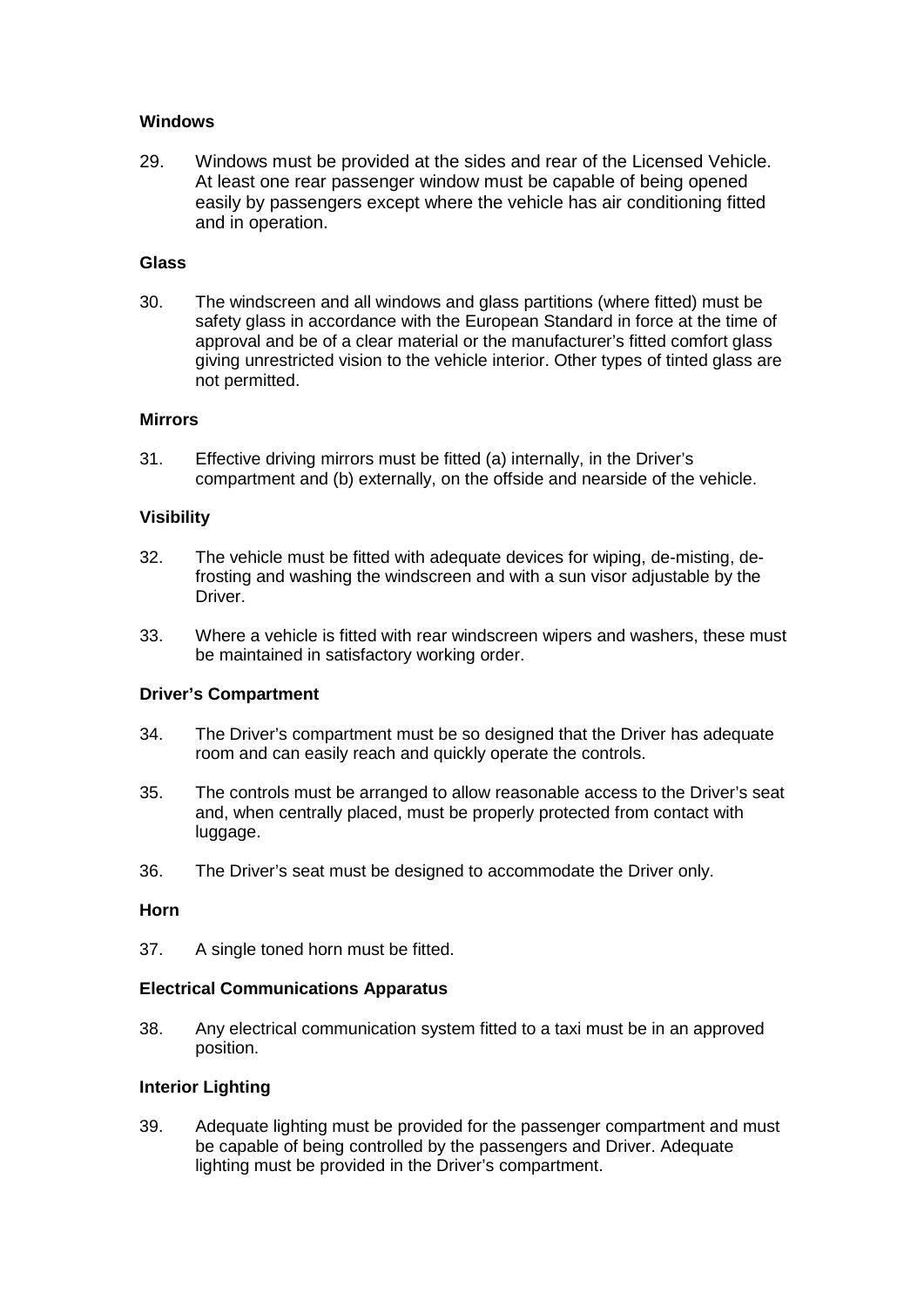## **Heating and Ventilation**

40. An adequate heating and ventilation system must be fitted for the Driver and passengers and the means provided for independent control by the Driver and passengers.

## **Fire Appliances**

41. An appliance for extinguishing fire must be carried in such a position as to be readily available for use and such appliances must comply with the requirements relating to fire extinguishing appliances for use on public service vehicles.

# **Electrical Equipment**

- 42. All electrical leads and cables must be adequately insulated and where liable to be affected by exposure to water, petrol or oil, must be adequately protected.
- 43. All electrical circuits must be protected by suitable fuses.

## **Passenger Seats**

- 44. The measurement from the upholstery at the back edge of the seat to the front must be not less than 40 centimetres in the case of the back seat and 35.5 centimetres in the case of the tip-up seat.
- 45. The width of each tip-up seat must not be less than 40 centimetres.
- 46. The vertical distance between the highest point of the undeflated seat cushion and the top of the floor covering must not be less than 35.5 centimetres.
- 47. Tip-up seats must be fitted so that they stow automatically when not in use. They must be symmetrically placed and at least 4 centimetres apart. When not in use, tip-up seats must not obstruct doorways.
- 48. Suitable means must be provided to assist persons to rise from their seat.

## **Upholstery**

49. Upholstery in the vehicle at the time of initial inspection must comply with the accessibility standard referred to in Condition 2 of this schedule and must be of a material and design approved by the Council or Cab Inspector. After approval there must be no subsequent replacement of the upholstery without the further permission of the Council or Cab Inspector.

## **Luggage**

50. Adequate provision must be made for carrying luggage and an effective method of securing it must be provided.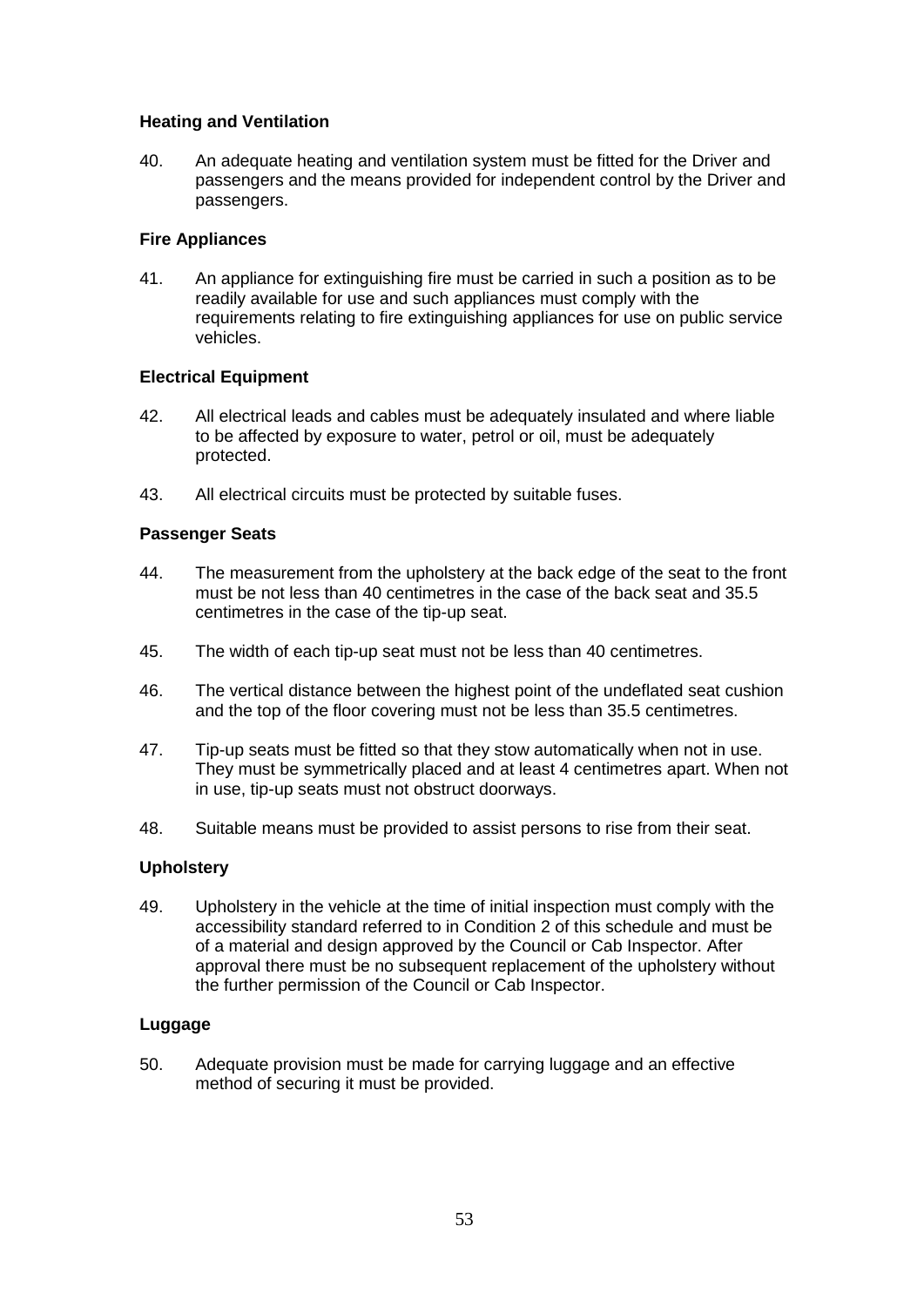#### **Notices etc**

51. All notices displayed within the vehicle must be approved by the Cab Inspector and fitted in a position approved by him.

## **Advertising**

- 52. Advertisements may only be displayed in the interior of taxis on the underside of the tip-up seats. Advertisements on the exterior of taxis will be categorised as front doors, side advertising or full livery. No approval is required for advertising on front doors only. Prior written approval is required from the Council for side advertising and full livery. Detailed plans/drawings of the advertisements must be submitted to the Chief Solicitor with the appropriate fee. Door advertisements may only be fitted to the lower panels of the front and rear doors. No material may be placed on any glass including the dividing glass partition, other than notices approved by the Council.
- 53. Only one corporate image, company or brand may be advertised on any tip-up seat. No secondary advertising of any kind will be permitted on either a tip-up seat or the exterior of a taxi except where the Chief Solicitor approves the advertisement of allied products or services where these appear to be ancillary to or an essential part of the principal advertisement. The name of the company preparing the taxi or the advertising agency will not be permitted as secondary advertising. The Chief Solicitor's decision shall be final.
- 54. The permitted sizes of advertisements, if approved, under the above sections are as follows:

| Tip-up Seats | - | 33cm x 30.5cm       |
|--------------|---|---------------------|
| Single Door  | - | $176cm \times 46cm$ |
| Double Door  | - | 185cm x 46cm        |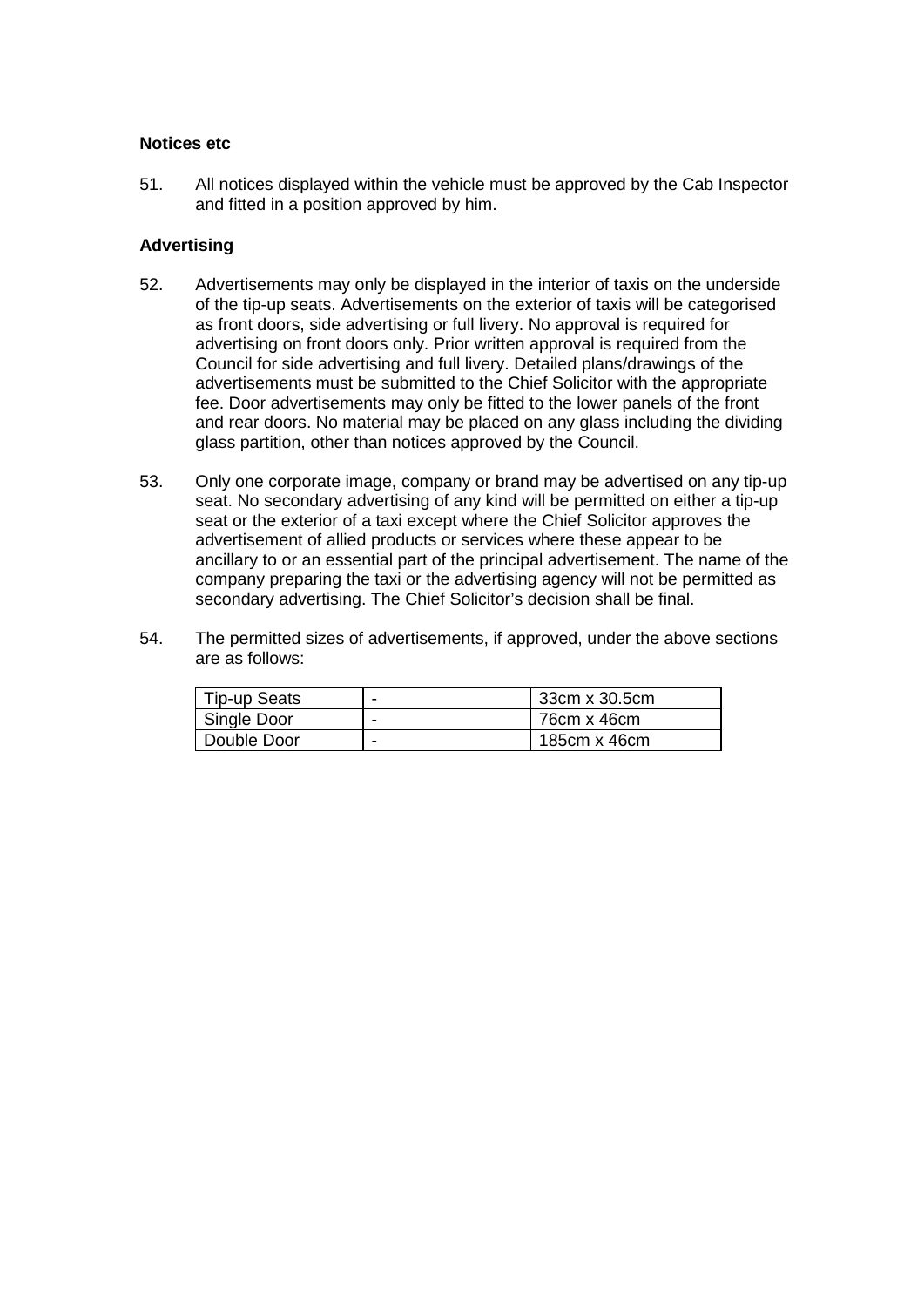# **SCHEDULE B**

## **CONDITIONS OF FITNESS FOR PRIVATE HIRE CARS**

## **General Construction**

- 1. Every private hire car must comply in all respects with the requirements of any Acts or Regulations relating to motor vehicles in force at the time of licensing.
- 2. From 1 February 2015 every private hire car must be either
	- (a) a Type 1 PHC i.e. a saloon or saloon derivative vehicle (such as an estate model based on a saloon vehicle)
	- or
	- (b) a Type 2 PHC i.e. a vehicle fitted with a passenger lift which is based on a different model of vehicle from those vehicle types listed on the approved list of taxi vehicles as detailed in Schedule A to these conditions

and both types of private hire cars must comply with the following specification -

- (1) have a minimum of four doors;
- (2) have **exactly** four passenger seats if it is a type 1 PHC, or eight passenger seats if it is a type 2 PHC;
- (3) have a minimum back seat cushion width of 125cm;
- (4) have a maximum CO2 emission level of 150g/km for diesel vehicles or a maximum CO2 emission level of 165g/km for petrol vehicles (with the exception of type 2 PHCs which must have a maximum CO2 emission level of 225g/km for diesel or petrol vehicles);
- (5) have a minimum engine size of 1400cc unless it is an electric or hybrid vehicle.

In addition, all PHCs must hold a valid European Whole Vehicle Type Approval as an M1 vehicle or such equivalent amended certification as issued by the Vehicle Certification Agency or its successors (in relation to Type 2 PHCs they must hold low volume type approval or such equivalent amended certification as issued by the Vehicle Certification Agency or its successors, must comply in all respects with the requirements of all Acts and Regulations relating to motor vehicles and comply with the following accessibility standard to the satisfaction of the Cab Inspector –

- hi-visibility interior upholstery and interior grab rails (passenger seating must contain hi visibility panels which should be a permanent feature of the seating rather than seat covers)
- a retractable step
- a hearing loop system.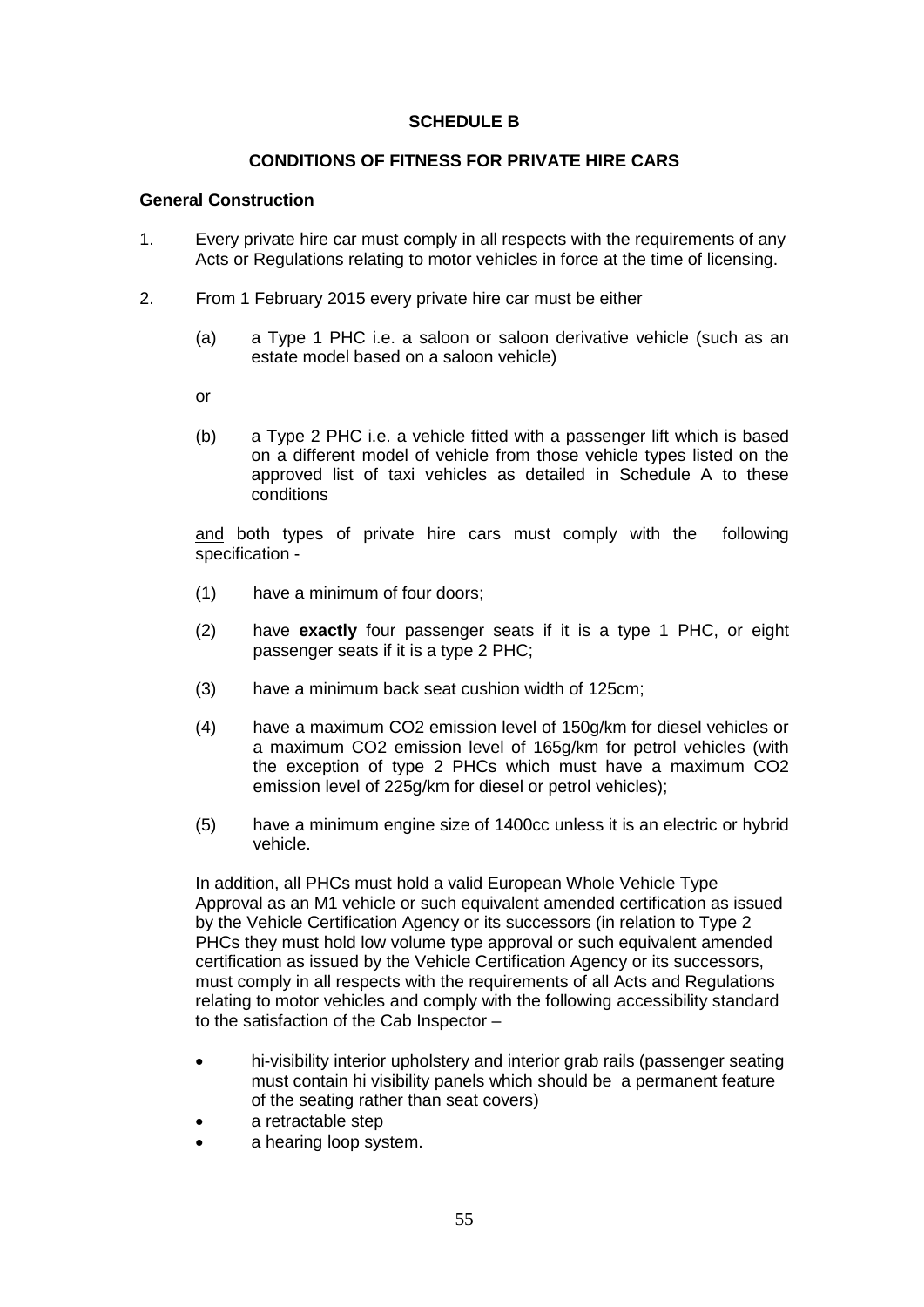- 3. From 24 November 2009 all new licensed private hire cars and replacement private hire car vehicles must either be a Type 1 PHC or Type 2 PHC as specified in Condition 2 above unless the vehicle is being replaced under the exemption specified in Condition 4 below
- 4. The bodywork, bonnet and wings must be free from any dents or other irregularities, properly painted or cellulosed and the paintwork properly smoothed down and polished. If wheel trims are fitted to the Licensed Vehicle a full set of compatible wheel trims must be attached to in a safe manner at all times.
- 5. The Licensed Vehicle must have not less than 4 wheels.
- 6. There must be carried on every Licensed Vehicle
	- (a) a spare wheel fitted with a pneumatic tyre of the same type and size as the other tyres on the vehicle in efficient condition and ready instantly to replace any wheel on which the tyre has become damaged, or any damaged wheel; and
	- (b) a suitable lifting jack;
	- (c) a suitable wheel brace:
- 7. As an alternative to a spare wheel the Council will accept breakdown cover. Evidence that adequate cover is in place must be carried within the vehicle and produced by the Driver of the vehicle for examination when requested by the Cab Inspector or other Authorised Officer.

# **Accessibility Features**

- 8. Type 2 PHCs must comply with the following additional conditions
	- (a) Licensed Vehicles must be fitted with approved restraints for the transportation of wheelchairs which comply with ISO 10542 or any replacement standard;
	- (b) the top of the tread on the lowest step for any entrance, or where there is no step on the floor level itself at the lowest entrance, must not be more than 38 centimetres above the ground when the vehicle is unladen;
	- (c) where any step in the vehicle is electronically operated, it must be fully retractable, tamper and weather-proof. Any such step must be equipped with sensors and a warning system to alert the Driver when step is extended. This step should be under the automatic control of the Driver in such a way that it cannot be left extended when the vehicle is moving;
	- (d) all steps, or where there are no steps, the outer edge of the floor at each entrance must be fitted with non-slip treads;
	- (e) the passenger lift must comply with British Standard (BS 6109 and BS1756-2:2004) or any replacement standards;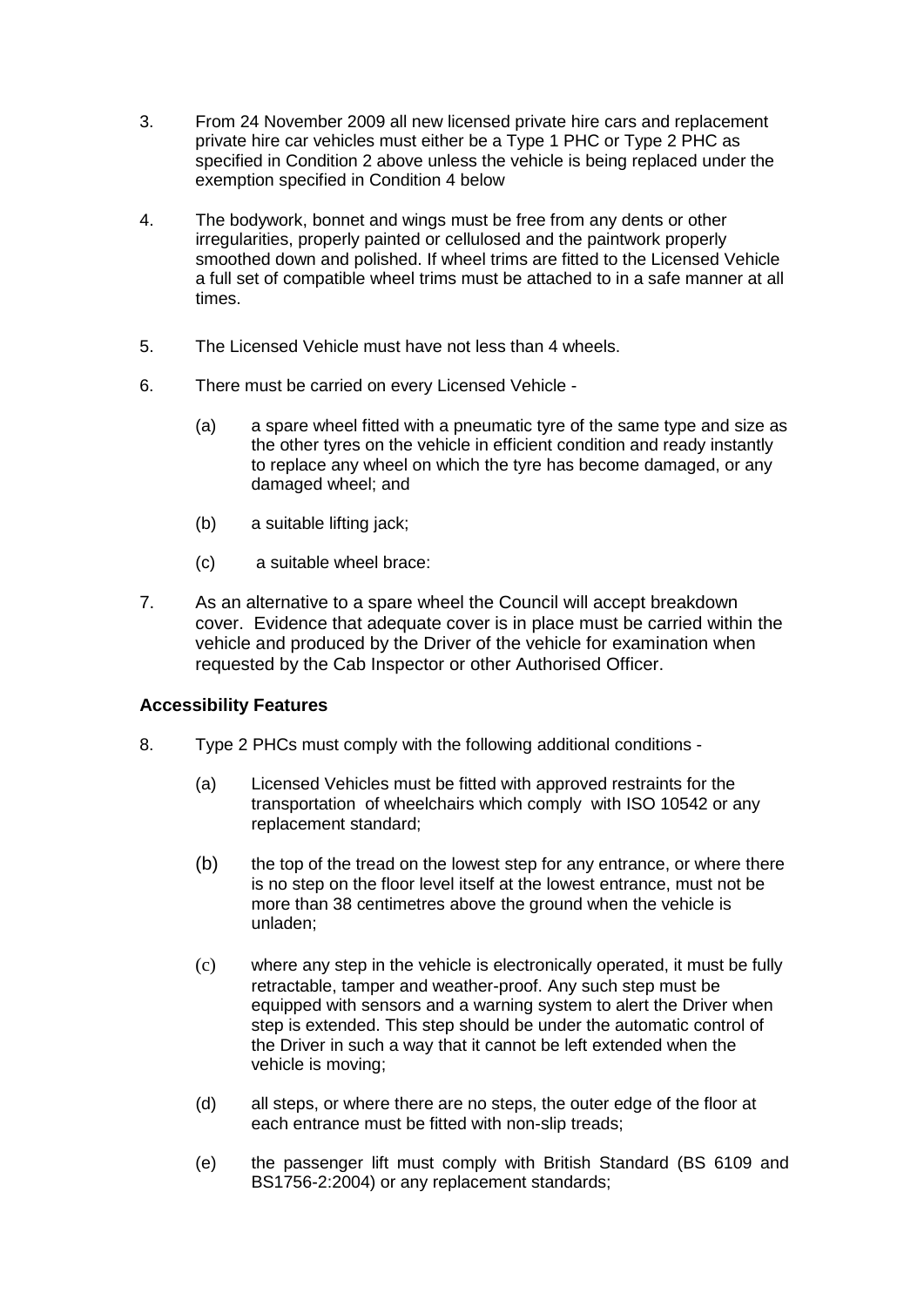(f) The Licensed Vehicle must be fitted with an approved and fully operational door locking system.

# **Steering**

9. The steering wheel must be on the offside of the vehicle. The steering arms and connections must be of adequate strength and so far as possible protected from possible damage by collision.

#### **Brake and Steering Connections**

10. Where brake and steering connections are secured with bolts or pins, the bolts or pins must be fitted with approved locking devices and they must be so placed that, when in any position other than horizontal, the head of the bolt or pin is uppermost.

## **Tyres**

11. All tyres at normal pressure under load must be approved as having a suitable circumference for correct operation of the Taximeter where fitted.

#### **Fuel Tanks**

- 12. Fuel tanks must be adequately protected from possible damage by collision.
- 13. All fuel tanks and all apparatus supplying fuel to the engine must be placed or shielded in such a manner that no fuel overflowing or leaking from the engine can fall or accumulate upon any part or fitting where it is capable of being readily ignited or can fall into any receptacle where it might accumulate.
- 14. The filling points for all fuel tanks must be accessible only from the outside of the vehicle and filler caps must be so designed and constructed that they cannot be dislodged by accident.
- 15. Type 1 PHCs vehicles powered by liquefied petroleum gas (LPG) can be licensed if they meet the Council's specification provided that the Cab Inspector is satisfied that the vehicle has been safely converted. Licence Holders / applicants wishing to have such vehicles inspected must produce a certificate of conversion from an approved convertor to the Cab Inspector at the time of inspection. The decision of the Cab Inspector as to what constitutes an approved convertor shall be final.
- 16. Type 2 PHCs shall not be powered by liquefied petroleum gas (LPG).

## **Exhaust**

17. The exhaust pipe must be so fitted or shielded that no inflammable material can fall or be thrown upon it from any other part of the vehicle that may cause a fire through proximity to any inflammable material on the vehicle. The outlet must be placed at the rear of the vehicle in such a position as to prevent fumes from entering the vehicle.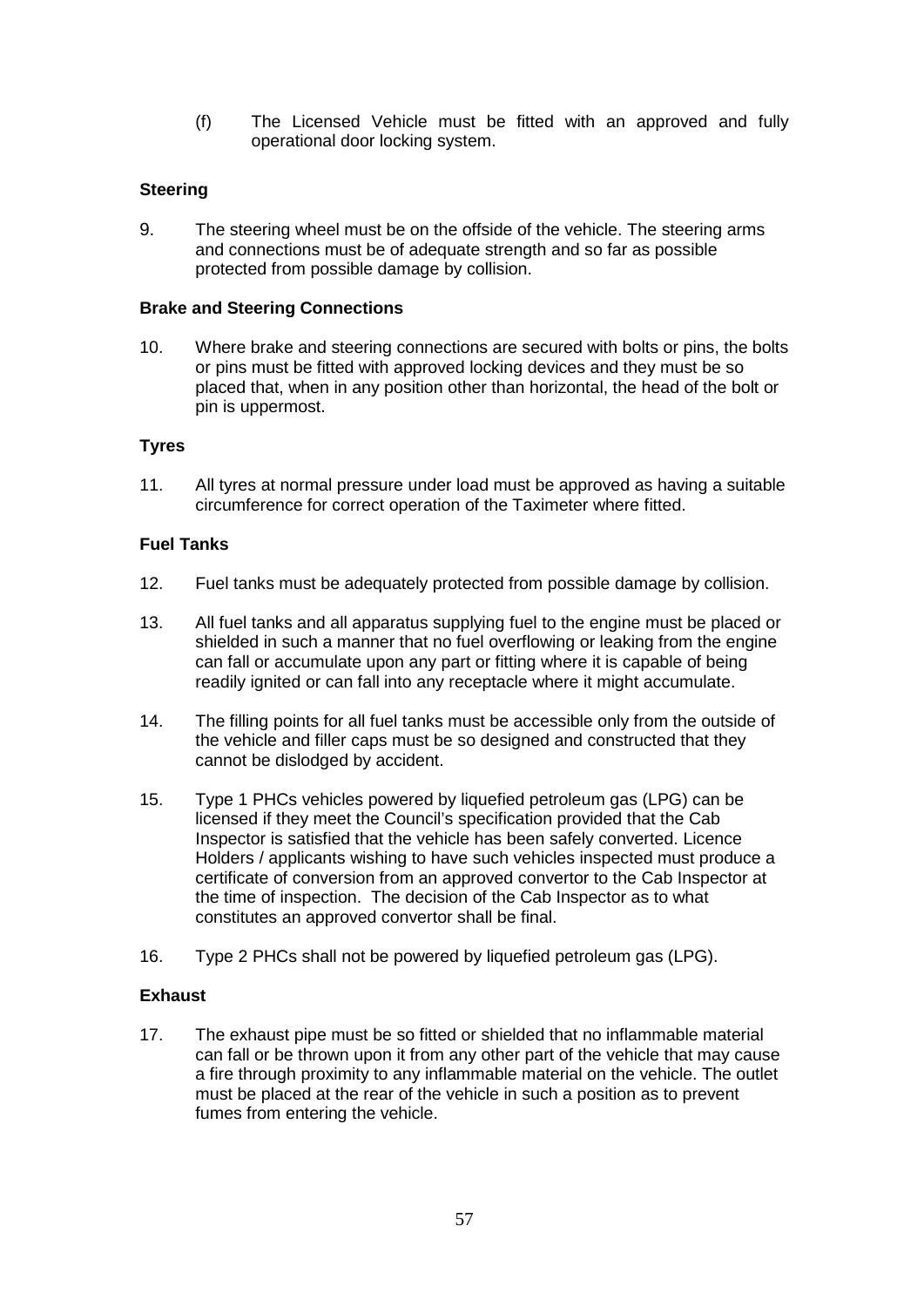# **Door Fittings**

- 18. A Licensed Vehicle must have at least 4 doors excluding any doors at the rear of the vehicle.
- 19. Passenger doors must be capable of being readily opened.
- 20. The doors and doorways must be of such construction so as to permit a reasonably unrestricted access for passengers.

#### **Other Fittings**

- 21. The Licensed Vehicle must not at any time be fitted with a tow bar.
- 22. No fittings other than those approved by the Council should be attached to or carried upon the inside or outside of the vehicle.

#### **Windows**

23. Windows must be provided at the sides and rear of the Licensed Vehicle. At least one rear passenger window must be capable of being opened easily by passengers except where the vehicle has air conditioning fitted and in operation.

#### **Glass**

24. The windscreen, all windows and any other glass within the vehicle must be safety glass in accordance with the European Standard in force at the time of approval and be of a clear material or the manufacturer's fitted comfort glass giving unrestricted vision to the vehicle interior. Other types of tinted glass are not permitted

#### **Mirrors**

25. Effective driving mirrors must be fitted (a) internally, adjacent to the Driver's seat and (b) externally, on the offside and nearside of the vehicle.

## **Visibility**

26. The vehicle must be fitted with adequate devices for wiping, de-misting, defrosting and washing the windscreen and with a sun visor adjustable by the Driver. Where a vehicle is fitted with rear windscreen wipers and washers, these must be maintained in satisfactory working order.

#### **Horn**

27. A single toned horn must be fitted.

## **Electrical Communications Apparatus**

28. Any electrical communication system fitted to a Licensed Vehicle must be in an approved position.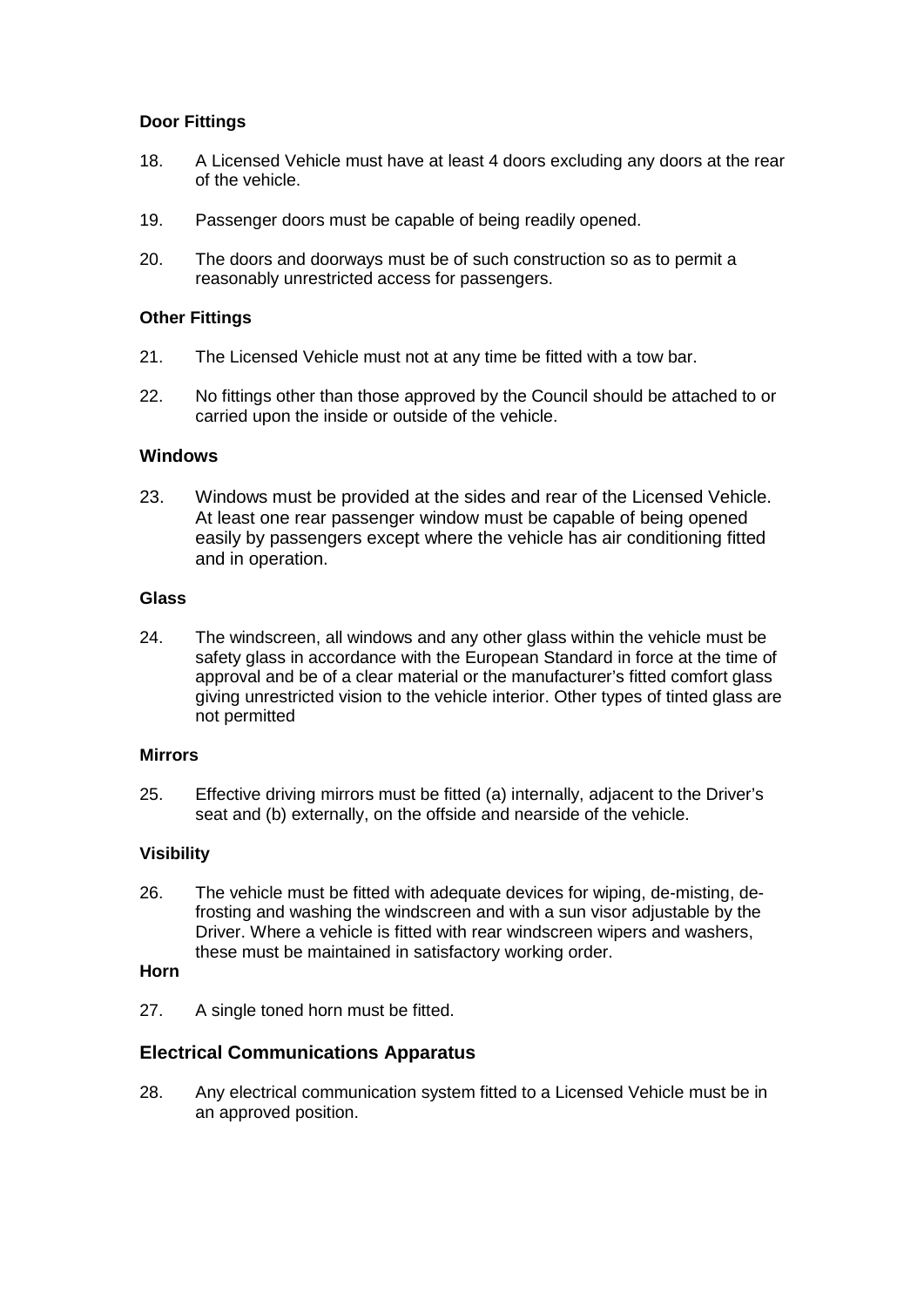# **Interior Lighting**

29. Adequate lighting must be provided in the Licensed Vehicle.

## **Heating and Ventilation**

30. An adequate heating and ventilation system must be fitted for the Driver and for the passengers.

## **Fire Appliances**

31. An appliance for extinguishing fire must be carried in such a position as to be readily available for use and such appliances must comply with the requirements relating to fire extinguishing appliances for use on public service vehicles.

#### **Electrical Equipment**

32. All electrical leads and cables must be adequately insulated and where liable to e affected by exposure to water, petrol or oil, must be adequately protected. All electrical circuits must be protected by suitable fuses.

#### **Upholstery**

33. Upholstery in the vehicle at the time of initial inspection must be of a material and design approved by the Council or Cab Inspector. After approval there must be no subsequent replacement of the upholstery without the further permission of the Council or Cab Inspector.

## **Luggage**

34. Adequate provision must be made for carrying luggage and an effective method of securing it must be provided.

#### **Notices etc**

35. All notices displayed within the vehicle must be approved by the Cab Inspector and fitted in a position approved by him.

## **Advertising and Signage**

- 36. With effect from 1 January 2012 no advertising or signage is permitted on any private hire cars apart from the signage referred to in conditions 37 and 38 of this schedule. All previously approved signage must be removed from vehicles by 1 January 2012 unless the vehicle is a Type 2 PHC.
- 37. From 1 January 2012 all private hire cars (with the exception of Type 2 PHCs) must display Private Hire Car Door Signs on both front doors identifying the vehicle as a PHC. In addition to these signs the Licence Holder may apply to the Chief Solicitor for permission to display another pair of signs giving contact details, hereinafter referred to as "booking office door signs" These booking office door signs are optional but if displayed must comply with Condition 38 below and the specification for each booking office door sign must be approved in writing by the Chief Solicitor before the signs are fixed to the Licensed Vehicle. The sign shall be affixed to the lower section of the front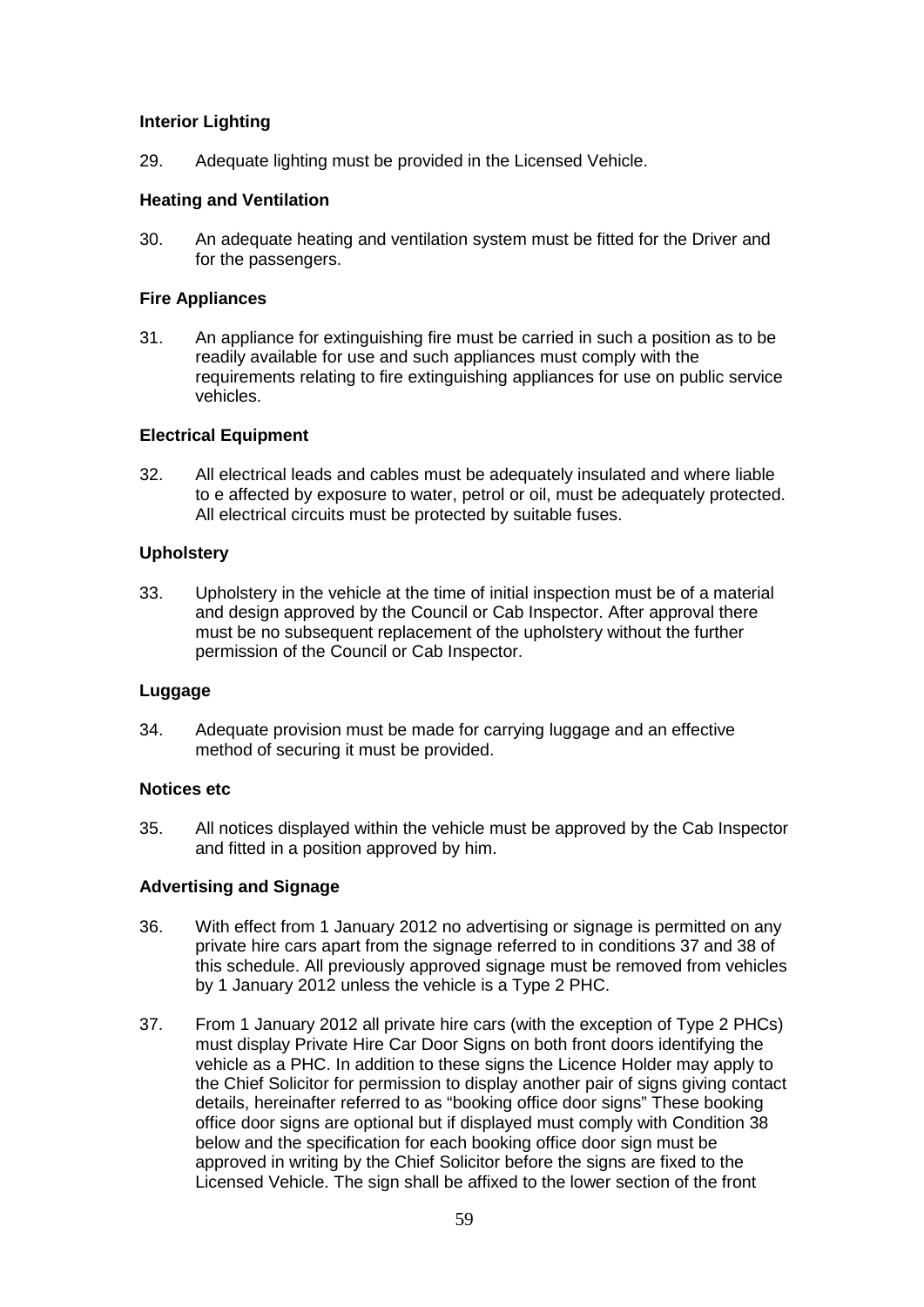doors of the Licensed Vehicle in a location approved by the Cab Inspector. For the avoidance of doubt no magnetic signs will be approved.

- 38. The booking office door signs referred to in condition 37 above shall:-
	- (a) be the same dimensions as the door signs as the Private Hire Car Door Signs as approved by the Chief Solicitor;
	- (b) use a font type identical to that used in the Private Hire Car Door Signs;
	- (c) consist of black letters on a white background;
	- (d) have the name of the booking office (for restrictions see Condition 9 of the Private Hire Car conditions) and a telephone phone number only and no other signs or symbols;
	- (e) be adhesive.
- 39. Type 2 PHCs may display full livery advertising in relation to their own business only. Prior written approval is required from the Chief Solicitor. A detailed specification / drawings of the advertisement must be submitted to the Chief Solicitor with the appropriate fee.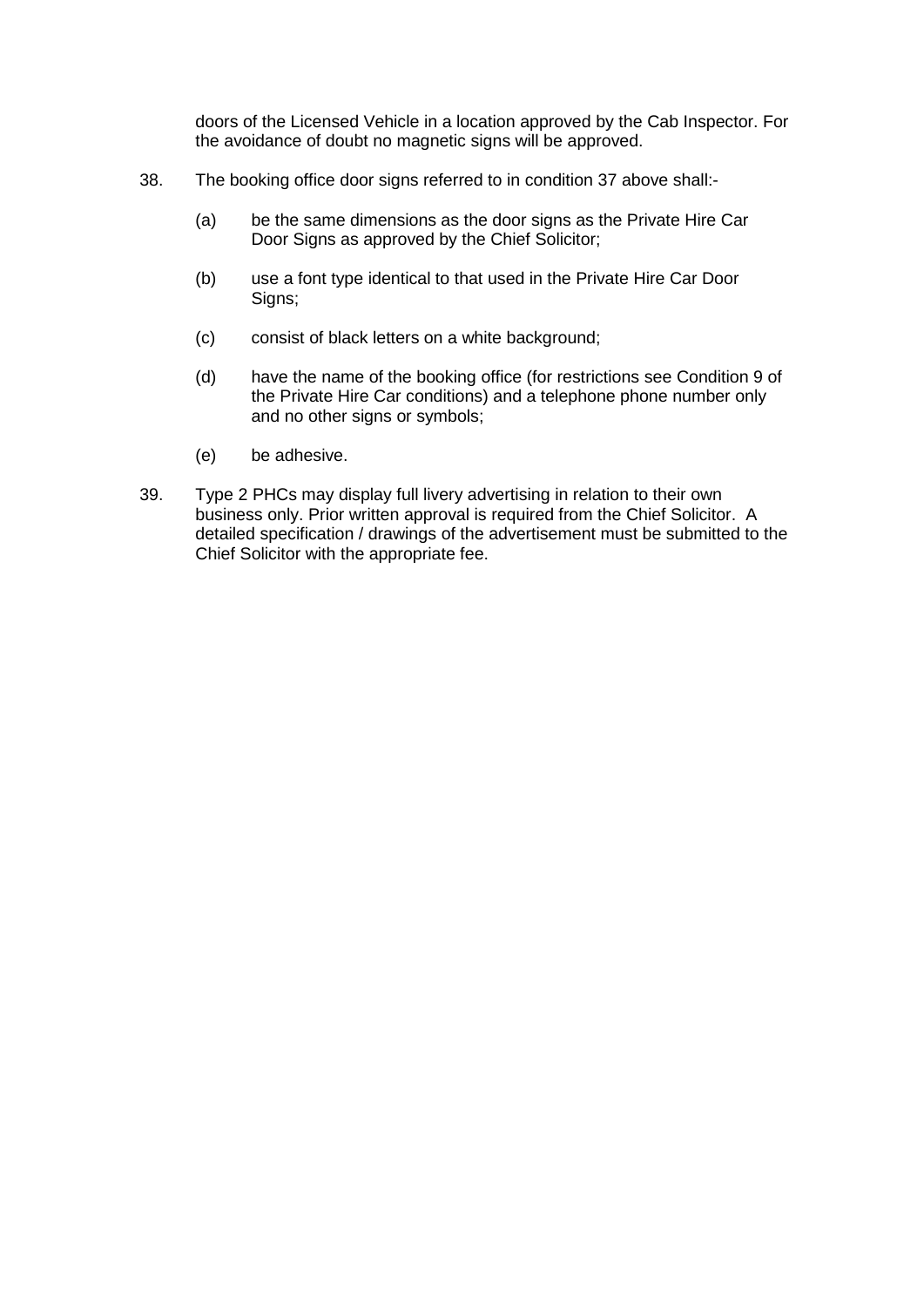# **SCHEDULE C**

## **DRESS CODE AND ADVERTISING POLICY**

## **1. DRESS CODE**

All Drivers must comply with the following dress code while in charge of a taxi or private hire car -

- (a) appropriate dress
	- shirt or polo shirt with collar, blouse/skirt/dress with either short or long sleeves
	- Full length trousers/dark coloured jeans
	- Shoes or boots.
- (b) inappropriate dress
	- tracksuits
	- denim type jeans/shorts/jogging trousers/three-quarter length trousers
	- vests/ t-shirts/sportswear with club colours
	- baseball caps or other sports hats
	- trainers/sandals

## **2 ADVERTISING POLICY**

#### **Taxis**

- (a) no approval is required for advertising on the two front doors of a taxi (although the Council reserves the right to require the immediate removal of (a) any advertising on the front doors which would not be permitted in terms of condition 24 of the Taxi Licence Conditions, (b) any advertising which mentions private hire cars or (c) any advertising which does not comply with this policy).
- (b) there is a fee charged (which may be varied from time to time by the Chief Solicitor) for approval of full livery advertising on a taxi which would include adverts on the tip up seats (unless the vehicle is an identical replacement vehicle and identical advertising has already been approved; for the avoidance of doubt approval will still be required but no fee will be charged)
- (c) there is a fee charged (which may be varied from time to time by the Chief Solicitor) for approval of advertising on the sides of a taxi vehicle only (unless the vehicle is an identical replacement vehicle and identical advertising has already been approved; for the avoidance of doubt approval will still be required but no fee will be charged in these circumstances)
- (d) taxi advertising is restricted to the bodywork and tip up seats only and no advertising is permitted on the windows or interior glass
- (e) only one business or product can be advertised on any taxi vehicle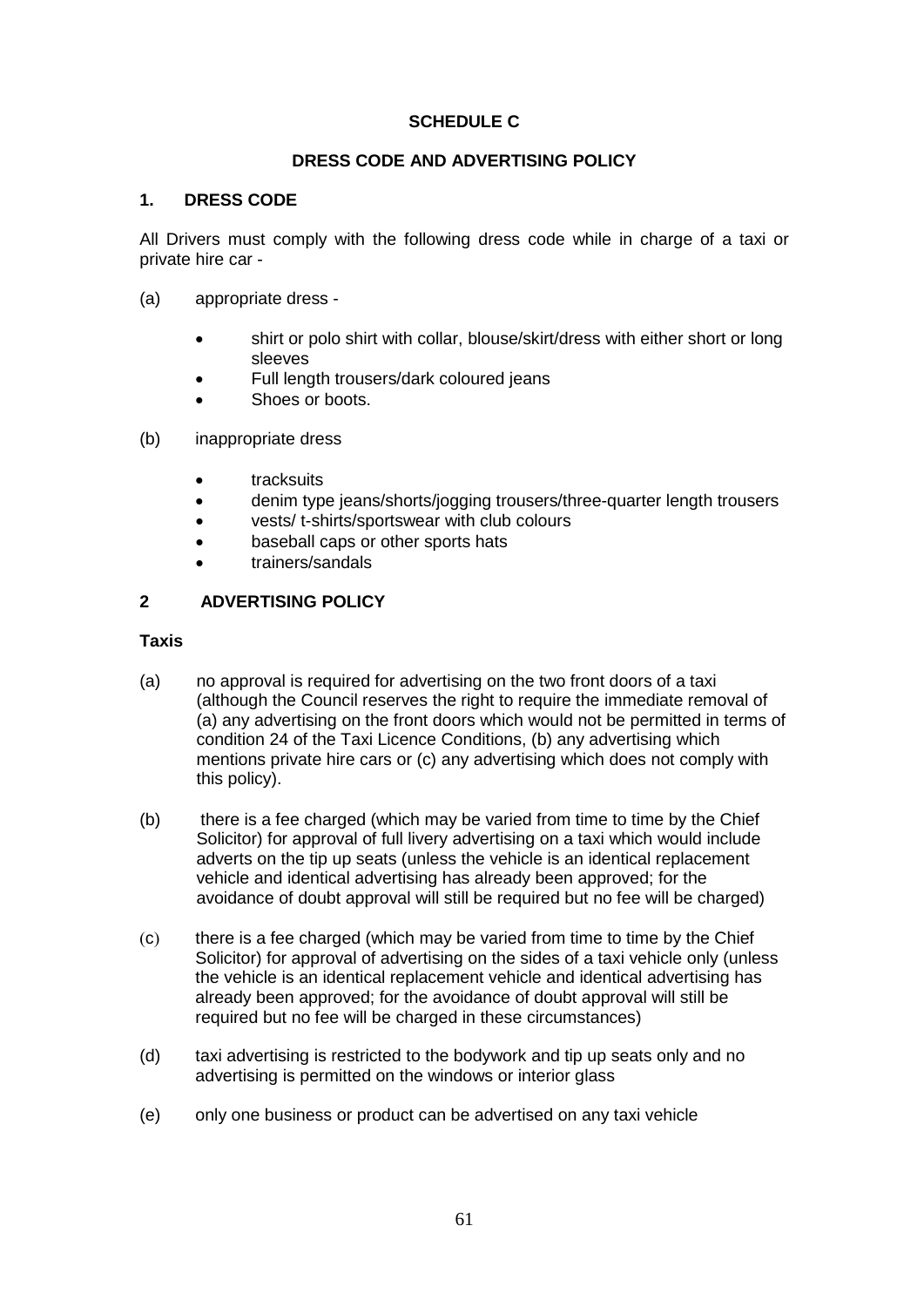# **PHCs**

- (a) Type 1 PHCs no advertising is permitted, only approved signage, see conditions 36 - 38 of the Private Hire Car Licence conditions
- (b) Type 2 PHCs are permitted to have full livery advertising to advertise their own business only. There is a one off charge for the initial approval of art work (which may be varied from time to time by the Chief Solicitor) and there will be no fee charged for any subsequent approval of identical artwork to be displayed on an identical model of vehicle. For the avoidance of doubt approval will still be required for all art work.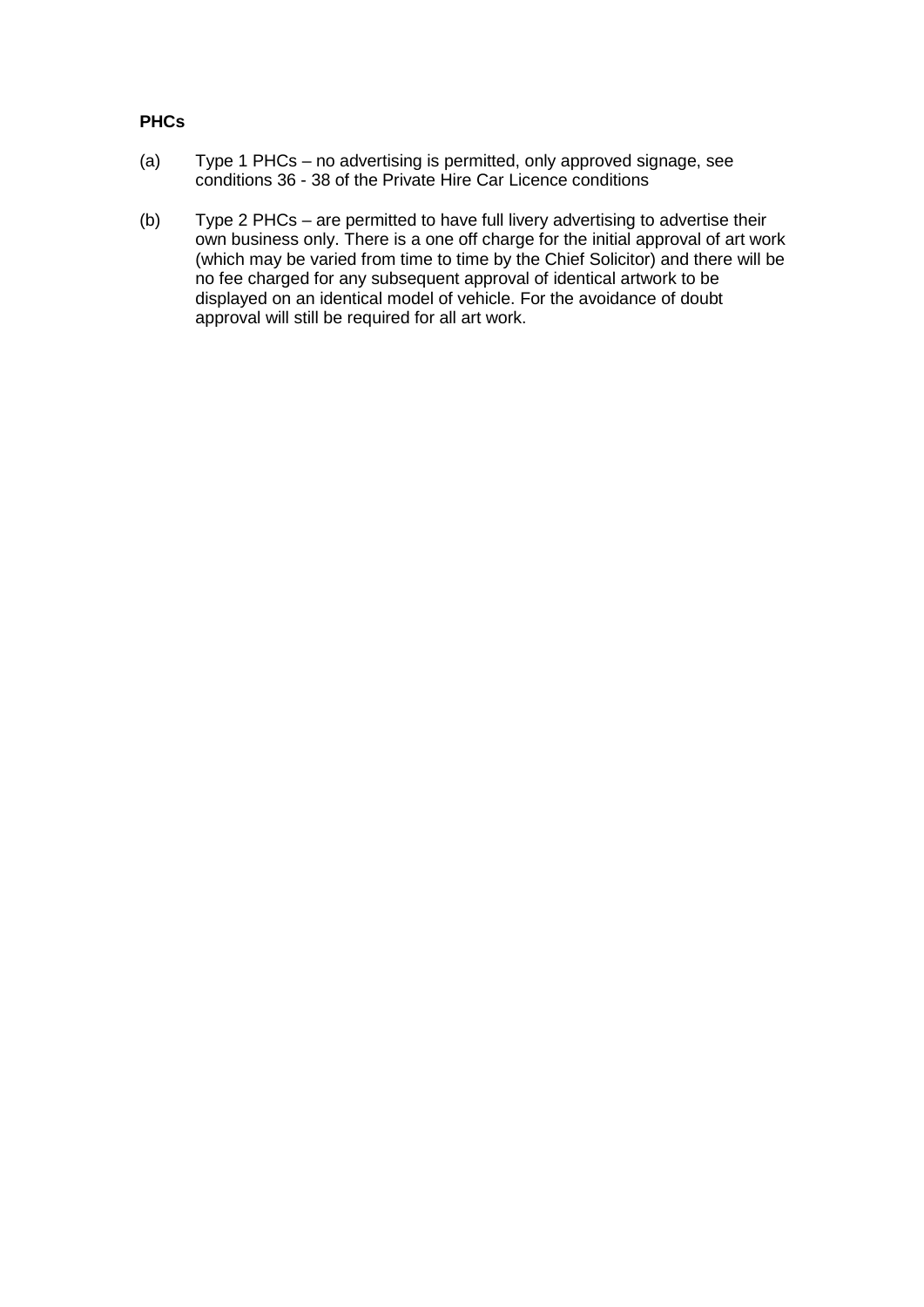# **SCHEDULE D**

## **COUNCIL POLICY RE SPECIFICATION FOR CCTV SYSTEMS WITHIN HIRE CARS /CCTV CONDITIONS**

#### **Minimum Specification for CCTV Systems Installed in Licensed Vehicles**

Only systems which meet the following minimum requirements will be considered by the Council and may be approved to be installed in licensed vehicles –

The system shall as a minimum –

- 1. Meet the Information Commissioner's Office data protection requirements as specified in the current Code of Practice.
- 2. Be capable of date, time and vehicle identification text information.
- 3. Be capable of capturing images during daylight and darkness of a sufficient quality to enable identification of any person travelling in the vehicle and be of such a quality that they can be used for prosecution purposes.
- 4. Be capable of providing voice recording, which can be activity driven.
- 5. Be capable of recording and storing images for a minimum period of 7 days.
- 6. Have the integrity to prevent images being removed, downloaded or viewed by any person other than the nominated Council and Police staff.
- 7. Provide that images are only capable of being downloaded by a system administrator.
- 8. Be digitally encrypted.
- 9. Provide that the hard disk or data card is not able to be accessed by the Driver or any other person travelling in the vehicle.
- 10. Provide that the data unit is stored separately from the camera(s) and out of view of the person(s) travelling in the vehicle.
- 11. Provide that any equipment does not present any risk to any person travelling in the vehicle and as far as possible cannot be tampered or damaged by any person travelling in the vehicle.
- 12. Provide that any equipment installed in the vehicle shall be capable of withstanding and functioning if the vehicle stops suddenly or there is any impact.
- 13. Ensure that the area recorded by the camera does not extend outside of the vehicle.
- 14. Any system must be marked as complying with European Industry Standards.
- 15. Be designed for recording and post event investigation with no 'live' monitoring required.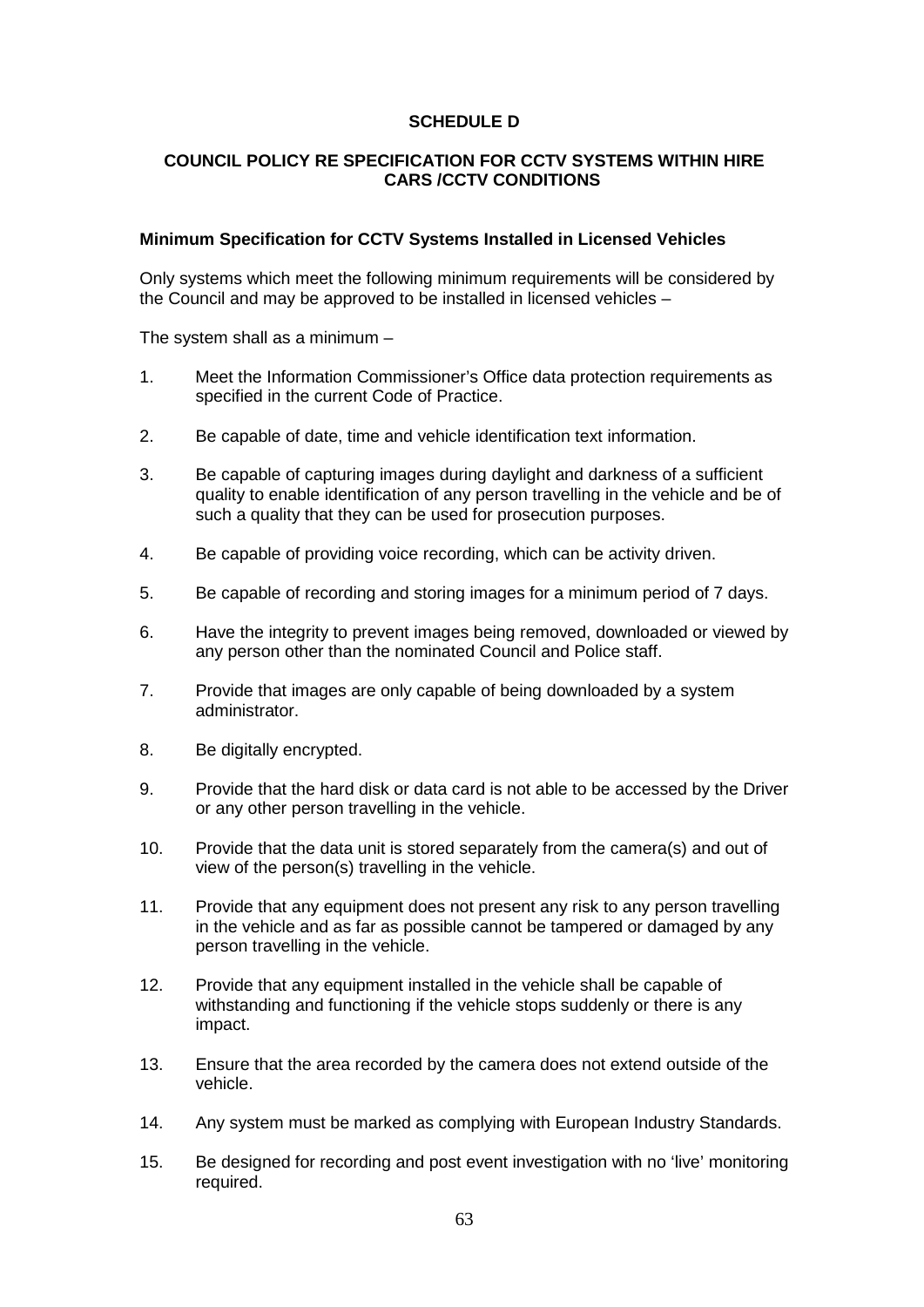- 16. Be capable of recording all person(s) travelling within the vehicle, including the **Driver**
- 17. Be capable of providing images and sound in a format that is easily useable by the Police and the Court system (DVD format recommended).

#### **Conditions**

Additional conditions of licence which apply to taxi and private hire car licence holders and the Drivers of their vehicles when an approved CCTV system is installed within a hire car –

- I. No CCTV system shall be installed in a vehicle is it does not meet the Council's specification detailed above.
- 2. No CCTV system shall be installed in a vehicle without the prior written consent of the Council.
- 3. No cameras shall be installed in the vehicle without the prior written consent from the Council as to the number and location of such cameras. The number and location of cameras shall not be varied without the prior written consent of the Council.
- 4. Any vehicle fitted with an approved CCTV system which has been given written consent by the Council whilst operating as a licensed vehicle, must carry within the vehicle an approval notice issued by the Council and be available for inspection by an Authorised Officer or Constable.
- 5. The Driver of any vehicle fitted with an approved CCTV system which has been approved by the Council, where it is found that the system is inoperative for any reason, shall not operate the vehicle under the terms of its licence until the system is fully functioning.
- 6. An advisory notice, provided by the Council, shall be displayed inside the vehicle on each of the rear side passenger windows. Such signs will be positioned in a prominent position where they can be easily read by persons both inside and outside of the vehicle. The licence holder and Driver shall ensure that these are maintained in a clean and legible condition.
- 7. The licence holder shall ensure that the system is properly and regularly maintained and serviced in accordance with the manufacturer's instructions by a suitably qualified person. Written records of all maintenance and servicing shall be made and retained by the licence holder for a minimum of 12 months and will be made available on demand to an Authorised Officer or Cab Inspector.
- 8. Upon request for image retrieval by the Cab Inspector or Authorised Officer the licence holder shall ensure that the CCTV system is made available to the system administrator as soon as reasonably practicable and, in any event, within 7 days of the request.